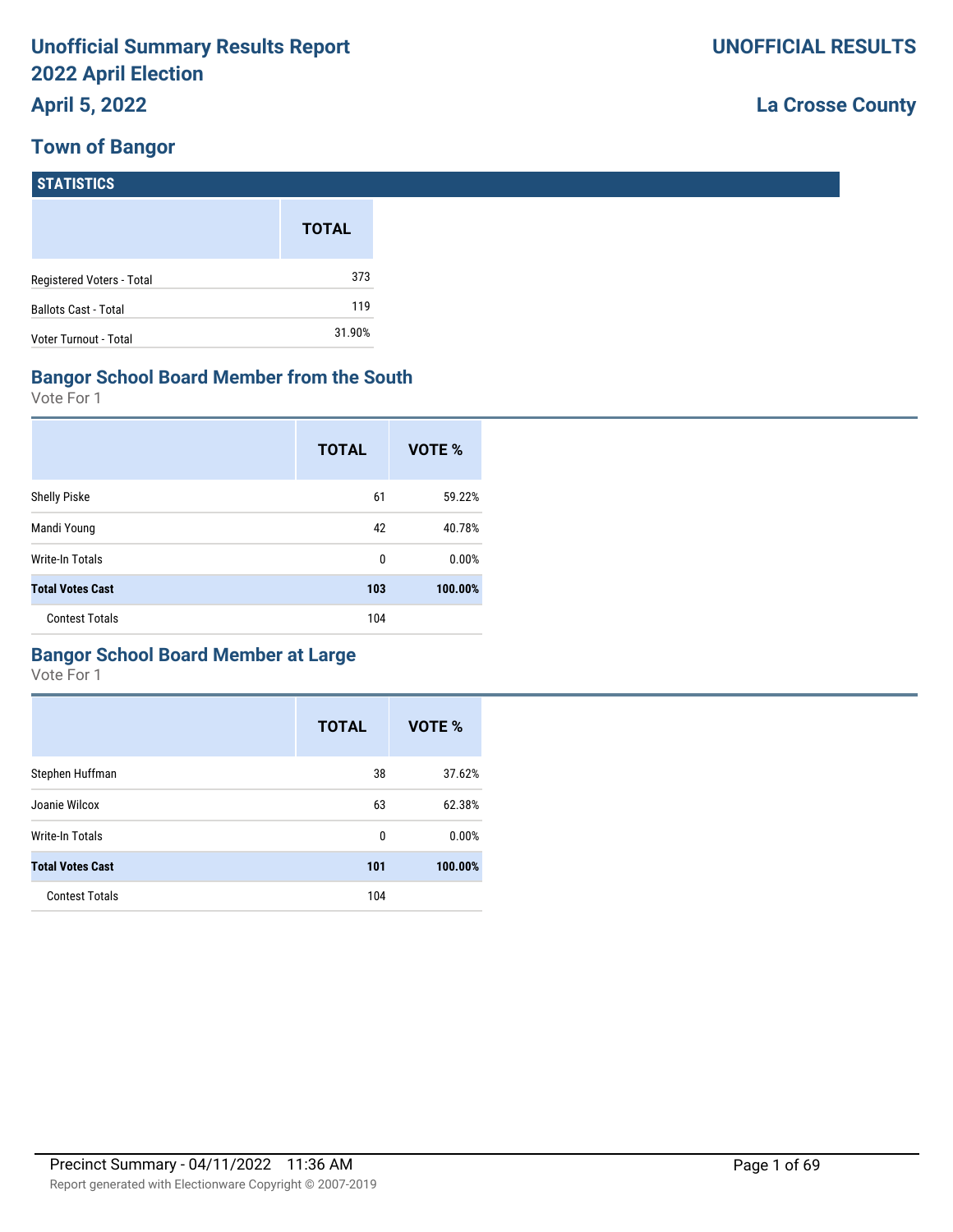# **Town of Bangor**

#### **West Salem School Board Member**

Vote For 3

|                         | <b>TOTAL</b> | VOTE %  |
|-------------------------|--------------|---------|
| Tom Grosskopf           | 11           | 39.29%  |
| <b>Bob Minard</b>       | 10           | 35.71%  |
| Sean Gavaghan           | 7            | 25.00%  |
| Write-In Totals         | 0            | 0.00%   |
| <b>Total Votes Cast</b> | 28           | 100.00% |
| <b>Contest Totals</b>   | 45           |         |

# **West Salem School District Ref**

|                         | <b>TOTAL</b> | <b>VOTE %</b> |
|-------------------------|--------------|---------------|
| Yes                     | 6            | 40.00%        |
| No                      | 9            | 60.00%        |
| <b>Total Votes Cast</b> | 15           | 100.00%       |
| <b>Contest Totals</b>   | 15           |               |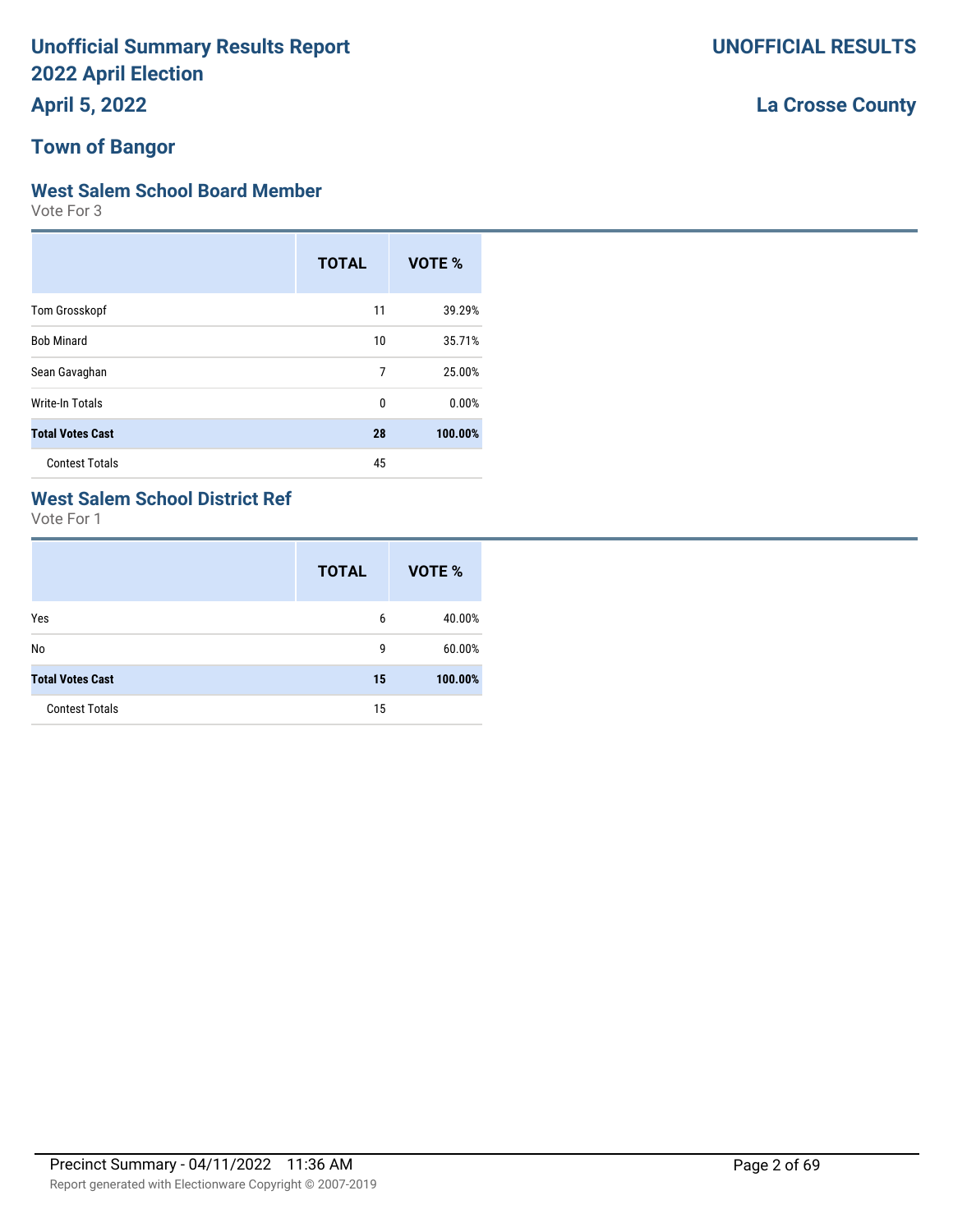#### **Town of Barre**

|                             | <b>TOTAL</b> |
|-----------------------------|--------------|
| Registered Voters - Total   | 827          |
| <b>Ballots Cast - Total</b> | 255          |
| Voter Turnout - Total       | 30.83%       |

#### **West Salem School Board Member**

Vote For 3

|                         | <b>TOTAL</b>   | VOTE %  |
|-------------------------|----------------|---------|
| Tom Grosskopf           | 164            | 32.28%  |
| <b>Bob Minard</b>       | 152            | 29.92%  |
| Sean Gavaghan           | 190            | 37.40%  |
| <b>Write-In Totals</b>  | $\overline{2}$ | 0.39%   |
| <b>Total Votes Cast</b> | 508            | 100.00% |
| <b>Contest Totals</b>   | 765            |         |

# **West Salem School District Ref**

Vote For 1

|                         | <b>TOTAL</b> | VOTE %  |
|-------------------------|--------------|---------|
| Yes                     | 118          | 47.20%  |
| No                      | 132          | 52.80%  |
| <b>Total Votes Cast</b> | 250          | 100.00% |
| <b>Contest Totals</b>   | 255          |         |

# **La Crosse County**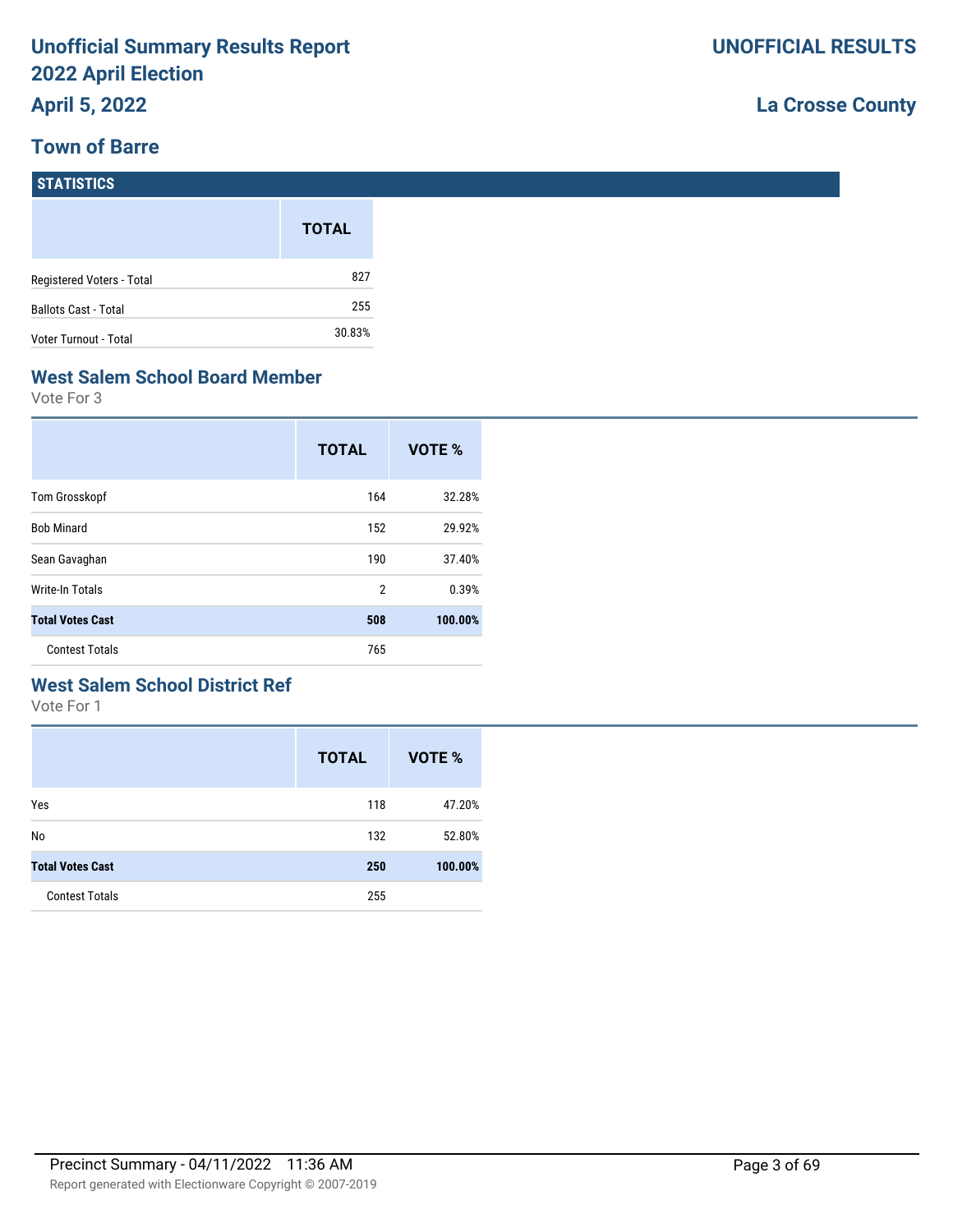# **La Crosse County**

#### **STATISTICS**

|                             | <b>TOTAL</b> |
|-----------------------------|--------------|
| Registered Voters - Total   | 609          |
| <b>Ballots Cast - Total</b> | 244          |
| Voter Turnout - Total       | 40.07%       |

#### **Bangor School Board Member from the South**

Vote For 1

|                         | <b>TOTAL</b>   | VOTE %  |
|-------------------------|----------------|---------|
| <b>Shelly Piske</b>     | 143            | 65.00%  |
| Mandi Young             | 75             | 34.09%  |
| Write-In Totals         | $\overline{2}$ | 0.91%   |
| <b>Total Votes Cast</b> | 220            | 100.00% |
| <b>Contest Totals</b>   | 237            |         |

#### **Bangor School Board Member at Large**

|                         | <b>TOTAL</b> | VOTE %  |
|-------------------------|--------------|---------|
| Stephen Huffman         | 100          | 45.66%  |
| Joanie Wilcox           | 118          | 53.88%  |
| <b>Write-In Totals</b>  | 1            | 0.46%   |
| <b>Total Votes Cast</b> | 219          | 100.00% |
| <b>Contest Totals</b>   | 237          |         |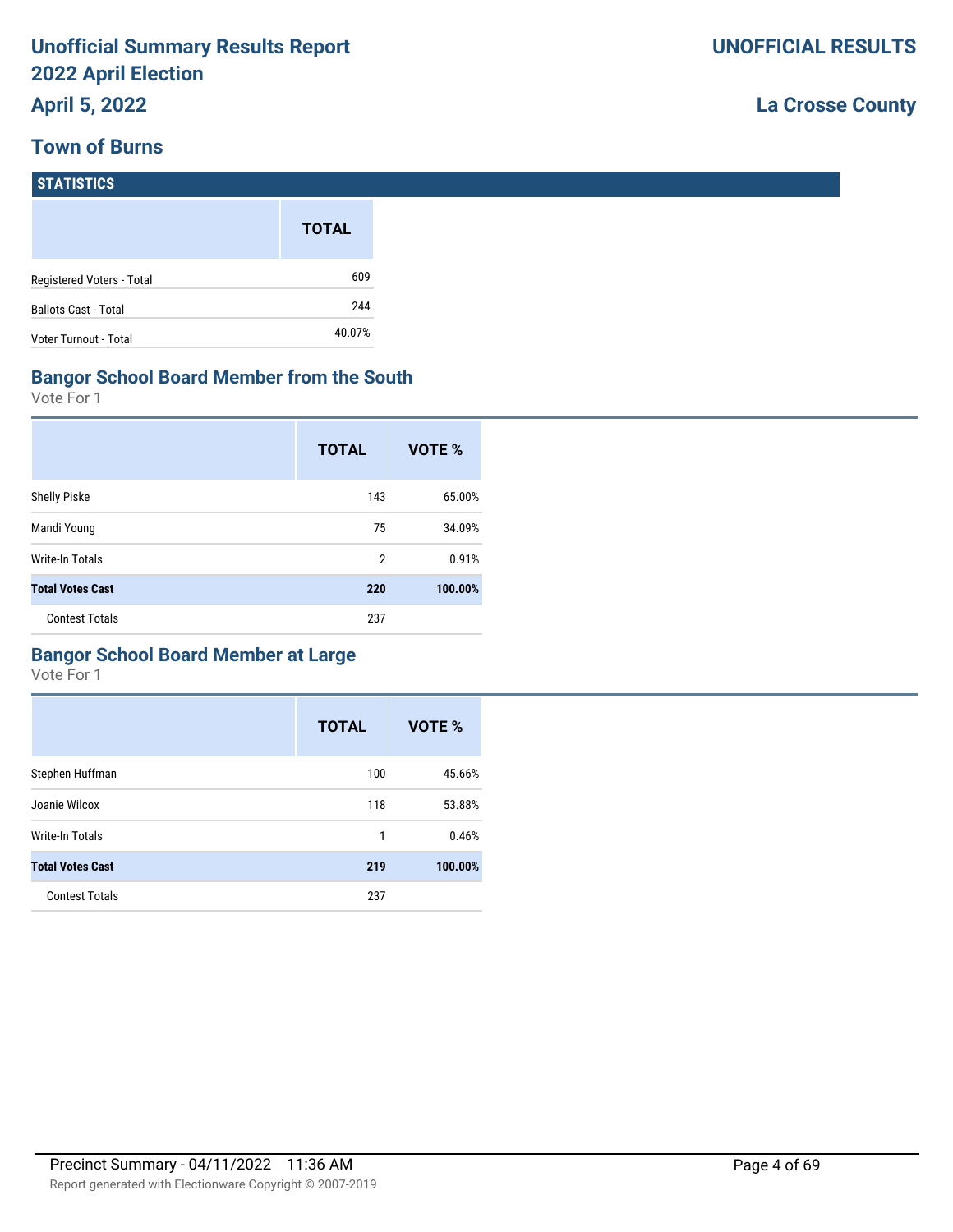**April 5, 2022**

# **UNOFFICIAL RESULTS**

**La Crosse County**

#### **Town of Burns**

# **Melrose Mindoro School Board Member Area 1**

Vote For 1

|                         | <b>TOTAL</b>   | VOTE %  |
|-------------------------|----------------|---------|
| <b>Terry Blaken</b>     | $\overline{2}$ | 100.00% |
| <b>Write-In Totals</b>  | 0              | 0.00%   |
| <b>Total Votes Cast</b> | $\mathbf 2$    | 100.00% |
| <b>Contest Totals</b>   | 7              |         |

### **Melrose Mindoro School Board Member Area 4**

Vote For 1

|                         | <b>TOTAL</b> | VOTE %  |
|-------------------------|--------------|---------|
| Write-In Totals         | 2            | 100.00% |
| <b>Total Votes Cast</b> | $\mathbf{2}$ | 100.00% |
| <b>Contest Totals</b>   |              |         |

#### Vote For 1 **Melrose Mindoro School Board Member Area 7**

|                         | <b>TOTAL</b> | VOTE %  |
|-------------------------|--------------|---------|
| Shane Zeman             | 2            | 100.00% |
| Write-In Totals         | 0            | 0.00%   |
| <b>Total Votes Cast</b> | $\mathbf 2$  | 100.00% |
| <b>Contest Totals</b>   | 7            |         |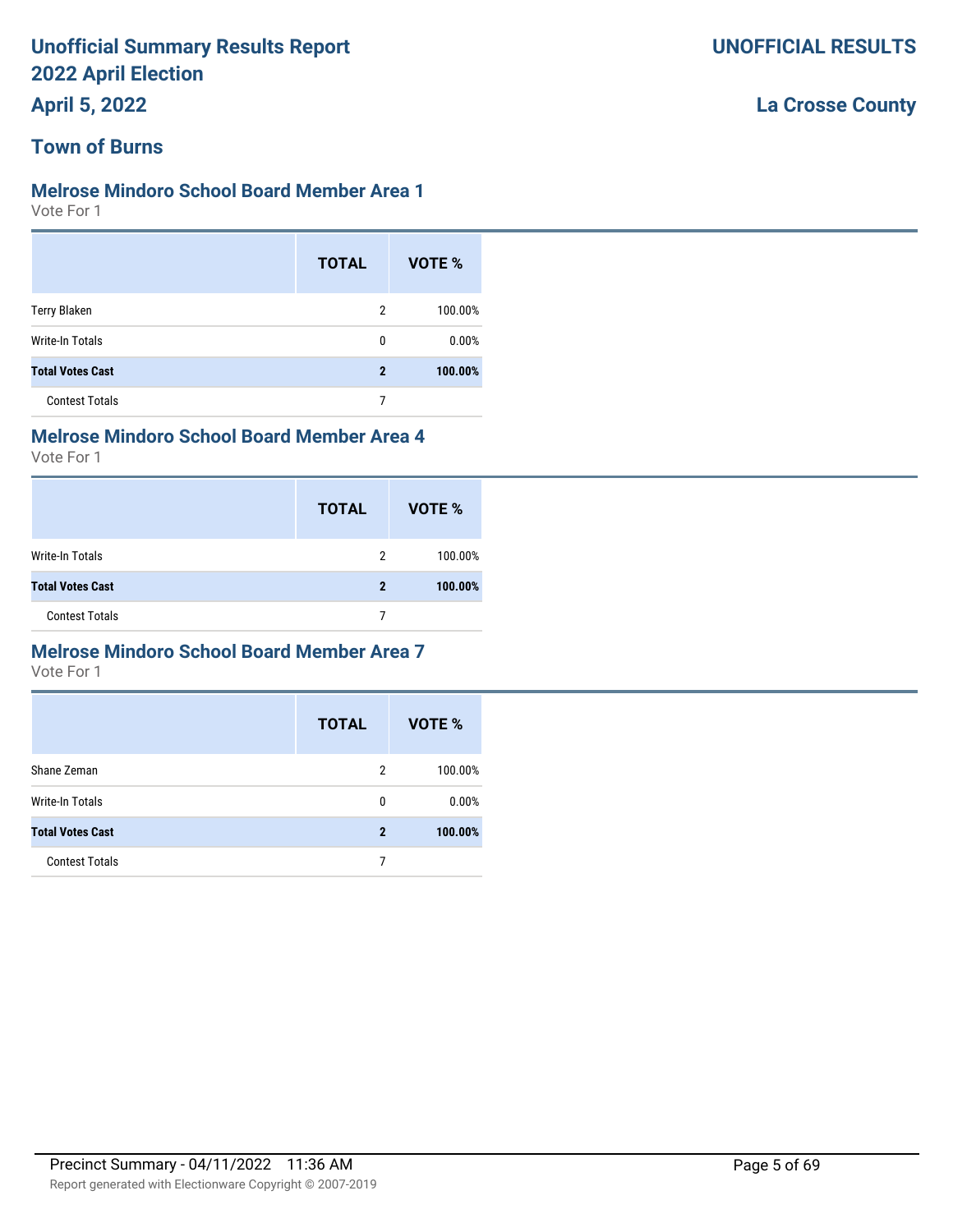# **La Crosse County**

**STATISTICS** 

| 1311131103                  |              |
|-----------------------------|--------------|
|                             | <b>TOTAL</b> |
| Registered Voters - Total   | 2,827        |
| <b>Ballots Cast - Total</b> | 742          |
| Voter Turnout - Total       | 26.25%       |

### **Town of Campbell Board Supervisor 1**

Vote For 1

|                         | <b>TOTAL</b> | VOTE %  |
|-------------------------|--------------|---------|
| <b>Mitch Brohmer</b>    | 585          | 98.48%  |
| Write-In Totals         | 9            | 1.52%   |
| <b>Total Votes Cast</b> | 594          | 100.00% |
| <b>Contest Totals</b>   | 742          |         |

#### **Town of Campbell Board Supervisor 2**

|                         | <b>TOTAL</b> | VOTE %  |
|-------------------------|--------------|---------|
| Lee Donahue             | 585          | 98.48%  |
| Write-In Totals         | 9            | 1.52%   |
| <b>Total Votes Cast</b> | 594          | 100.00% |
| <b>Contest Totals</b>   | 742          |         |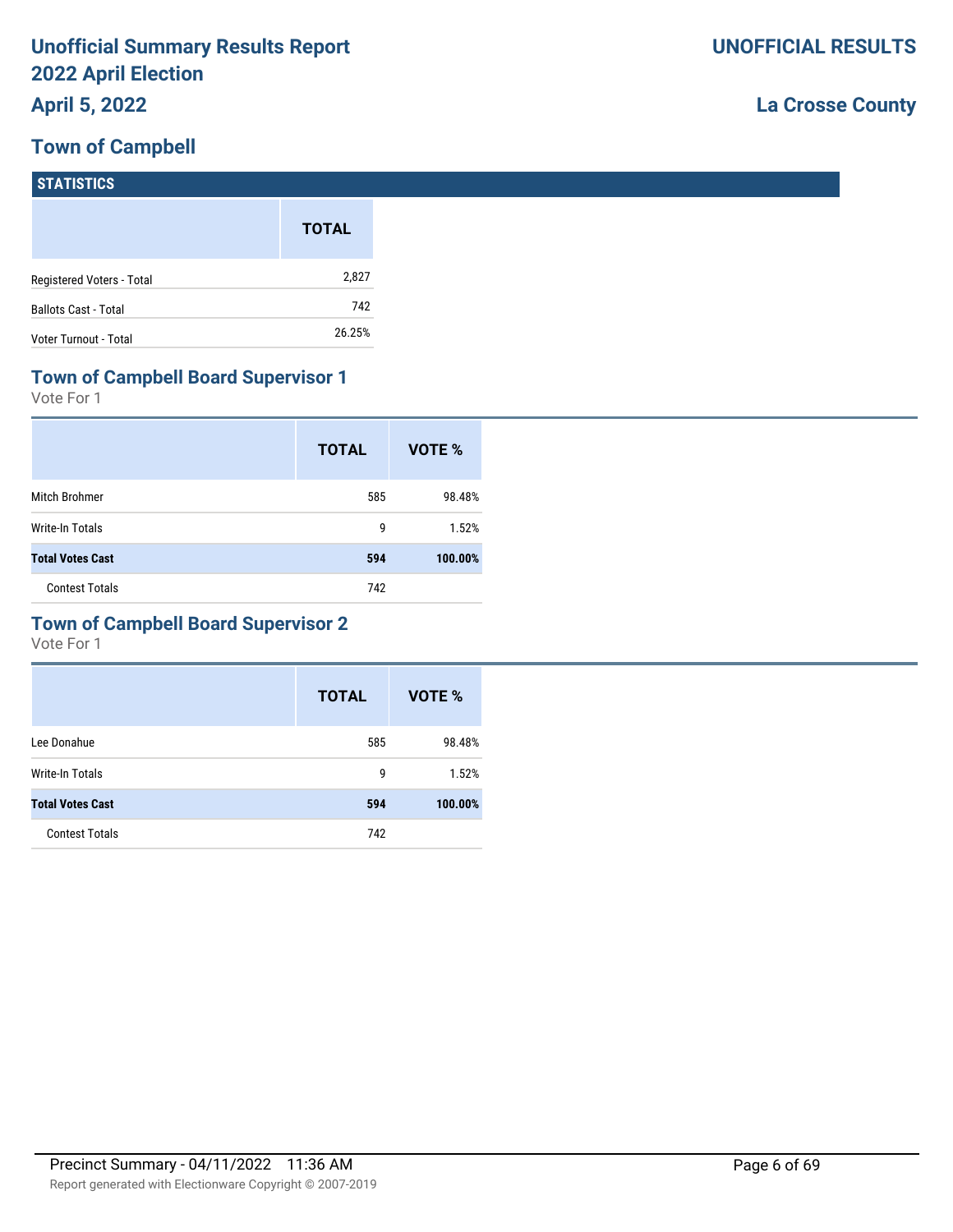# **Town of Campbell**

#### **La Crosse School Board Member**

Vote For 3

|                         | <b>TOTAL</b> | VOTE %  |
|-------------------------|--------------|---------|
| Kimberly Krejchik       | 330          | 16.39%  |
| <b>Kent Stein</b>       | 285          | 14.16%  |
| Juan F. Jimenez         | 358          | 17.78%  |
| <b>Merideth Garcia</b>  | 347          | 17.24%  |
| Katie Berkedal          | 392          | 19.47%  |
| Mary LaMothe            | 300          | 14.90%  |
| Write-In Totals         | 1            | 0.05%   |
| <b>Total Votes Cast</b> | 2,013        | 100.00% |
| <b>Contest Totals</b>   | 2,226        |         |

# **La Crosse County**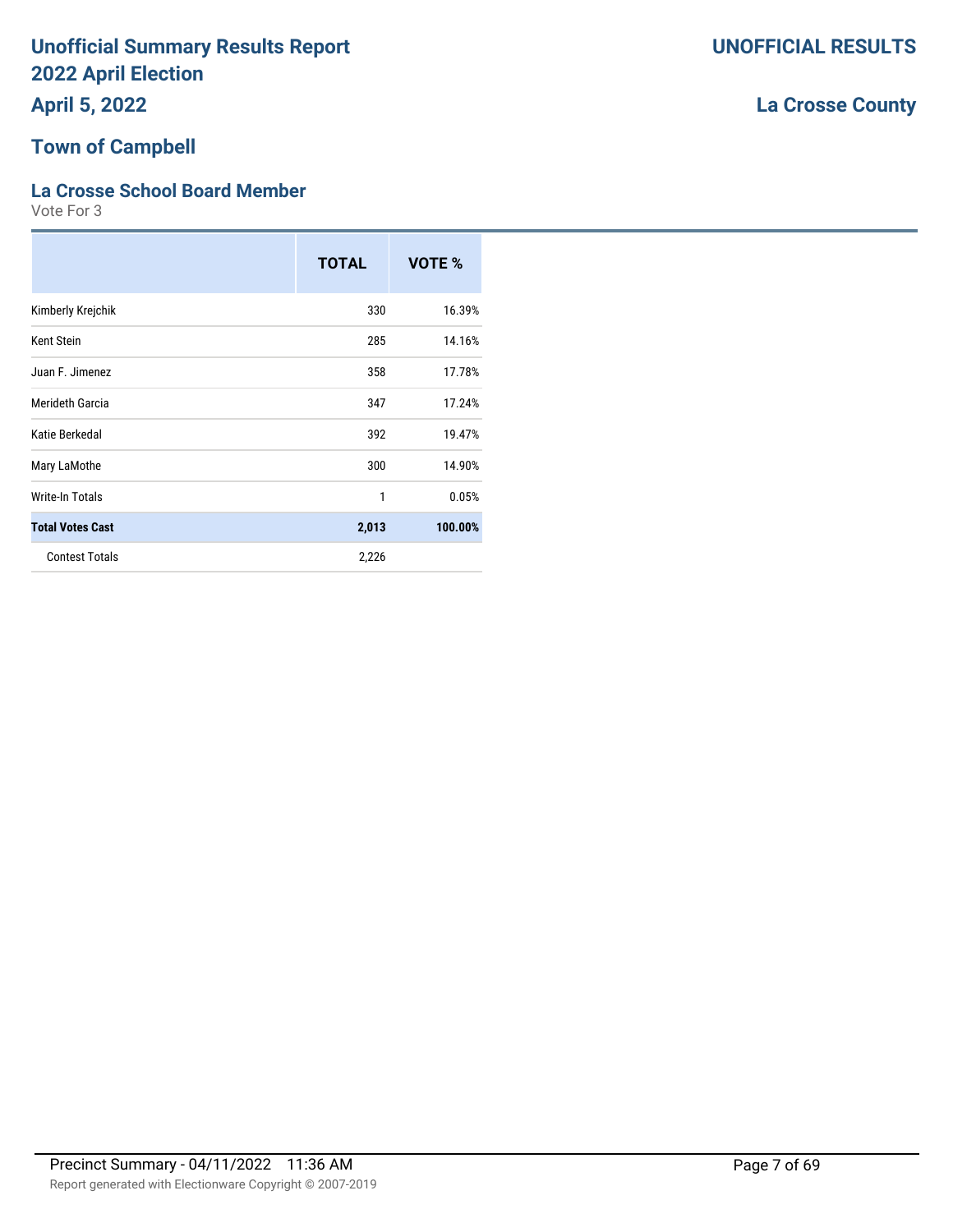# **La Crosse County**

# **Town of Farmington**

| STATISTICS                  |              |
|-----------------------------|--------------|
|                             | <b>TOTAL</b> |
| Registered Voters - Total   | 1,326        |
| <b>Ballots Cast - Total</b> | 468          |
| Voter Turnout - Total       | 35.29%       |

#### **Bangor School Board Member from the South**

Vote For 1

|                         | <b>TOTAL</b>   | VOTE %  |
|-------------------------|----------------|---------|
| <b>Shelly Piske</b>     | $\overline{2}$ | 100.00% |
| Mandi Young             | 0              | 0.00%   |
| <b>Write-In Totals</b>  | 0              | 0.00%   |
| <b>Total Votes Cast</b> | $\mathbf 2$    | 100.00% |
| <b>Contest Totals</b>   | 4              |         |

#### **Bangor School Board Member at Large**

|                         | <b>TOTAL</b>   | VOTE %  |
|-------------------------|----------------|---------|
| Stephen Huffman         | $\overline{2}$ | 100.00% |
| Joanie Wilcox           | 0              | 0.00%   |
| <b>Write-In Totals</b>  | 0              | 0.00%   |
| <b>Total Votes Cast</b> | $\mathbf 2$    | 100.00% |
| <b>Contest Totals</b>   | 4              |         |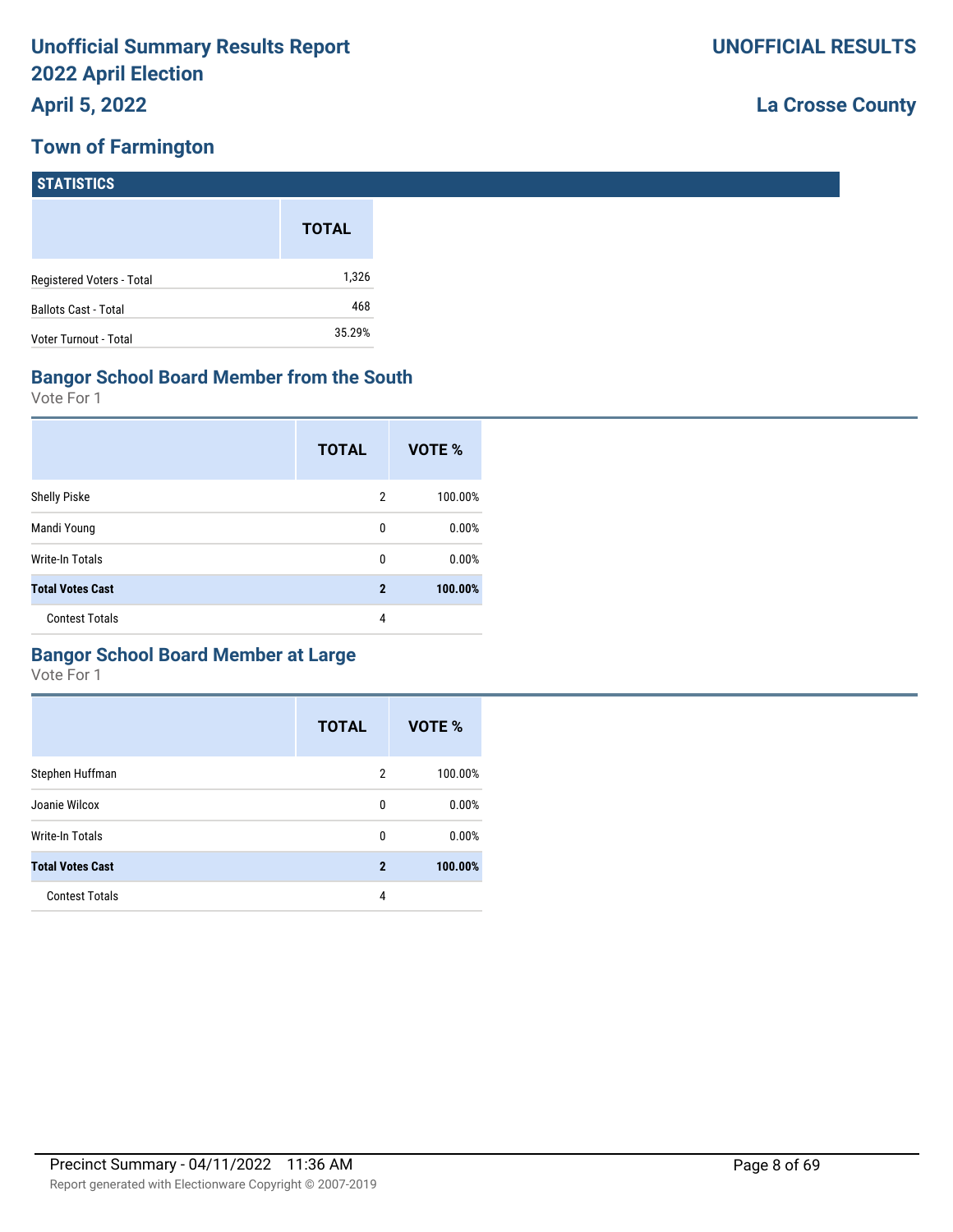#### **Town of Farmington**

#### **Holmen School Board Member**

Vote For 2

|                         | <b>TOTAL</b> | VOTE %  |
|-------------------------|--------------|---------|
| Josh Neumann            | 18           | 24.00%  |
| Rebecca Rieber          | 18           | 24.00%  |
| Barbara Wuensch         | 22           | 29.33%  |
| Chad Updike             | 17           | 22.67%  |
| Write-In Totals         | 0            | 0.00%   |
| <b>Total Votes Cast</b> | 75           | 100.00% |
| <b>Contest Totals</b>   | 88           |         |

#### **West Salem School Board Member**

Vote For 3

|                         | <b>TOTAL</b> | VOTE % |
|-------------------------|--------------|--------|
| Tom Grosskopf           | 0            |        |
| <b>Bob Minard</b>       | 0            |        |
| Sean Gavaghan           | 0            |        |
| <b>Write-In Totals</b>  | 0            |        |
| <b>Total Votes Cast</b> | 0            |        |
| <b>Contest Totals</b>   | 0            |        |

#### **Melrose Mindoro School Board Member Area 1**

Vote For 1

|                         | <b>TOTAL</b> | VOTE %  |
|-------------------------|--------------|---------|
| <b>Terry Blaken</b>     | 329          | 97.34%  |
| <b>Write-In Totals</b>  | 9            | 2.66%   |
| <b>Total Votes Cast</b> | 338          | 100.00% |
| <b>Contest Totals</b>   | 420          |         |

#### **La Crosse County**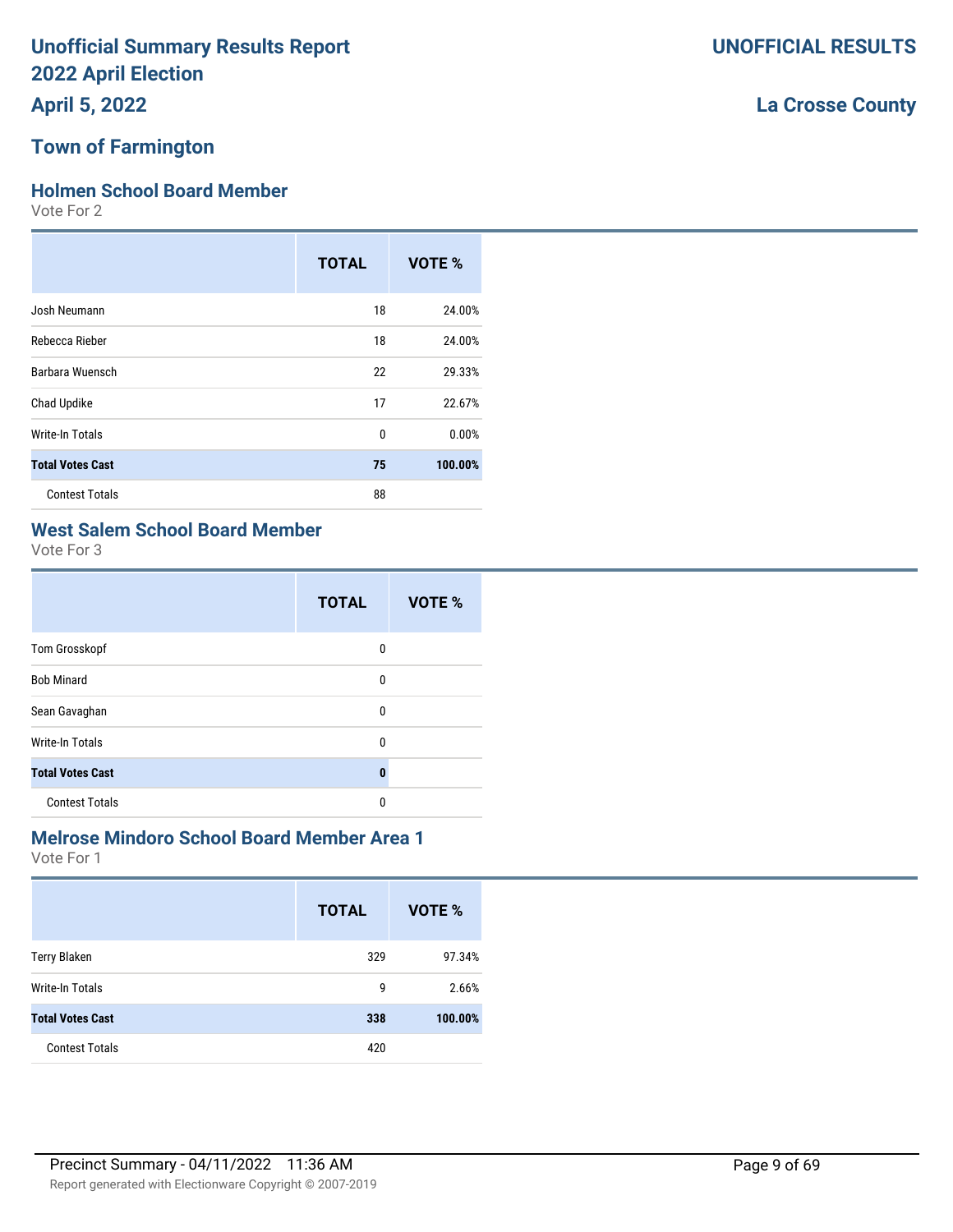**La Crosse County**

# **Town of Farmington**

# **Melrose Mindoro School Board Member Area 4**

Vote For 1

|                         | <b>TOTAL</b> | VOTE %  |
|-------------------------|--------------|---------|
| Write-In Totals         | 112          | 100.00% |
| <b>Total Votes Cast</b> | 112          | 100.00% |
| <b>Contest Totals</b>   | 420          |         |

#### **Melrose Mindoro School Board Member Area 7**

Vote For 1

|                         | <b>TOTAL</b> | VOTE %  |
|-------------------------|--------------|---------|
| Shane Zeman             | 321          | 97.57%  |
| Write-In Totals         | 8            | 2.43%   |
| <b>Total Votes Cast</b> | 329          | 100.00% |
| <b>Contest Totals</b>   | 420          |         |

#### **West Salem School District Ref**

|                         | <b>TOTAL</b> | VOTE % |
|-------------------------|--------------|--------|
| Yes                     | 0            |        |
| No                      | 0            |        |
| <b>Total Votes Cast</b> | 0            |        |
| <b>Contest Totals</b>   | 0            |        |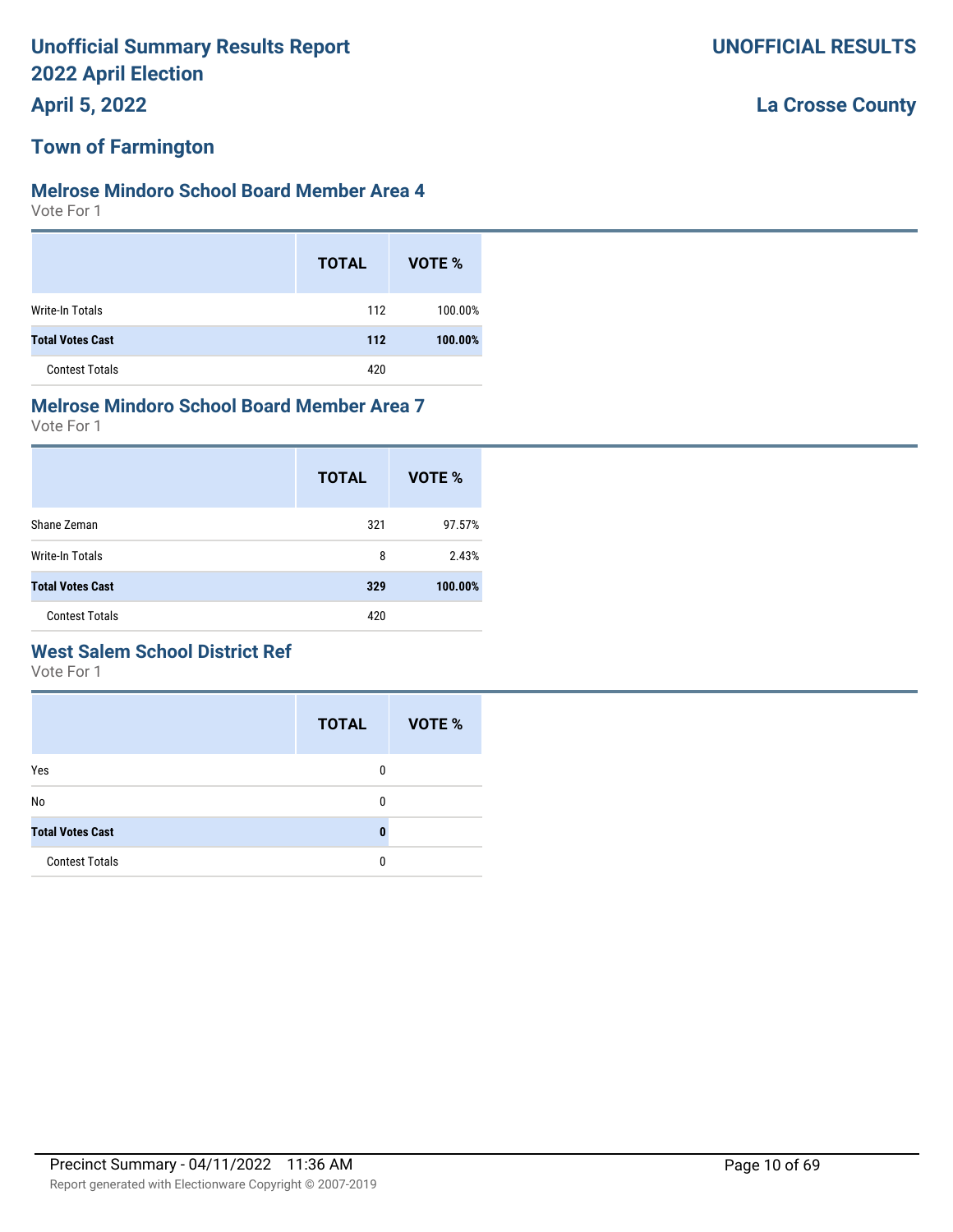# **La Crosse County**

# **Town of Greenfield**

| STATISTICS                |              |
|---------------------------|--------------|
|                           | <b>TOTAL</b> |
| Registered Voters - Total | 1,388        |
| Ballots Cast - Total      | 643          |
| Voter Turnout - Total     | 46.33%       |

#### **La Crosse School Board Member**

Vote For 3

|                         | <b>TOTAL</b> | VOTE %  |
|-------------------------|--------------|---------|
| Kimberly Krejchik       | 104          | 15.16%  |
| <b>Kent Stein</b>       | 114          | 16.62%  |
| Juan F. Jimenez         | 114          | 16.62%  |
| <b>Merideth Garcia</b>  | 110          | 16.04%  |
| Katie Berkedal          | 149          | 21.72%  |
| Mary LaMothe            | 95           | 13.85%  |
| Write-In Totals         | $\mathbf{0}$ | 0.00%   |
| <b>Total Votes Cast</b> | 686          | 100.00% |
| <b>Contest Totals</b>   | 849          |         |

### **West Salem School Board Member**

|                         | <b>TOTAL</b>   | VOTE %  |
|-------------------------|----------------|---------|
| Tom Grosskopf           | 206            | 36.52%  |
| <b>Bob Minard</b>       | 170            | 30.14%  |
| Sean Gavaghan           | 186            | 32.98%  |
| <b>Write-In Totals</b>  | $\overline{2}$ | 0.35%   |
| <b>Total Votes Cast</b> | 564            | 100.00% |
| <b>Contest Totals</b>   | 1,011          |         |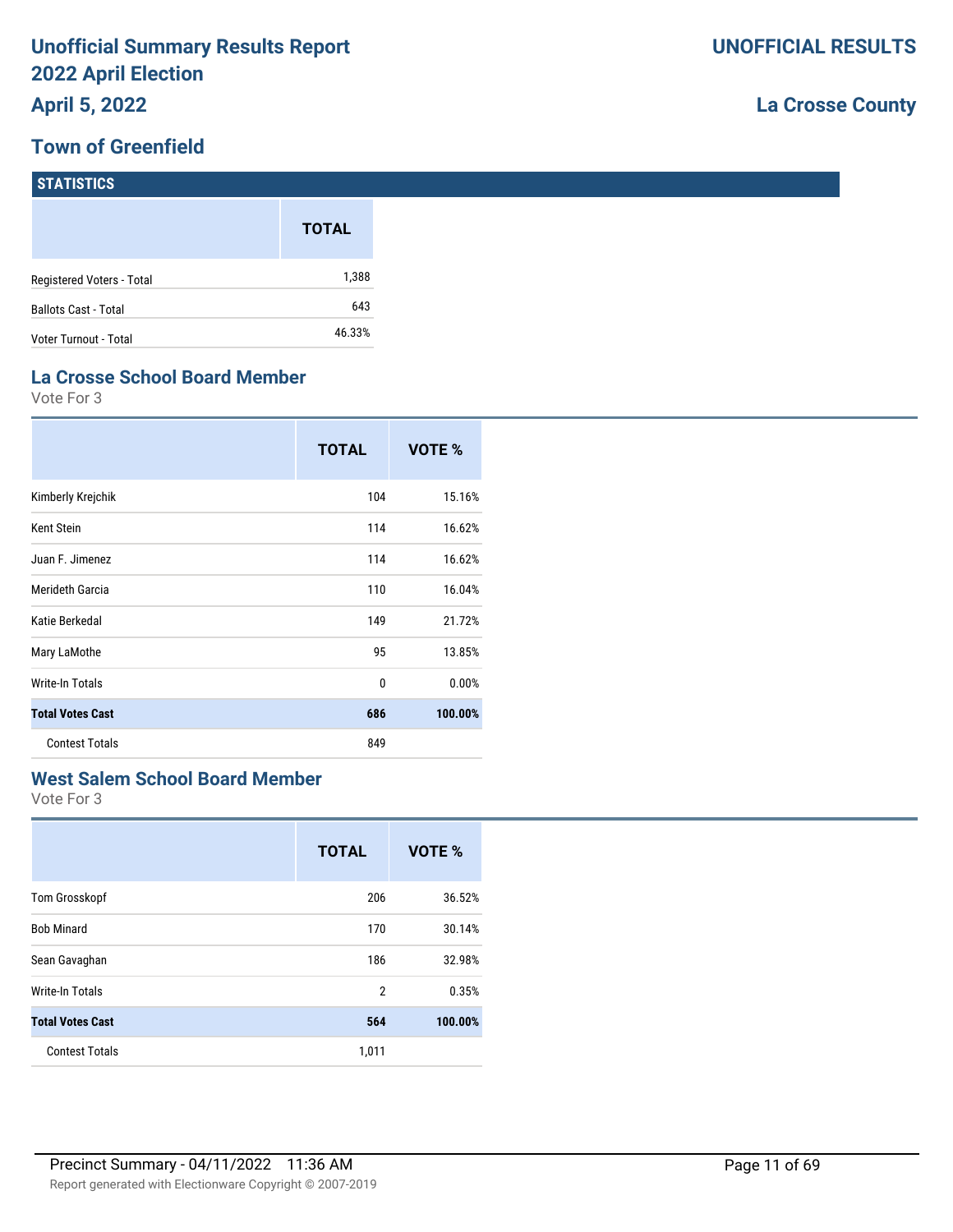# **La Crosse County**

# **Town of Greenfield**

### **Westby Area School Board Member Seat #2**

Vote For 1

|                         | <b>TOTAL</b> | VOTE %  |
|-------------------------|--------------|---------|
| Robert E. Kerska        | 11           | 68.75%  |
| Stephanie Hutzler       | 5            | 31.25%  |
| Write-In Totals         | 0            | 0.00%   |
| <b>Total Votes Cast</b> | 16           | 100.00% |
| <b>Contest Totals</b>   | 23           |         |

# **Westby Area School Board Member Seat #4**

Vote For 1

|                         | <b>TOTAL</b> | VOTE %  |
|-------------------------|--------------|---------|
| Daniel Kotek            | 10           | 58.82%  |
| Joshua Jorstad          | 7            | 41.18%  |
| Write-In Totals         | 0            | 0.00%   |
| <b>Total Votes Cast</b> | 17           | 100.00% |
| <b>Contest Totals</b>   | 23           |         |

#### **Westby Area School Board Member Seat #7**

|                         | <b>TOTAL</b> | VOTE %  |
|-------------------------|--------------|---------|
| <b>Eric Thunstedt</b>   | 6            | 40.00%  |
| Geniece Easterday       | 9            | 60.00%  |
| Write-In Totals         | 0            | 0.00%   |
| <b>Total Votes Cast</b> | 15           | 100.00% |
| <b>Contest Totals</b>   | 23           |         |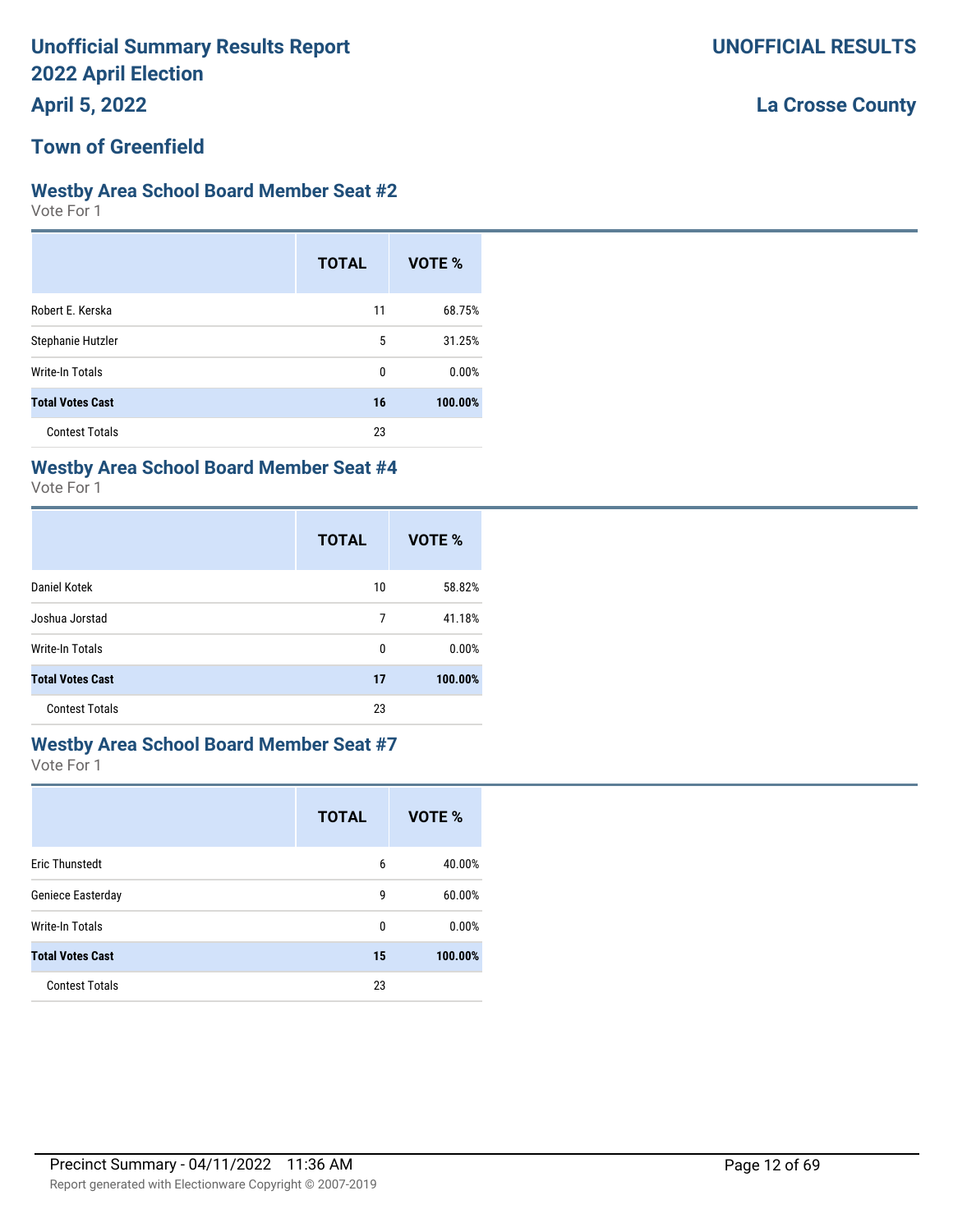**La Crosse County**

#### **Town of Greenfield**

#### **Town of Greenfield - Garbage Pick Up Ref**

Vote For 1

|                         | <b>TOTAL</b> | VOTE %  |
|-------------------------|--------------|---------|
| Yes                     | 112          | 17.61%  |
| No                      | 524          | 82.39%  |
| <b>Total Votes Cast</b> | 636          | 100.00% |
| <b>Contest Totals</b>   | 643          |         |

# **West Salem School District Ref**

|                         | <b>TOTAL</b> | VOTE %  |
|-------------------------|--------------|---------|
| Yes                     | 170          | 51.52%  |
| No                      | 160          | 48.48%  |
| <b>Total Votes Cast</b> | 330          | 100.00% |
| <b>Contest Totals</b>   | 337          |         |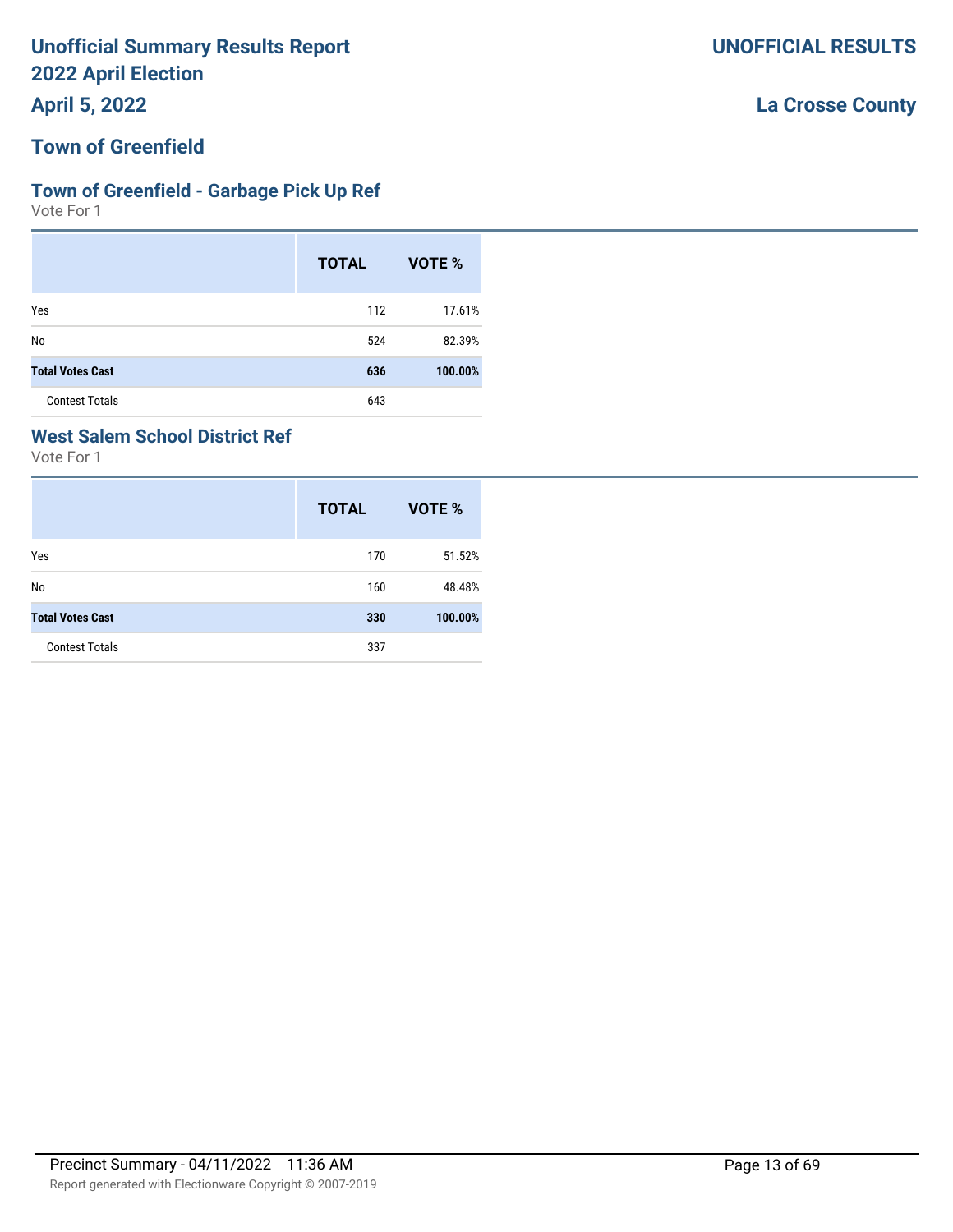# **La Crosse County**

#### **Town of Hamilton**

| STATISTICS                |              |
|---------------------------|--------------|
|                           | <b>TOTAL</b> |
| Registered Voters - Total | 1,646        |
| Ballots Cast - Total      | 565          |
| Voter Turnout - Total     | 34.33%       |

#### **Bangor School Board Member from the South**

Vote For 1

|                         | <b>TOTAL</b> | VOTE % |
|-------------------------|--------------|--------|
| <b>Shelly Piske</b>     | 0            |        |
| Mandi Young             | 0            |        |
| Write-In Totals         | 0            |        |
| <b>Total Votes Cast</b> | 0            |        |
| <b>Contest Totals</b>   | 0            |        |

### **Bangor School Board Member at Large**

|                         | <b>TOTAL</b> | VOTE % |
|-------------------------|--------------|--------|
| Stephen Huffman         | 0            |        |
| Joanie Wilcox           | 0            |        |
| <b>Write-In Totals</b>  | 0            |        |
| <b>Total Votes Cast</b> | 0            |        |
| <b>Contest Totals</b>   | 0            |        |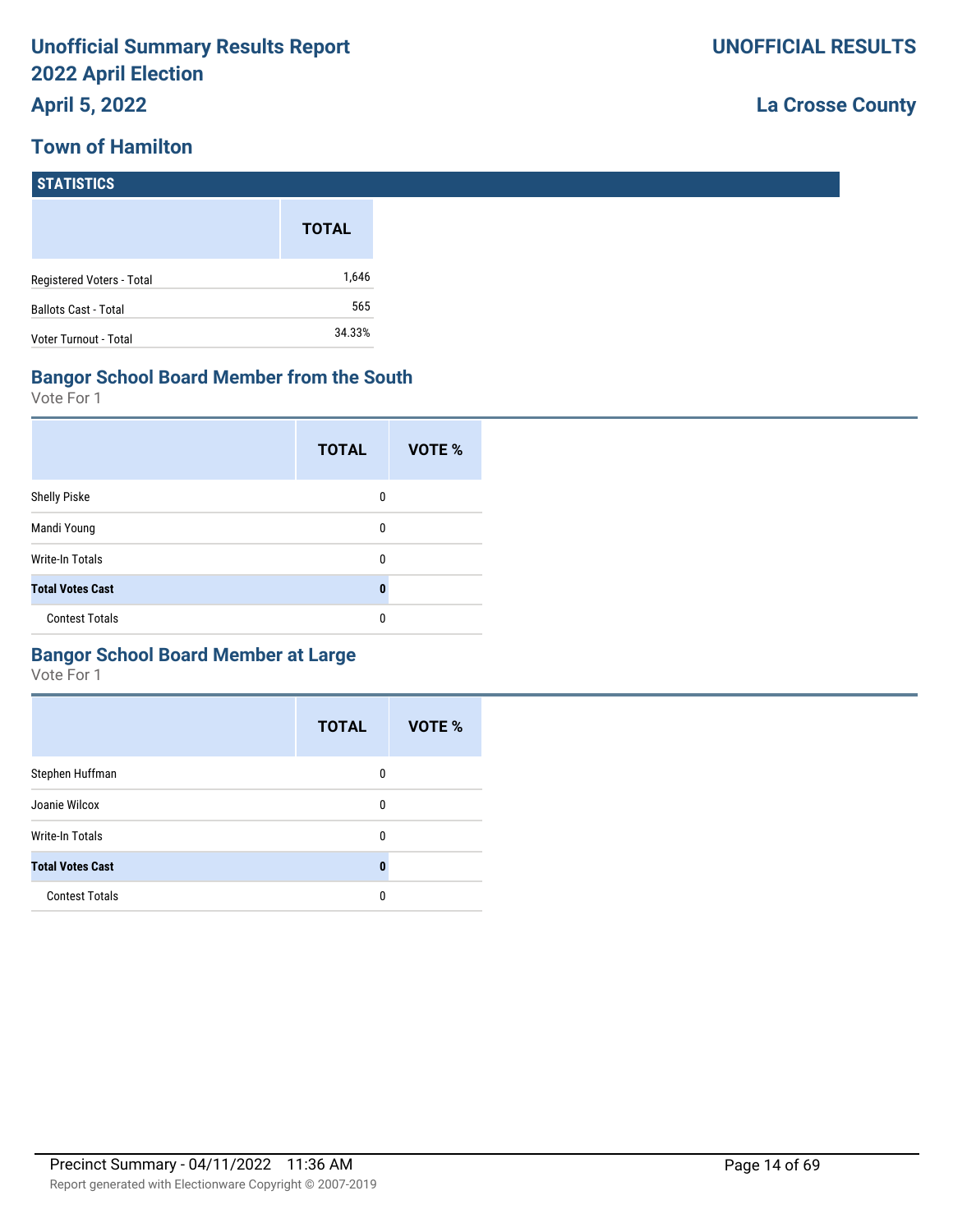# **Town of Hamilton**

#### **Holmen School Board Member**

Vote For 2

|                         | <b>TOTAL</b> | VOTE %  |
|-------------------------|--------------|---------|
| Josh Neumann            | 12           | 40.00%  |
| Rebecca Rieber          | 4            | 13.33%  |
| Barbara Wuensch         | 3            | 10.00%  |
| Chad Updike             | 11           | 36.67%  |
| Write-In Totals         | 0            | 0.00%   |
| <b>Total Votes Cast</b> | 30           | 100.00% |
| <b>Contest Totals</b>   | 32           |         |

#### **Onalaska School Board Member**

Vote For 3

|                         | <b>TOTAL</b> | <b>VOTE %</b> |
|-------------------------|--------------|---------------|
| <b>Brian Haefs</b>      | 0            |               |
| <b>Shawn McAlister</b>  | 0            |               |
| Ann Garrity             | 0            |               |
| Erik Archer             | 0            |               |
| <b>Write-In Totals</b>  | $\mathbf{0}$ |               |
| <b>Total Votes Cast</b> | $\bf{0}$     |               |
| <b>Contest Totals</b>   | 3            |               |

# **La Crosse County**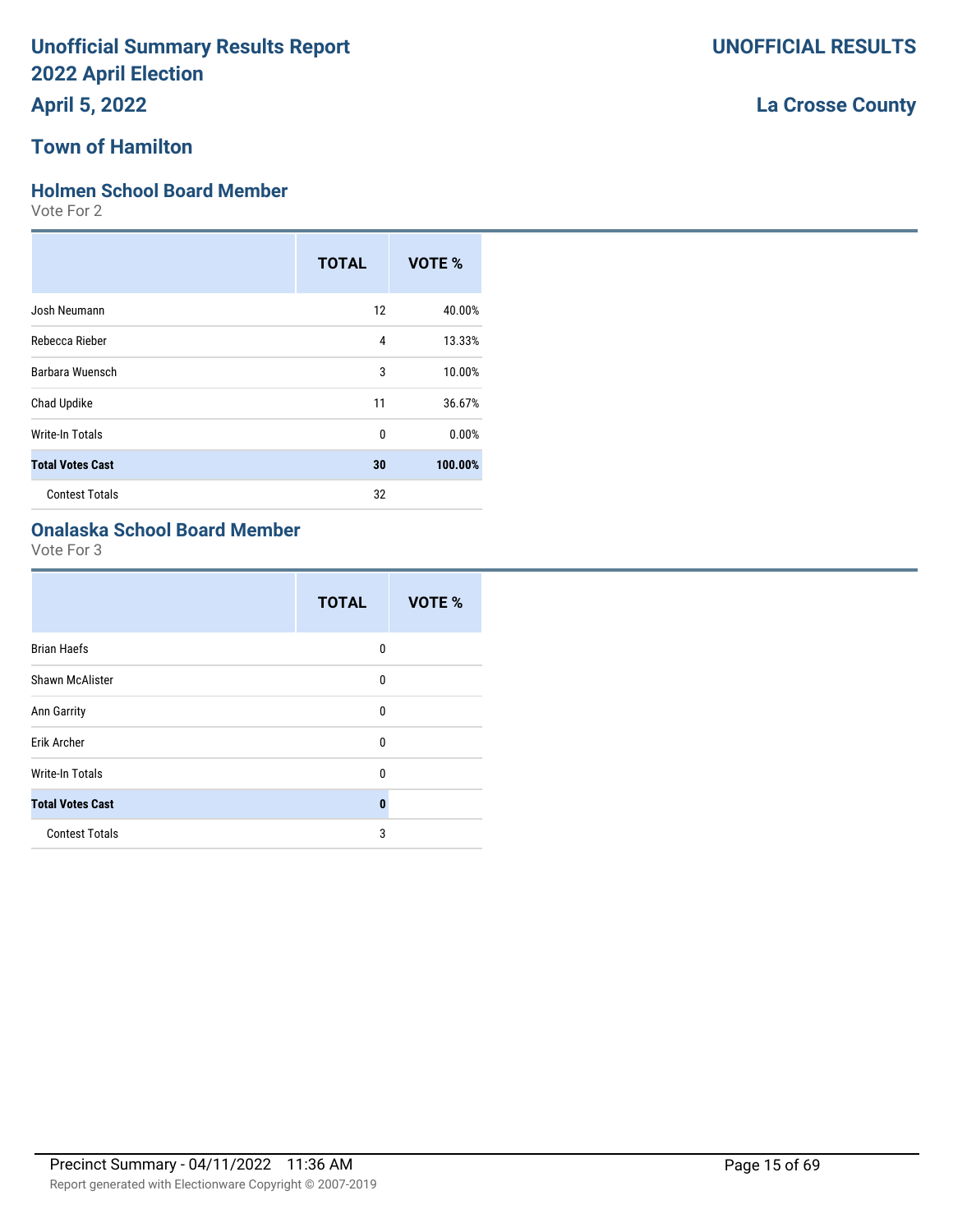#### **Town of Hamilton**

#### **West Salem School Board Member**

Vote For 3

|                         | <b>TOTAL</b> | VOTE %  |
|-------------------------|--------------|---------|
| Tom Grosskopf           | 354          | 33.81%  |
| <b>Bob Minard</b>       | 322          | 30.75%  |
| Sean Gavaghan           | 360          | 34.38%  |
| <b>Write-In Totals</b>  | 11           | 1.05%   |
| <b>Total Votes Cast</b> | 1,047        | 100.00% |
| <b>Contest Totals</b>   | 1,635        |         |

# **Melrose Mindoro School Board Member Area 1**

Vote For 1

|                         | <b>TOTAL</b>   | VOTE %  |
|-------------------------|----------------|---------|
| <b>Terry Blaken</b>     | $\overline{2}$ | 100.00% |
| <b>Write-In Totals</b>  | 0              | 0.00%   |
| <b>Total Votes Cast</b> | $\mathbf 2$    | 100.00% |
| <b>Contest Totals</b>   | 3              |         |

#### **Melrose Mindoro School Board Member Area 4**

|                         | <b>TOTAL</b> | VOTE % |
|-------------------------|--------------|--------|
| <b>Write-In Totals</b>  | 0            |        |
| <b>Total Votes Cast</b> | 0            |        |
| <b>Contest Totals</b>   | 3            |        |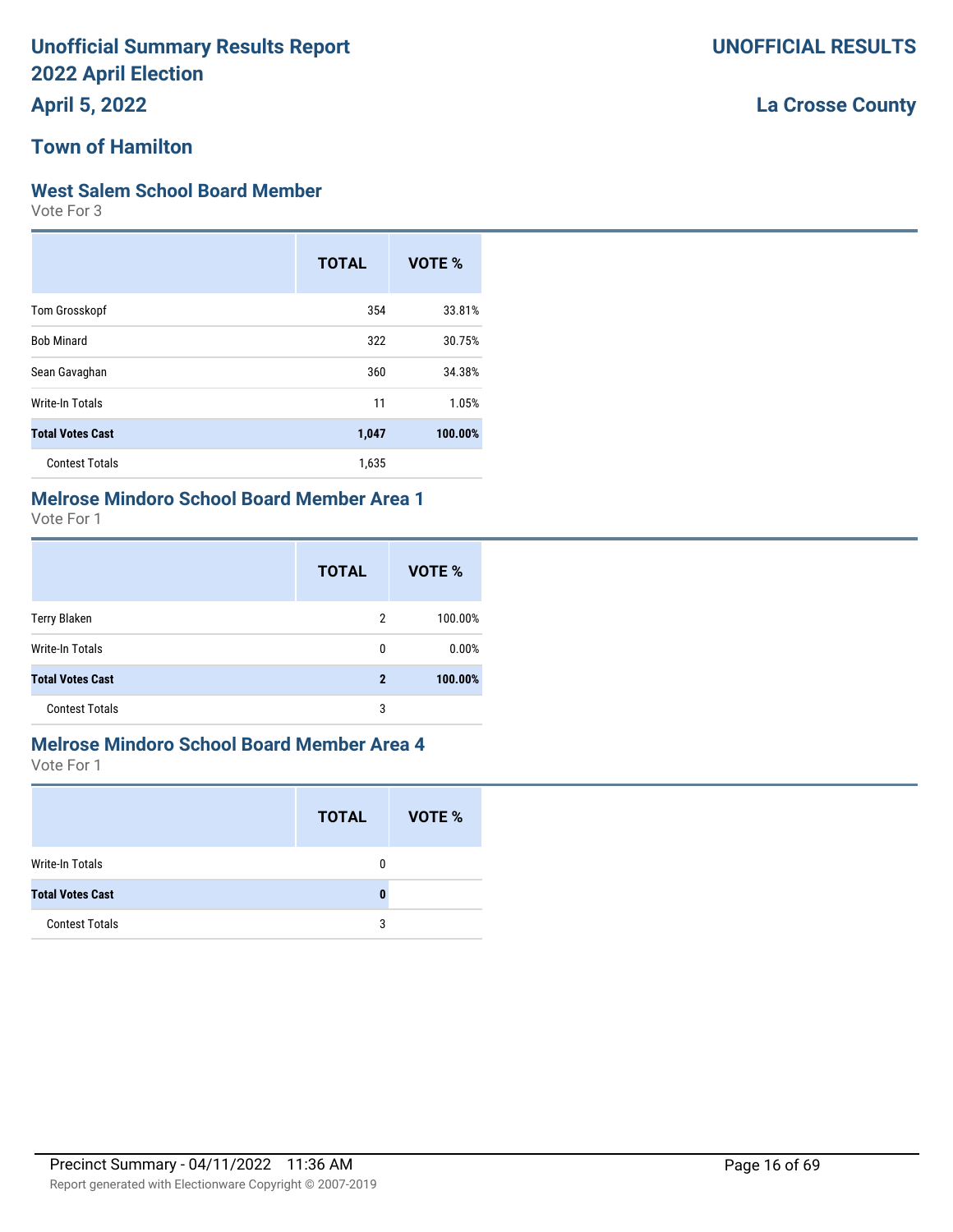**La Crosse County**

#### **Town of Hamilton**

# **Melrose Mindoro School Board Member Area 7**

Vote For 1

|                         | <b>TOTAL</b> | VOTE %  |
|-------------------------|--------------|---------|
| Shane Zeman             | 2            | 100.00% |
| <b>Write-In Totals</b>  | 0            | 0.00%   |
| <b>Total Votes Cast</b> | $\mathbf 2$  | 100.00% |
| <b>Contest Totals</b>   | 3            |         |

#### **West Salem School District Ref**

|                         | <b>TOTAL</b> | VOTE %  |
|-------------------------|--------------|---------|
| Yes                     | 258          | 47.60%  |
| No                      | 284          | 52.40%  |
| <b>Total Votes Cast</b> | 542          | 100.00% |
| <b>Contest Totals</b>   | 545          |         |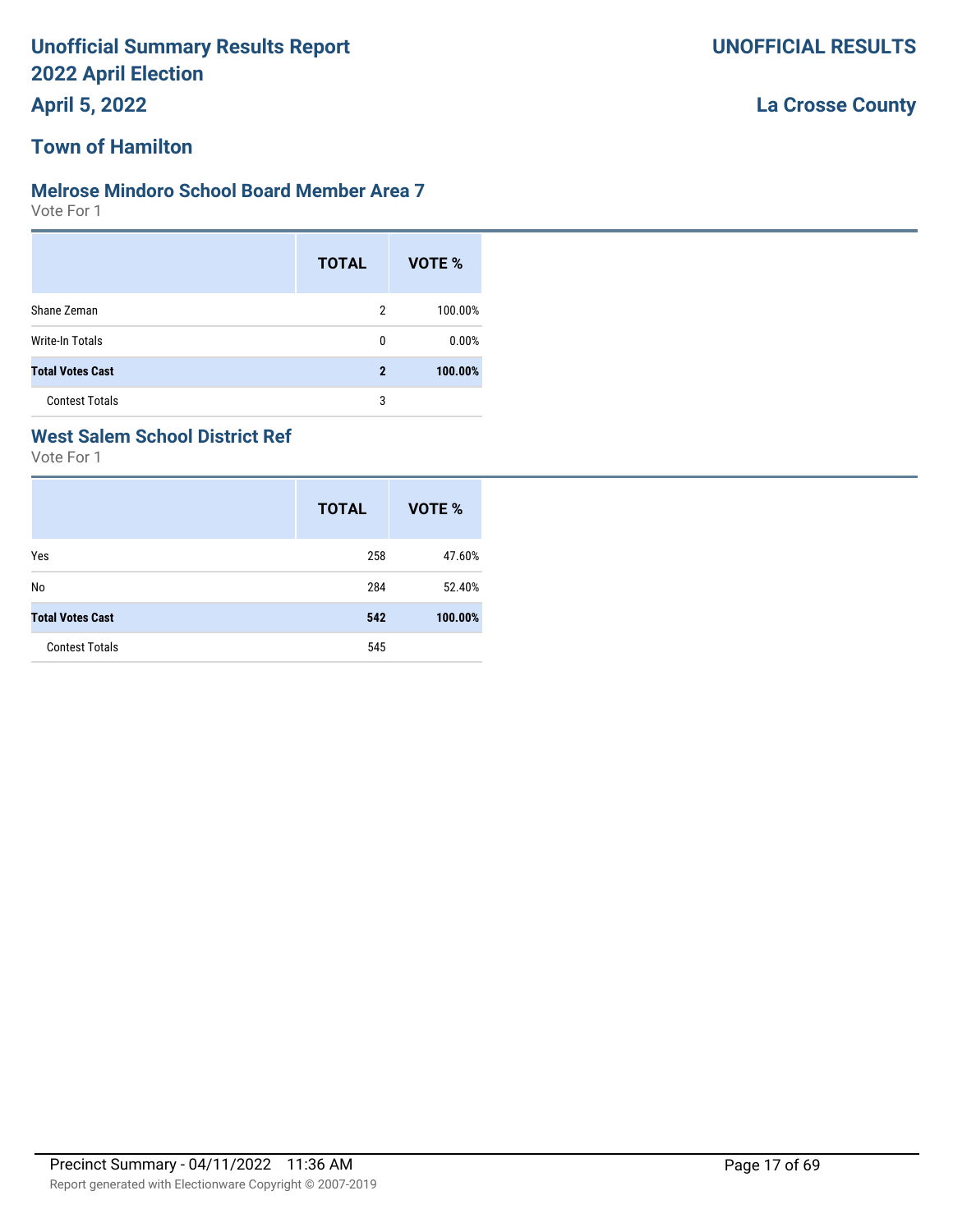#### **Town of Holland**

# **La Crosse County**

| <b>STATISTICS</b> |  |
|-------------------|--|
|                   |  |
|                   |  |

|                             | <b>TOTAL</b> |
|-----------------------------|--------------|
| Registered Voters - Total   | 2,909        |
| <b>Ballots Cast - Total</b> | 1,176        |
| Voter Turnout - Total       | 40.43%       |

#### **Town of Holland Board Supervisor 3**

Vote For 1

|                         | <b>TOTAL</b> | VOTE %  |
|-------------------------|--------------|---------|
| Nikole Hauser           | 838          | 98.70%  |
| Write-In Totals         | 11           | 1.30%   |
| <b>Total Votes Cast</b> | 849          | 100.00% |
| <b>Contest Totals</b>   | 1,176        |         |

### **Town of Holland Board Supervisor 4**

|                         | <b>TOTAL</b> | VOTE %  |
|-------------------------|--------------|---------|
| David T. Weber          | 808          | 97.82%  |
| Write-In Totals         | 18           | 2.18%   |
| <b>Total Votes Cast</b> | 826          | 100.00% |
| <b>Contest Totals</b>   | 1,176        |         |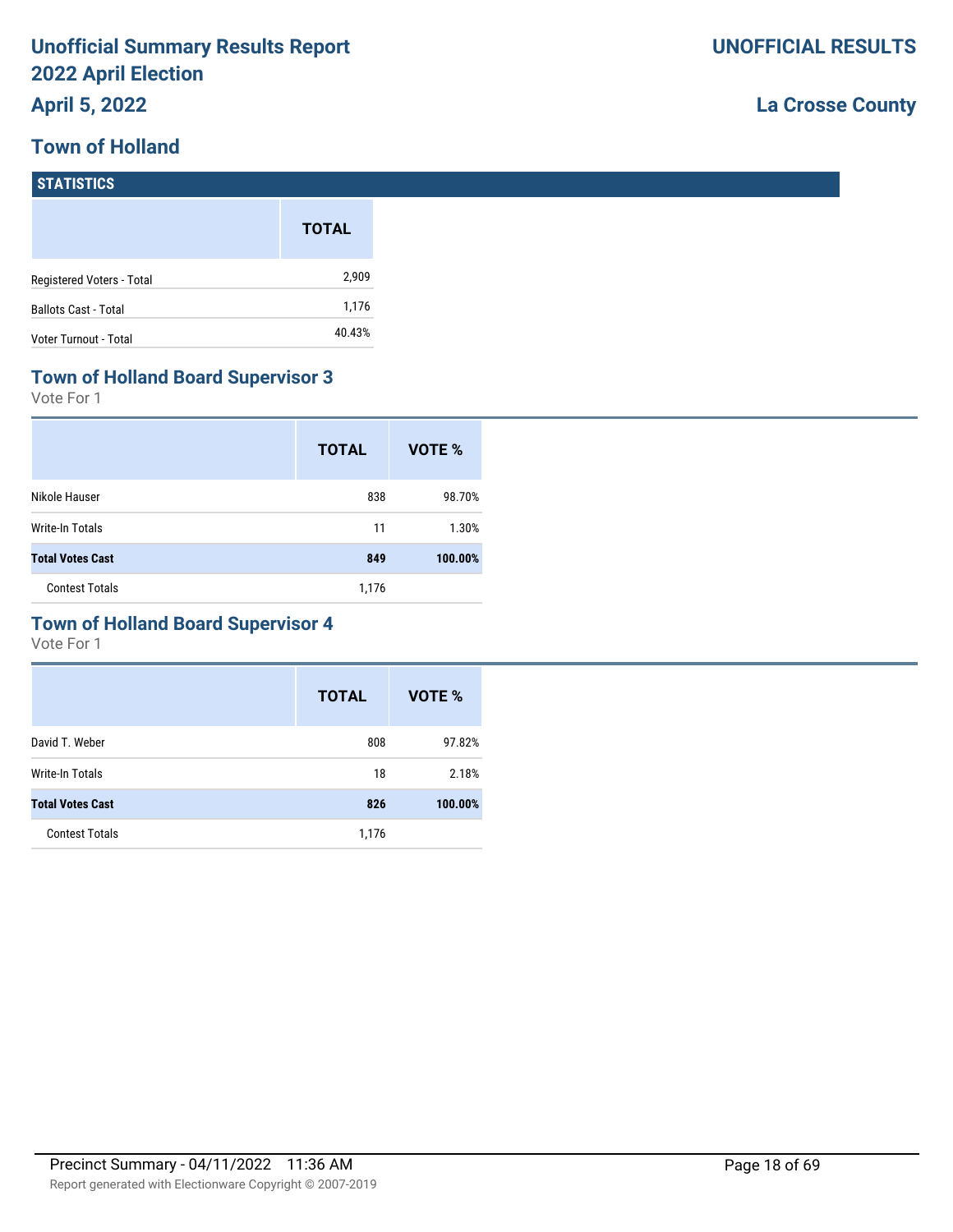#### **Town of Holland**

# **Holmen School Board Member**

Vote For 2

|                         | <b>TOTAL</b> | VOTE %  |
|-------------------------|--------------|---------|
| Josh Neumann            | 618          | 26.79%  |
| Rebecca Rieber          | 541          | 23.45%  |
| Barbara Wuensch         | 532          | 23.06%  |
| Chad Updike             | 616          | 26.70%  |
| <b>Write-In Totals</b>  | 0            | 0.00%   |
| <b>Total Votes Cast</b> | 2,307        | 100.00% |
| <b>Contest Totals</b>   | 2,352        |         |

# **La Crosse County**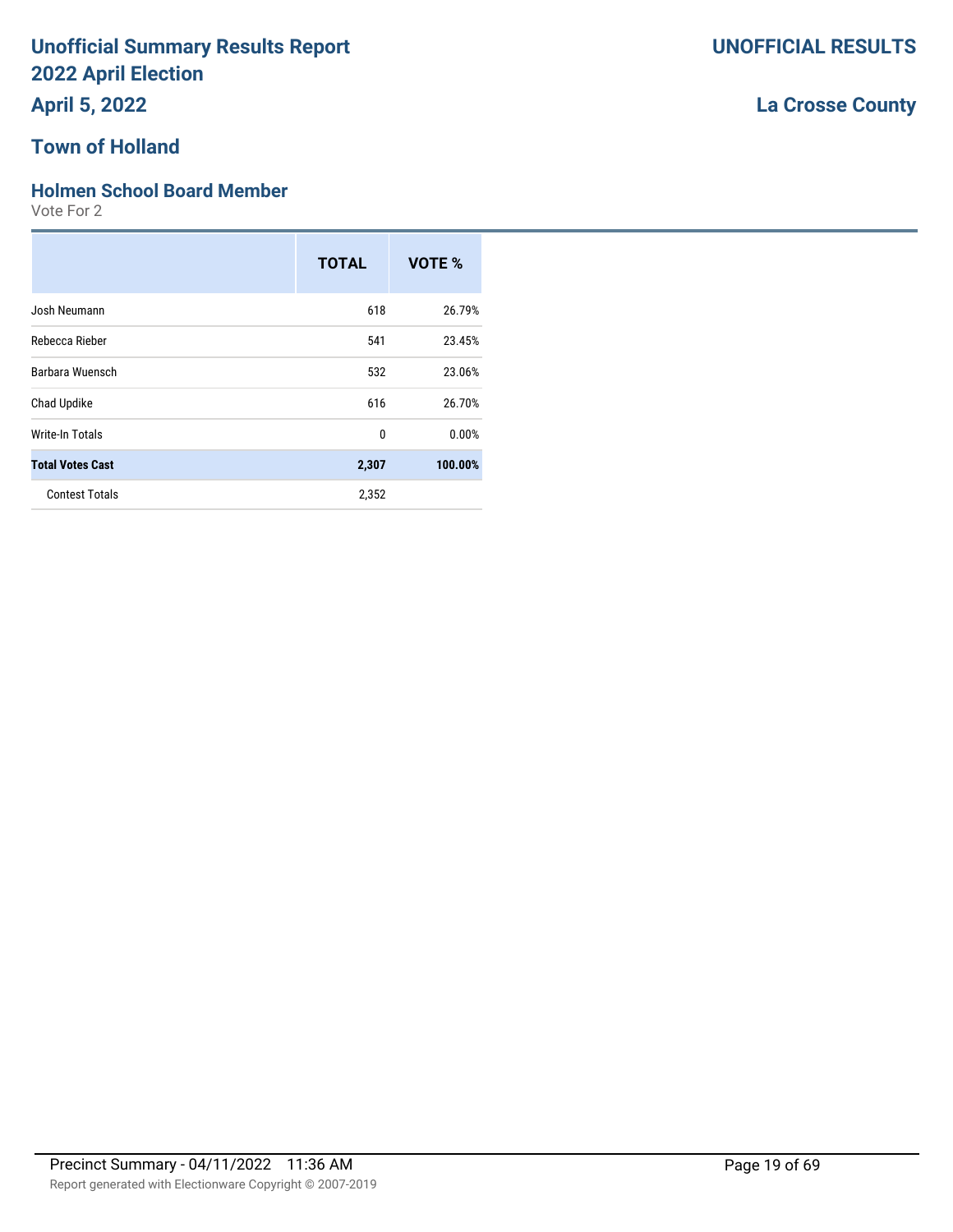### **Town of Medary**

# **La Crosse County**

|                             | <b>TOTAL</b> |
|-----------------------------|--------------|
| Registered Voters - Total   | 1,167        |
| <b>Ballots Cast - Total</b> | 351          |
| Voter Turnout - Total       | 30.08%       |

# **La Crosse School Board Member**

Vote For 3

|                         | <b>TOTAL</b> | VOTE %  |
|-------------------------|--------------|---------|
| Kimberly Krejchik       | 116          | 15.20%  |
| <b>Kent Stein</b>       | 117          | 15.33%  |
| Juan F. Jimenez         | 138          | 18.09%  |
| <b>Merideth Garcia</b>  | 139          | 18.22%  |
| Katie Berkedal          | 144          | 18.87%  |
| Mary LaMothe            | 109          | 14.29%  |
| <b>Write-In Totals</b>  | $\mathbf{0}$ | 0.00%   |
| <b>Total Votes Cast</b> | 763          | 100.00% |
| <b>Contest Totals</b>   | 846          |         |

# **Onalaska School Board Member**

|                         | <b>TOTAL</b> | VOTE %  |
|-------------------------|--------------|---------|
| <b>Brian Haefs</b>      | 16           | 20.00%  |
| <b>Shawn McAlister</b>  | 23           | 28.75%  |
| Ann Garrity             | 29           | 36.25%  |
| <b>Erik Archer</b>      | 9            | 11.25%  |
| Write-In Totals         | 3            | 3.75%   |
| <b>Total Votes Cast</b> | 80           | 100.00% |
| <b>Contest Totals</b>   | 105          |         |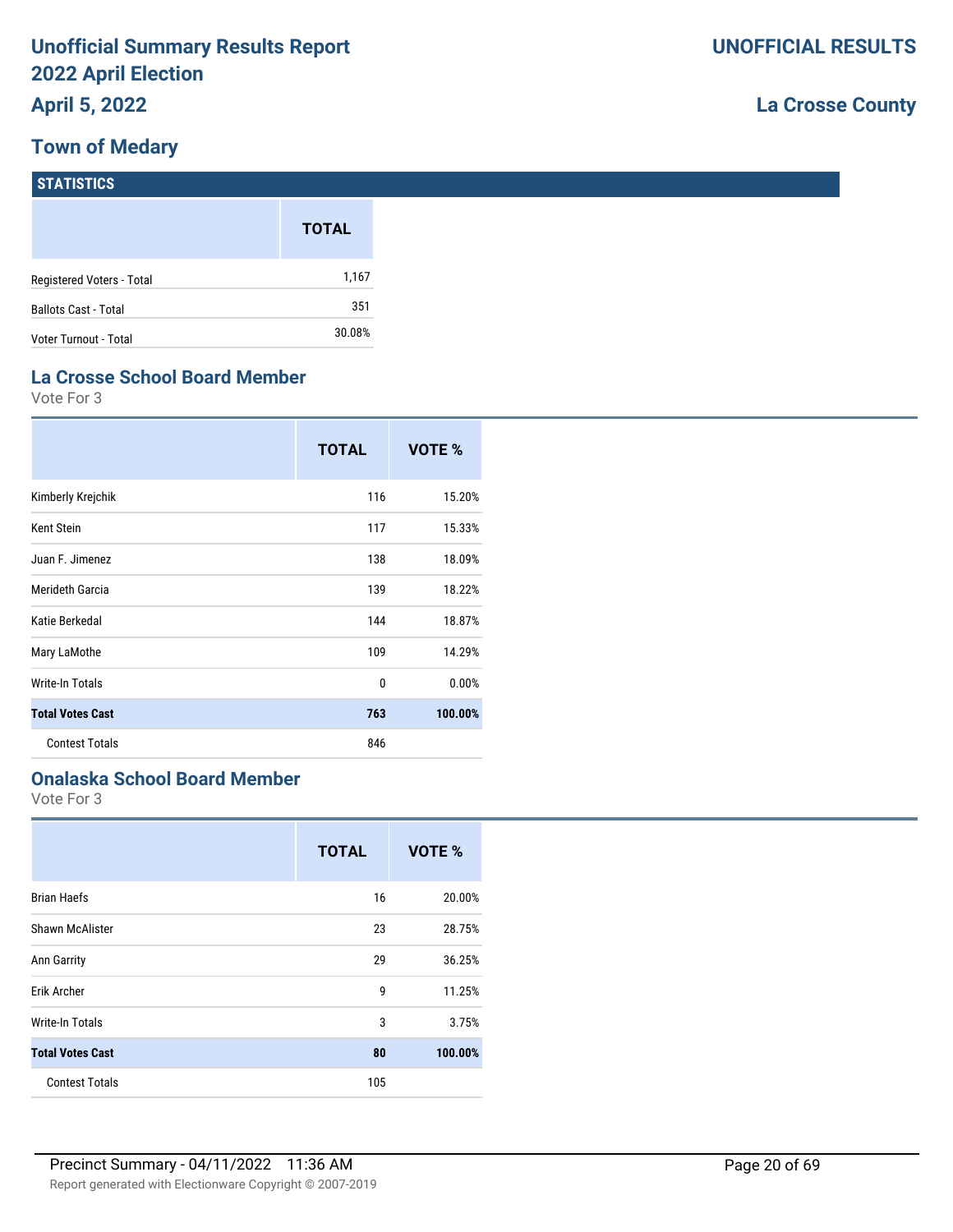### **Town of Medary**

#### **West Salem School Board Member**

Vote For 3

|                         | <b>TOTAL</b> | VOTE %  |
|-------------------------|--------------|---------|
| <b>Tom Grosskopf</b>    | 20           | 40.00%  |
| <b>Bob Minard</b>       | 12           | 24.00%  |
| Sean Gavaghan           | 18           | 36.00%  |
| <b>Write-In Totals</b>  | 0            | 0.00%   |
| <b>Total Votes Cast</b> | 50           | 100.00% |
| <b>Contest Totals</b>   | 102          |         |

# **West Salem School District Ref**

|                         | <b>TOTAL</b> | <b>VOTE %</b> |
|-------------------------|--------------|---------------|
| Yes                     | 19           | 55.88%        |
| No                      | 15           | 44.12%        |
| <b>Total Votes Cast</b> | 34           | 100.00%       |
| <b>Contest Totals</b>   | 34           |               |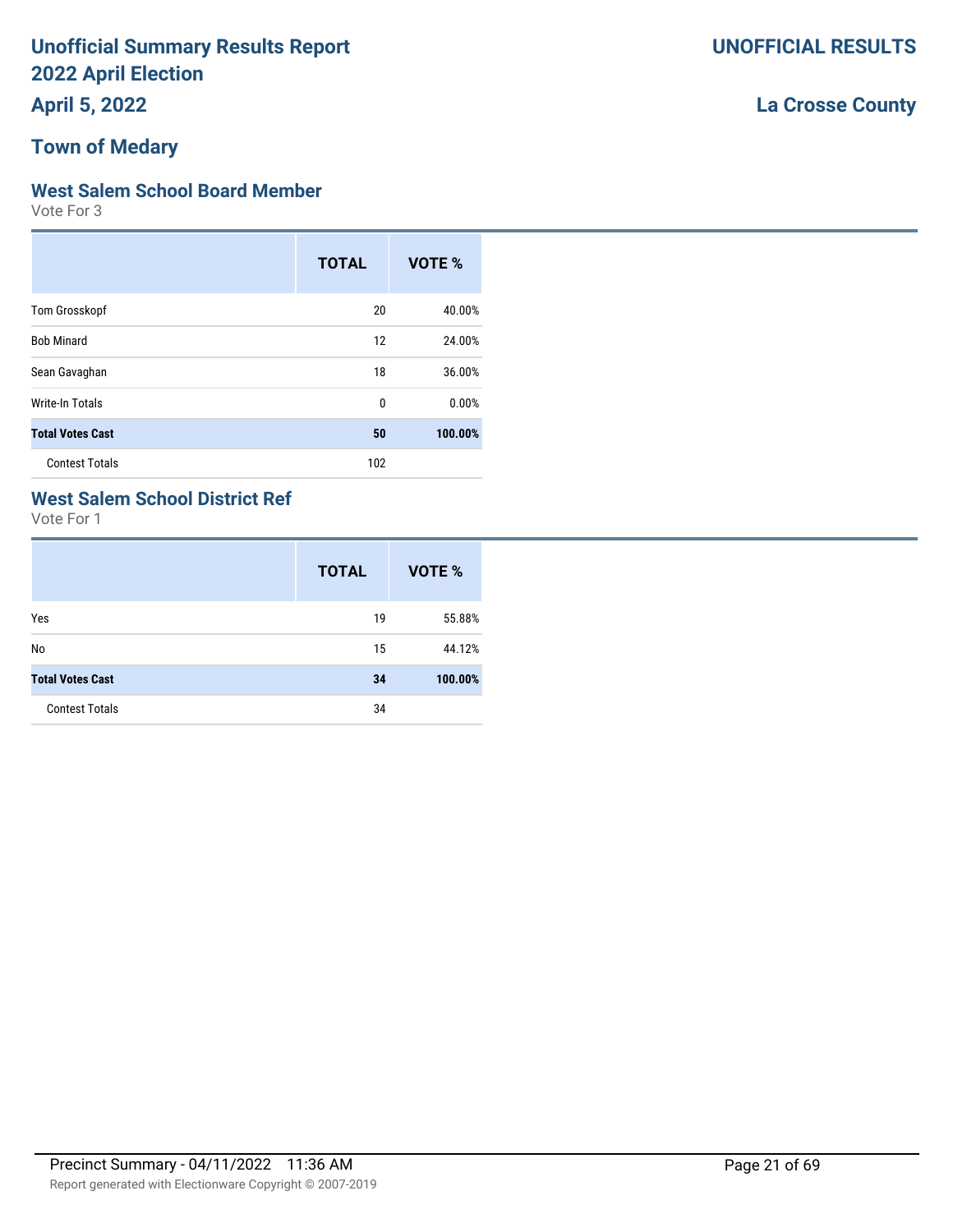# **La Crosse County**

| a av<br>. .<br>., |  |
|-------------------|--|

| <b>TOTAL</b> |
|--------------|
| 3,895        |
| 1,353        |
| 34.74%       |
|              |

### **Town of Onalaska Board Supervisor 3**

Vote For 1

|                         | <b>TOTAL</b> | VOTE %  |
|-------------------------|--------------|---------|
| Frank Fogel             | 985          | 98.30%  |
| Write-In Totals         | 17           | 1.70%   |
| <b>Total Votes Cast</b> | 1,002        | 100.00% |
| <b>Contest Totals</b>   | 1,353        |         |

#### **Town of Onalaska Board Supervisor 4**

|                         | <b>TOTAL</b> | VOTE %  |
|-------------------------|--------------|---------|
| David Balduzzi          | 1,053        | 99.43%  |
| <b>Write-In Totals</b>  | 6            | 0.57%   |
| <b>Total Votes Cast</b> | 1,059        | 100.00% |
| <b>Contest Totals</b>   | 1,353        |         |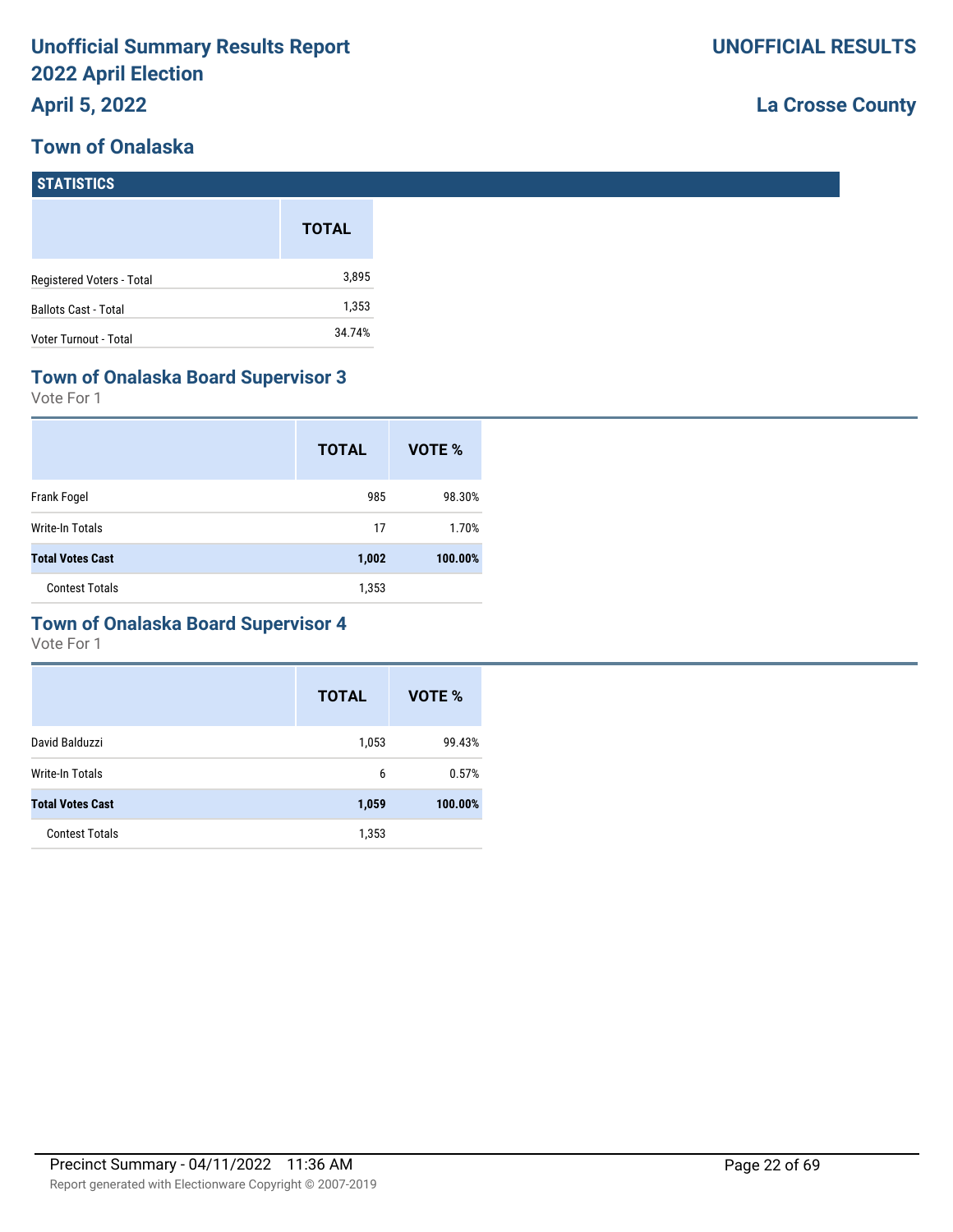#### **Town of Onalaska**

#### **Holmen School Board Member**

Vote For 2

|                         | <b>TOTAL</b> | VOTE %  |
|-------------------------|--------------|---------|
| Josh Neumann            | 586          | 25.13%  |
| Rebecca Rieber          | 589          | 25.26%  |
| Barbara Wuensch         | 567          | 24.31%  |
| Chad Updike             | 583          | 25.00%  |
| Write-In Totals         | 7            | 0.30%   |
| <b>Total Votes Cast</b> | 2,332        | 100.00% |
| <b>Contest Totals</b>   | 2,424        |         |

#### **Onalaska School Board Member**

Vote For 3

|                         | <b>TOTAL</b> | VOTE %  |
|-------------------------|--------------|---------|
| <b>Brian Haefs</b>      | 85           | 26.56%  |
| Shawn McAlister         | 93           | 29.06%  |
| Ann Garrity             | 96           | 30.00%  |
| Erik Archer             | 43           | 13.44%  |
| Write-In Totals         | 3            | 0.94%   |
| <b>Total Votes Cast</b> | 320          | 100.00% |
| <b>Contest Totals</b>   | 417          |         |

# **Melrose Mindoro School Board Member Area 1**

Vote For 1

|                         | <b>TOTAL</b> | <b>VOTE %</b> |
|-------------------------|--------------|---------------|
| <b>Terry Blaken</b>     | 0            |               |
| <b>Write-In Totals</b>  | 0            |               |
| <b>Total Votes Cast</b> | 0            |               |
| <b>Contest Totals</b>   | 2            |               |

# **La Crosse County**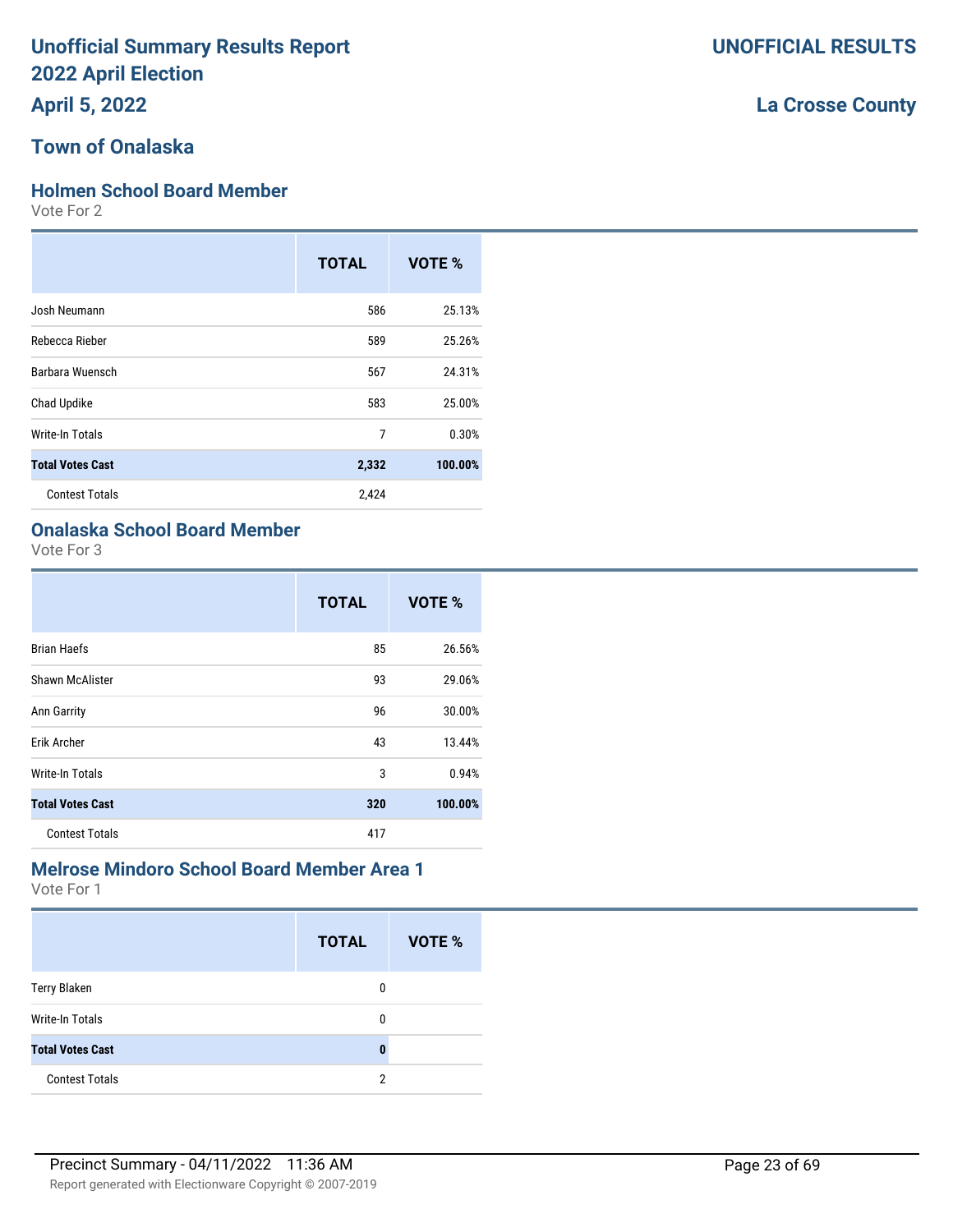**La Crosse County**

#### **Town of Onalaska**

# **Melrose Mindoro School Board Member Area 4**

Vote For 1

|                         | <b>TOTAL</b> | VOTE % |
|-------------------------|--------------|--------|
| <b>Write-In Totals</b>  | 0            |        |
| <b>Total Votes Cast</b> |              |        |
| <b>Contest Totals</b>   | າ            |        |

# **Melrose Mindoro School Board Member Area 7**

|                         | <b>TOTAL</b> | VOTE % |
|-------------------------|--------------|--------|
| Shane Zeman             | 0            |        |
| <b>Write-In Totals</b>  | 0            |        |
| <b>Total Votes Cast</b> | 0            |        |
| <b>Contest Totals</b>   | 2            |        |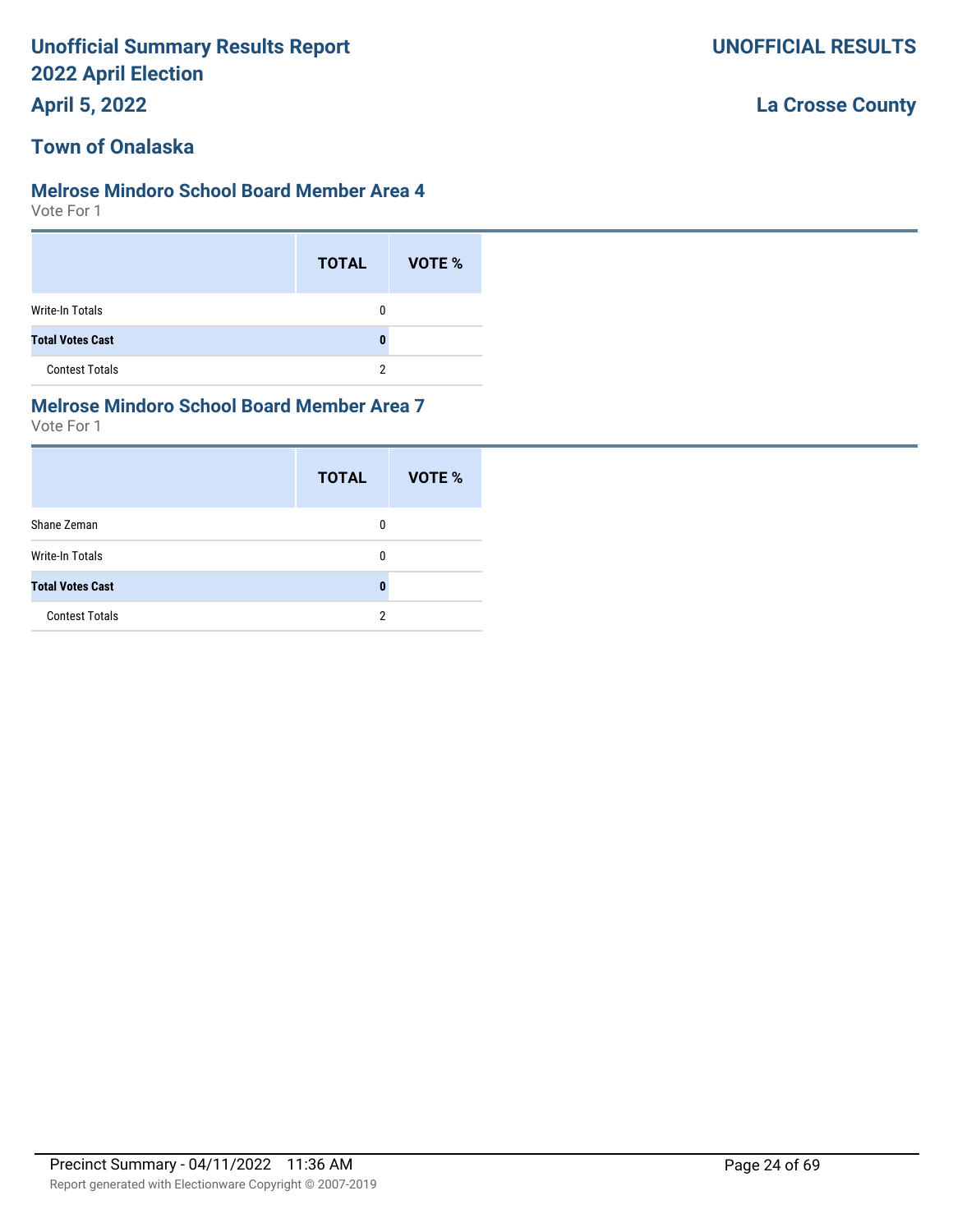### **Town of Shelby**

# **La Crosse County**

|  | <b>ISTATISTICS</b> |
|--|--------------------|
|  |                    |
|  |                    |

|                             | <b>TOTAL</b> |
|-----------------------------|--------------|
| Registered Voters - Total   | 3,370        |
| <b>Ballots Cast - Total</b> | 1,275        |
| Voter Turnout - Total       | 37.83%       |

# **Town Board Supervisor Town of Shelby**

Vote For 2

|                         | <b>TOTAL</b> | VOTE %  |
|-------------------------|--------------|---------|
| Marlene Heal            | 708          | 46.00%  |
| Timothy D. Ehler        | 815          | 52.96%  |
| Write-In Totals         | 16           | 1.04%   |
| <b>Total Votes Cast</b> | 1,539        | 100.00% |
| <b>Contest Totals</b>   | 2,550        |         |

### **La Crosse School Board Member**

|                         | <b>TOTAL</b> | VOTE %  |
|-------------------------|--------------|---------|
| Kimberly Krejchik       | 524          | 14.81%  |
| Kent Stein              | 476          | 13.45%  |
| Juan F. Jimenez         | 684          | 19.33%  |
| Merideth Garcia         | 671          | 18.97%  |
| Katie Berkedal          | 736          | 20.80%  |
| Mary LaMothe            | 444          | 12.55%  |
| <b>Write-In Totals</b>  | 3            | 0.08%   |
| <b>Total Votes Cast</b> | 3,538        | 100.00% |
| <b>Contest Totals</b>   | 3,780        |         |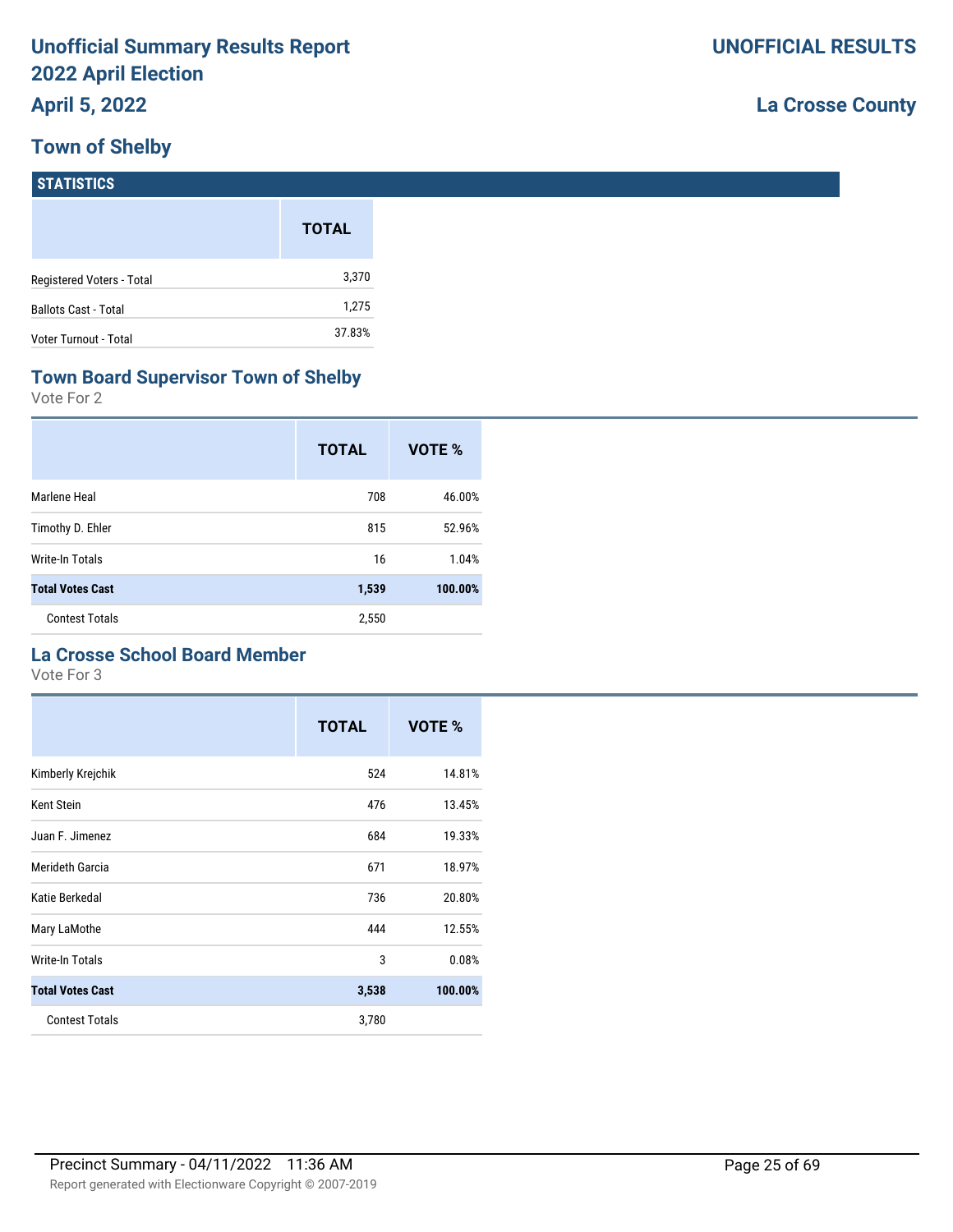# **Town of Shelby**

#### **West Salem School Board Member**

Vote For 3

|                         | <b>TOTAL</b> | VOTE %  |
|-------------------------|--------------|---------|
| Tom Grosskopf           | 9            | 42.86%  |
| <b>Bob Minard</b>       | 4            | 19.05%  |
| Sean Gavaghan           | 8            | 38.10%  |
| Write-In Totals         | 0            | 0.00%   |
| <b>Total Votes Cast</b> | 21           | 100.00% |
| <b>Contest Totals</b>   | 45           |         |

# **West Salem School District Ref**

|                         | <b>TOTAL</b> | <b>VOTE %</b> |
|-------------------------|--------------|---------------|
| Yes                     | 11           | 73.33%        |
| No                      | 4            | 26.67%        |
| <b>Total Votes Cast</b> | 15           | 100.00%       |
| <b>Contest Totals</b>   | 15           |               |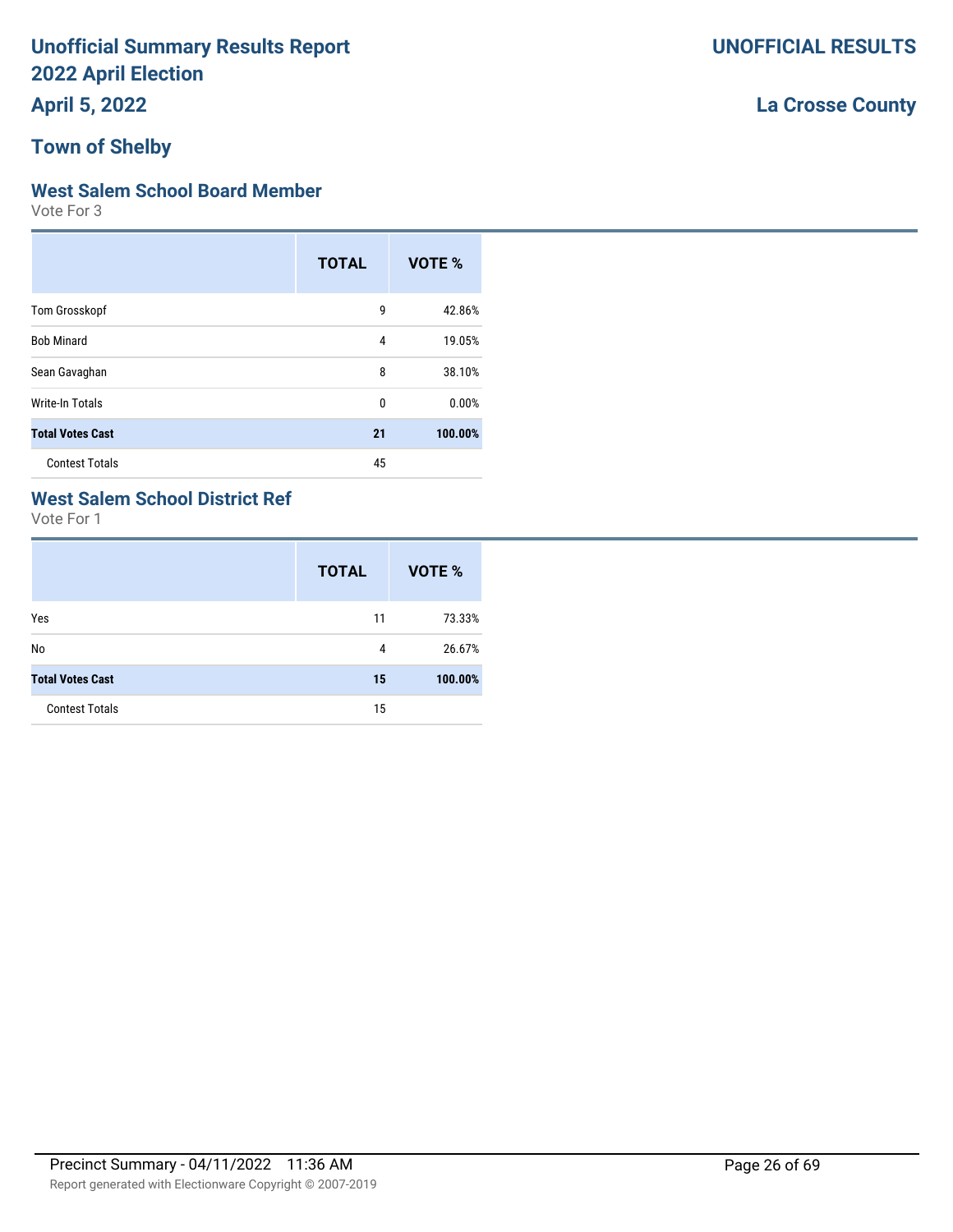# **La Crosse County**

#### **Town of Washington**

| <b>STATISTICS</b>         |              |
|---------------------------|--------------|
|                           | <b>TOTAL</b> |
| Registered Voters - Total | 342          |
| Ballots Cast - Total      | 129          |
| Voter Turnout - Total     | 37.72%       |

#### **Bangor School Board Member from the South**

Vote For 1

|                         | <b>TOTAL</b> | VOTE %  |
|-------------------------|--------------|---------|
| <b>Shelly Piske</b>     | 25           | 67.57%  |
| Mandi Young             | 12           | 32.43%  |
| <b>Write-In Totals</b>  | 0            | 0.00%   |
| <b>Total Votes Cast</b> | 37           | 100.00% |
| <b>Contest Totals</b>   | 37           |         |

#### **Bangor School Board Member at Large**

|                         | <b>TOTAL</b> | VOTE %  |
|-------------------------|--------------|---------|
| Stephen Huffman         | 12           | 33.33%  |
| Joanie Wilcox           | 24           | 66.67%  |
| <b>Write-In Totals</b>  | 0            | 0.00%   |
| <b>Total Votes Cast</b> | 36           | 100.00% |
| <b>Contest Totals</b>   | 37           |         |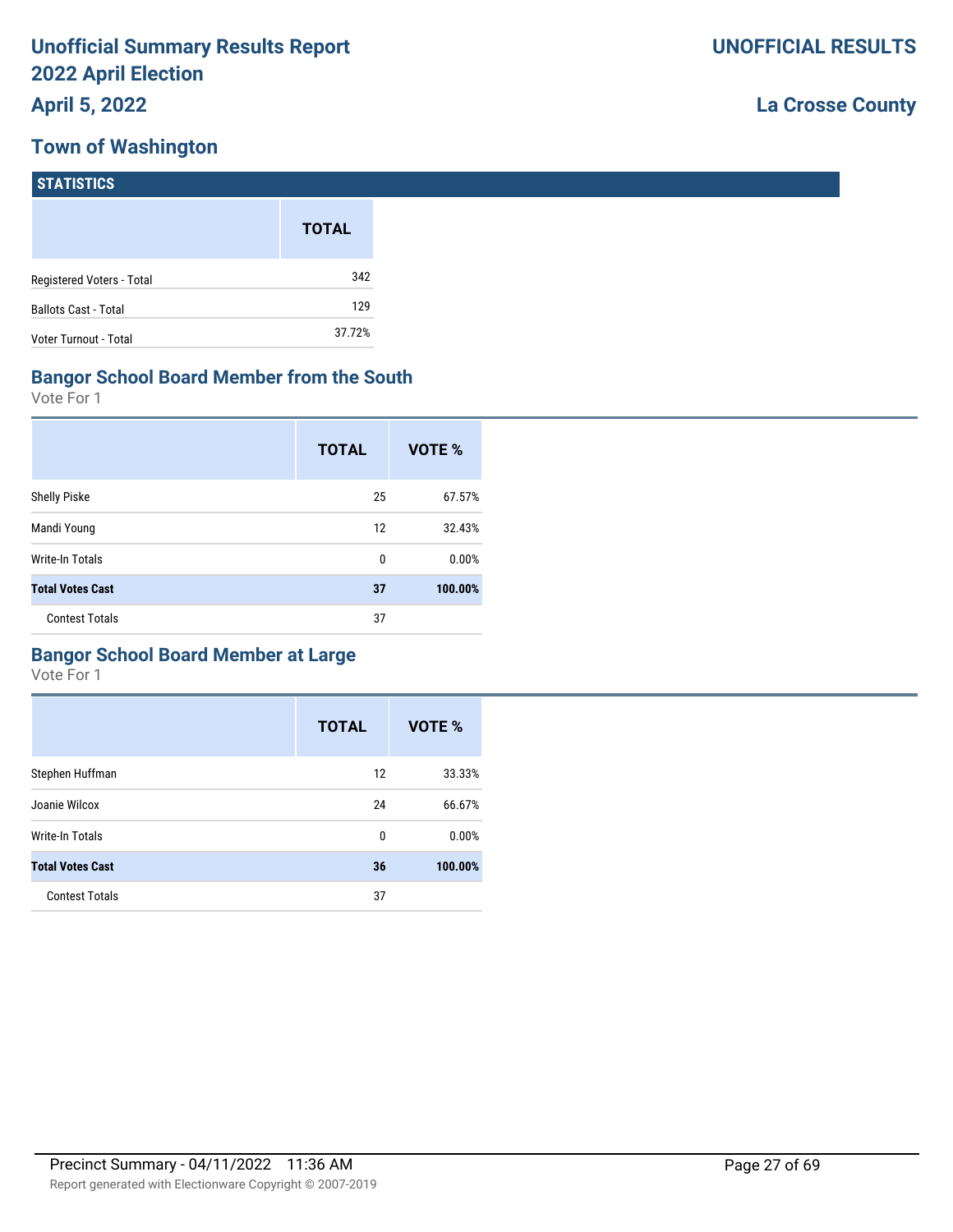#### **Town of Washington**

# **Cashton School Board Member**

Vote For 2

|                         | <b>TOTAL</b> | VOTE %  |
|-------------------------|--------------|---------|
| <b>Kathy Flock</b>      | 16           | 19.75%  |
| Nick Brueggen           | 31           | 38.27%  |
| Amanda Schultz Garcia   | 23           | 28.40%  |
| <b>Sherry Harris</b>    | 11           | 13.58%  |
| Write-In Totals         | 0            | 0.00%   |
| <b>Total Votes Cast</b> | 81           | 100.00% |
| <b>Contest Totals</b>   | 94           |         |

#### **La Crosse School Board Member**

Vote For 3

|                         | <b>TOTAL</b> | <b>VOTE %</b> |
|-------------------------|--------------|---------------|
| Kimberly Krejchik       |              | $\mathbf{0}$  |
| Kent Stein              |              | 0             |
| Juan F. Jimenez         |              | $\mathbf{0}$  |
| <b>Merideth Garcia</b>  |              | 0             |
| Katie Berkedal          |              | $\mathbf{0}$  |
| Mary LaMothe            |              | $\Omega$      |
| Write-In Totals         |              | $\mathbf{0}$  |
| <b>Total Votes Cast</b> |              | 0             |
| <b>Contest Totals</b>   |              | $\Omega$      |

**La Crosse County**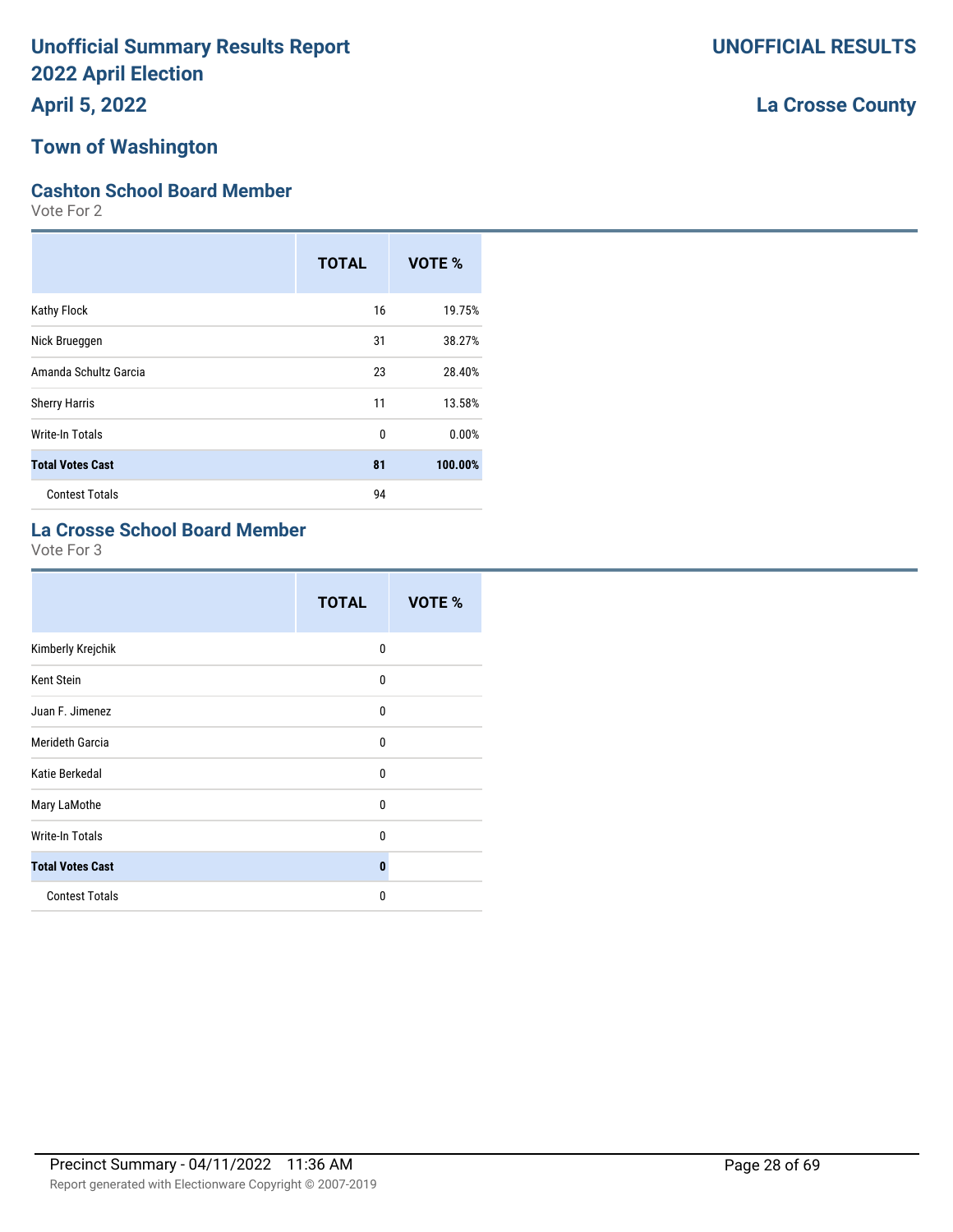#### **Town of Washington**

#### **West Salem School Board Member**

Vote For 3

|                         | <b>TOTAL</b> | VOTE %  |
|-------------------------|--------------|---------|
| <b>Tom Grosskopf</b>    | 16           | 34.04%  |
| <b>Bob Minard</b>       | 14           | 29.79%  |
| Sean Gavaghan           | 17           | 36.17%  |
| <b>Write-In Totals</b>  | 0            | 0.00%   |
| <b>Total Votes Cast</b> | 47           | 100.00% |
| <b>Contest Totals</b>   | 78           |         |

#### **Westby Area School Board Member Seat #2**

Vote For 1

|                         | <b>TOTAL</b> | VOTE %  |
|-------------------------|--------------|---------|
| Robert E. Kerska        | 12           | 63.16%  |
| Stephanie Hutzler       | 7            | 36.84%  |
| <b>Write-In Totals</b>  | 0            | 0.00%   |
| <b>Total Votes Cast</b> | 19           | 100.00% |
| <b>Contest Totals</b>   | 19           |         |

# **Westby Area School Board Member Seat #4**

|                         | <b>TOTAL</b> | VOTE %  |
|-------------------------|--------------|---------|
| Daniel Kotek            | 12           | 63.16%  |
| Joshua Jorstad          | 7            | 36.84%  |
| Write-In Totals         | 0            | 0.00%   |
| <b>Total Votes Cast</b> | 19           | 100.00% |
| <b>Contest Totals</b>   | 19           |         |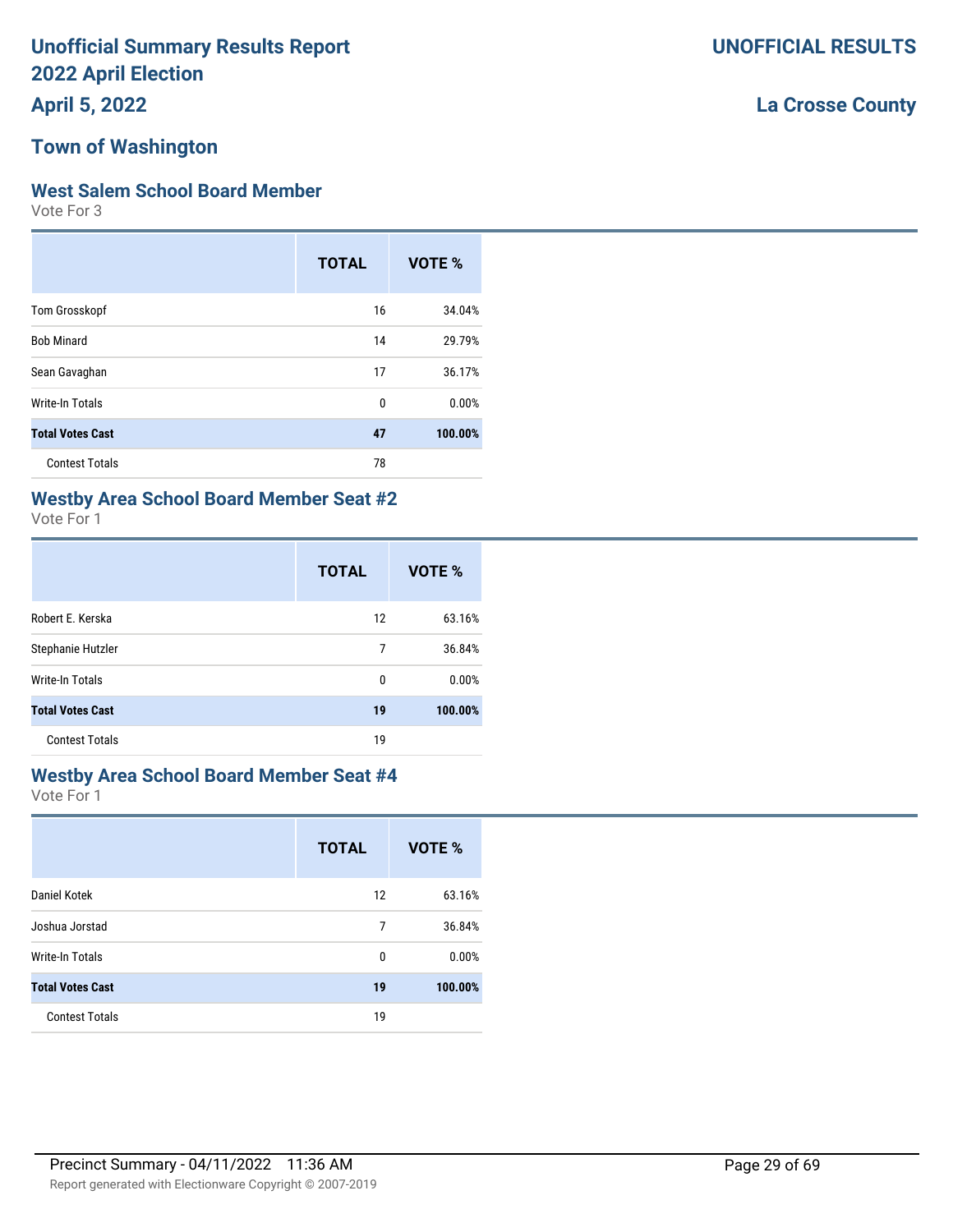# **La Crosse County**

# **Town of Washington**

### **Westby Area School Board Member Seat #7**

Vote For 1

|                         | <b>TOTAL</b> | VOTE %  |
|-------------------------|--------------|---------|
| <b>Eric Thunstedt</b>   | 10           | 55.56%  |
| Geniece Easterday       | 8            | 44.44%  |
| Write-In Totals         | 0            | 0.00%   |
| <b>Total Votes Cast</b> | 18           | 100.00% |
| <b>Contest Totals</b>   | 19           |         |

# **West Salem School District Ref**

|                         | <b>TOTAL</b> | VOTE %  |
|-------------------------|--------------|---------|
| Yes                     | 8            | 30.77%  |
| No                      | 18           | 69.23%  |
| <b>Total Votes Cast</b> | 26           | 100.00% |
| <b>Contest Totals</b>   | 26           |         |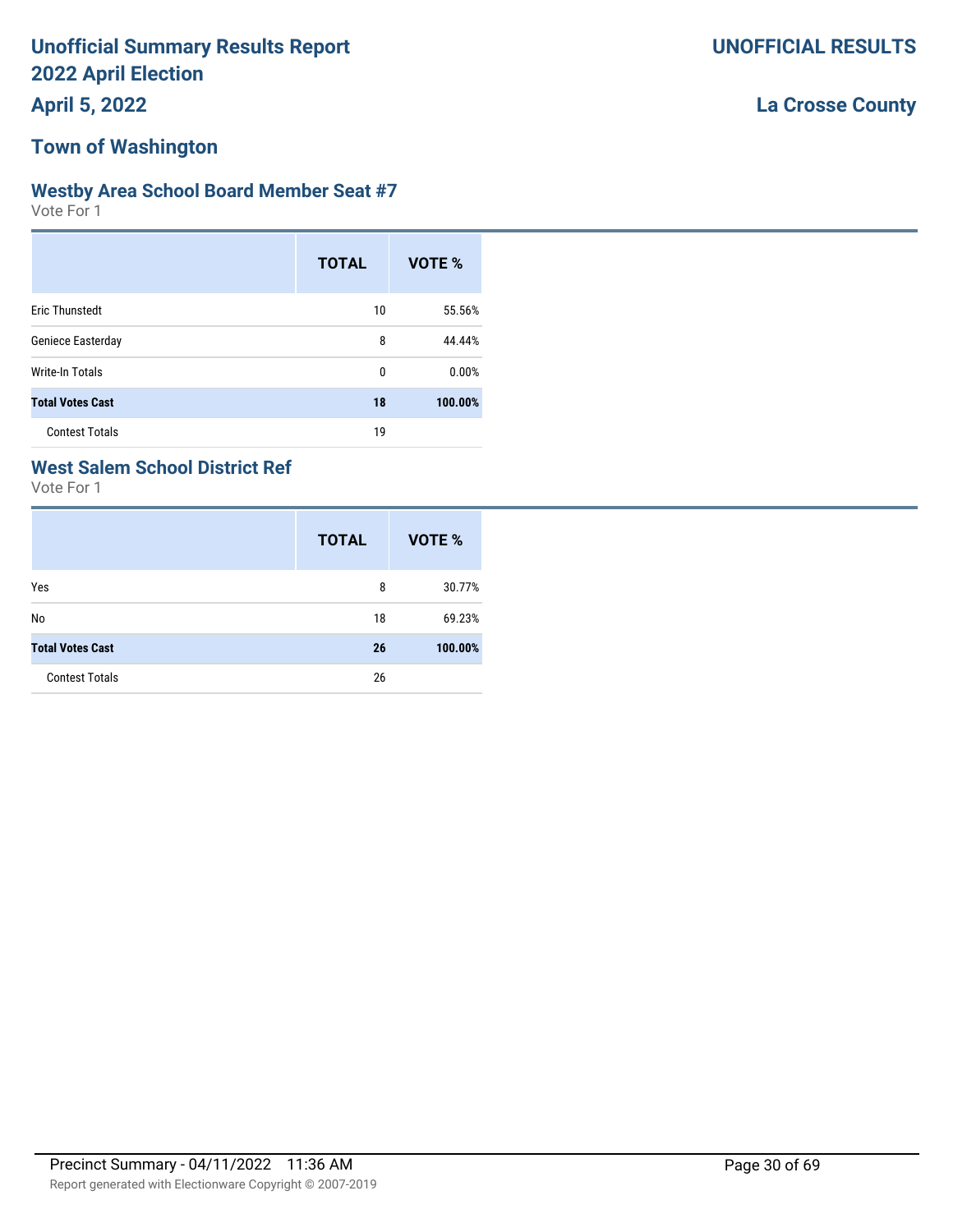# **Village of Bangor**

### **La Crosse County**

| <b>STATISTICS</b>           |              |
|-----------------------------|--------------|
|                             | <b>TOTAL</b> |
| Registered Voters - Total   | 851          |
| <b>Ballots Cast - Total</b> | 246          |
| Voter Turnout - Total       | 28.91%       |

#### **Village of Bangor Trustee**

Vote For 3

|                         | <b>TOTAL</b> | VOTE %  |
|-------------------------|--------------|---------|
| Jeff Radtke             | 176          | 46.68%  |
| Jill Grennan            | 156          | 41.38%  |
| <b>Write-In Totals</b>  | 45           | 11.94%  |
| <b>Total Votes Cast</b> | 377          | 100.00% |
| <b>Contest Totals</b>   | 738          |         |

#### **Bangor School Board Member from the South**

|                         | <b>TOTAL</b>   | VOTE %  |
|-------------------------|----------------|---------|
| <b>Shelly Piske</b>     | 174            | 73.42%  |
| Mandi Young             | 61             | 25.74%  |
| <b>Write-In Totals</b>  | $\overline{2}$ | 0.84%   |
| <b>Total Votes Cast</b> | 237            | 100.00% |
| <b>Contest Totals</b>   | 246            |         |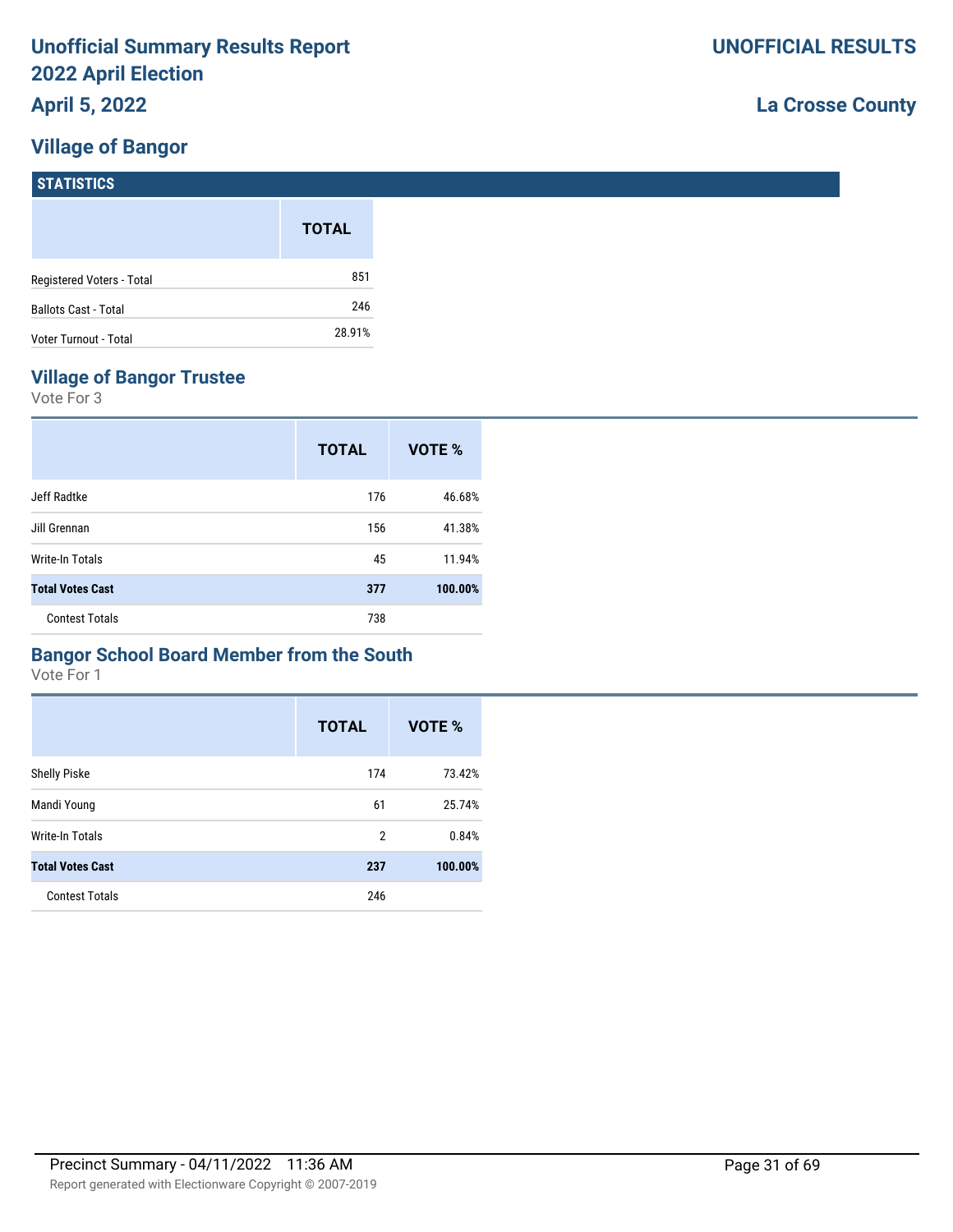#### **Village of Bangor**

#### **Bangor School Board Member at Large**

Vote For 1

|                         | <b>TOTAL</b> | VOTE %  |
|-------------------------|--------------|---------|
| Stephen Huffman         | 51           | 21.07%  |
| Joanie Wilcox           | 190          | 78.51%  |
| Write-In Totals         | 1            | 0.41%   |
| <b>Total Votes Cast</b> | 242          | 100.00% |
| <b>Contest Totals</b>   | 246          |         |

# **La Crosse County**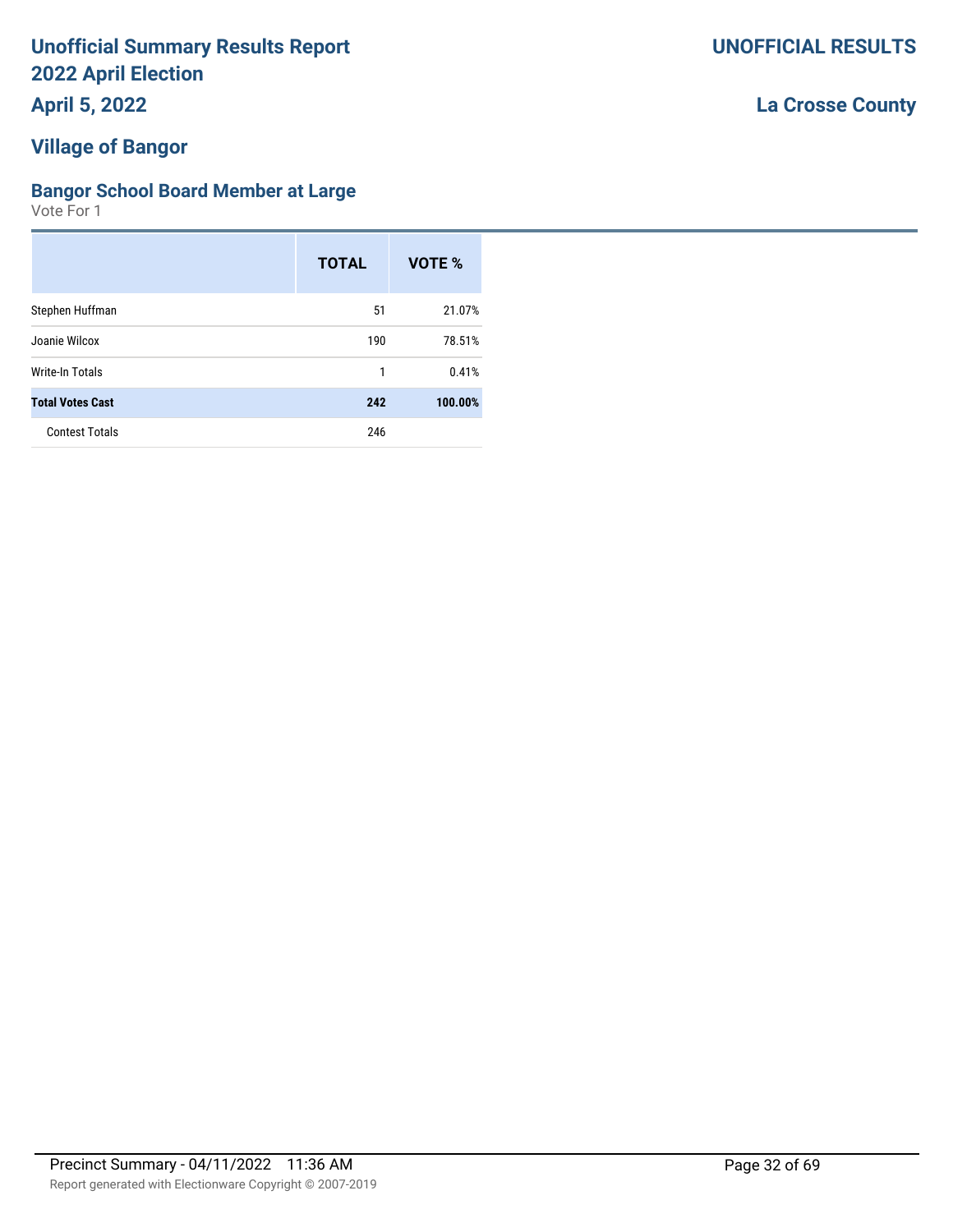# **Village of Holmen**

# **La Crosse County**

| <b>STATISTICS</b> |  |  |
|-------------------|--|--|
|                   |  |  |
|                   |  |  |

|                             | <b>TOTAL</b> |
|-----------------------------|--------------|
| Registered Voters - Total   | 6,430        |
| <b>Ballots Cast - Total</b> | 2,032        |
| Voter Turnout - Total       | 31.60%       |

#### **Village of Holmen Trustee**

Vote For 3

|                         | <b>TOTAL</b> | VOTE %  |
|-------------------------|--------------|---------|
| Micah Wyss              | 1,177        | 32.57%  |
| <b>Rodney Stanek</b>    | 1,243        | 34.39%  |
| <b>Travis Elam</b>      | 1,168        | 32.32%  |
| Write-In Totals         | 26           | 0.72%   |
| <b>Total Votes Cast</b> | 3,614        | 100.00% |
| <b>Contest Totals</b>   | 6,096        |         |

#### **Holmen School Board Member**

|                         | <b>TOTAL</b> | VOTE %  |
|-------------------------|--------------|---------|
| Josh Neumann            | 854          | 21.52%  |
| Rebecca Rieber          | 1,128        | 28.42%  |
| Barbara Wuensch         | 1,139        | 28.70%  |
| Chad Updike             | 844          | 21.26%  |
| Write-In Totals         | 4            | 0.10%   |
| <b>Total Votes Cast</b> | 3,969        | 100.00% |
| <b>Contest Totals</b>   | 4,064        |         |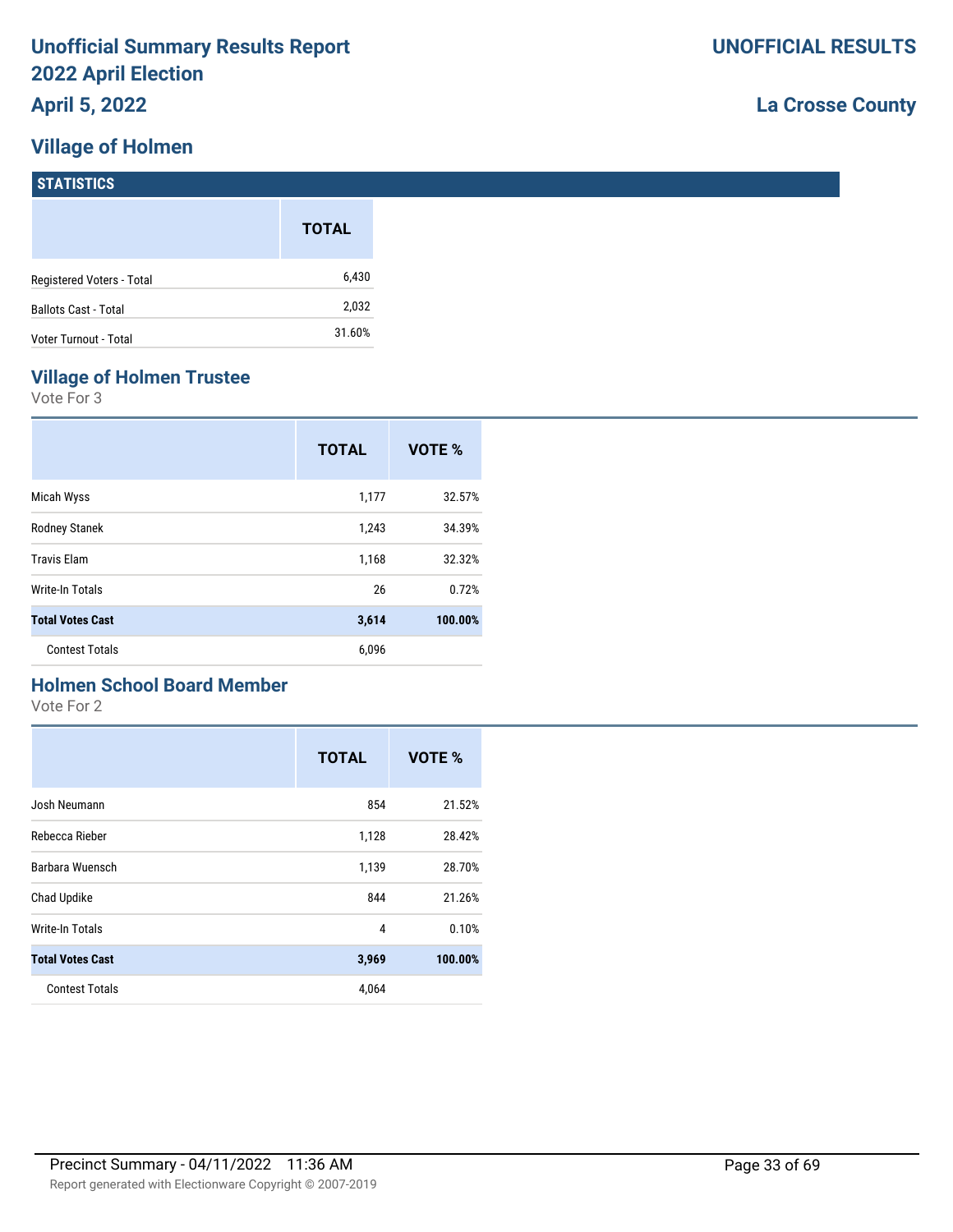# **La Crosse County**

### **Village of Rockland**

| STATISTICS                  |              |
|-----------------------------|--------------|
|                             | <b>TOTAL</b> |
| Registered Voters - Total   | 420          |
| <b>Ballots Cast - Total</b> | 104          |
| Voter Turnout - Total       | 24.76%       |

#### **Village of Rockland Trustee**

Vote For 3

|                         | <b>TOTAL</b> | VOTE %  |
|-------------------------|--------------|---------|
| Derek Millin            | 79           | 33.76%  |
| Ole Mathison III        | 73           | 31.20%  |
| <b>Robert Nielsen</b>   | 77           | 32.91%  |
| Write-In Totals         | 5            | 2.14%   |
| <b>Total Votes Cast</b> | 234          | 100.00% |
| <b>Contest Totals</b>   | 312          |         |

#### **Bangor School Board Member from the South**

|                         | <b>TOTAL</b> | VOTE %  |
|-------------------------|--------------|---------|
| <b>Shelly Piske</b>     | 63           | 63.00%  |
| Mandi Young             | 37           | 37.00%  |
| Write-In Totals         | 0            | 0.00%   |
| <b>Total Votes Cast</b> | 100          | 100.00% |
| <b>Contest Totals</b>   | 104          |         |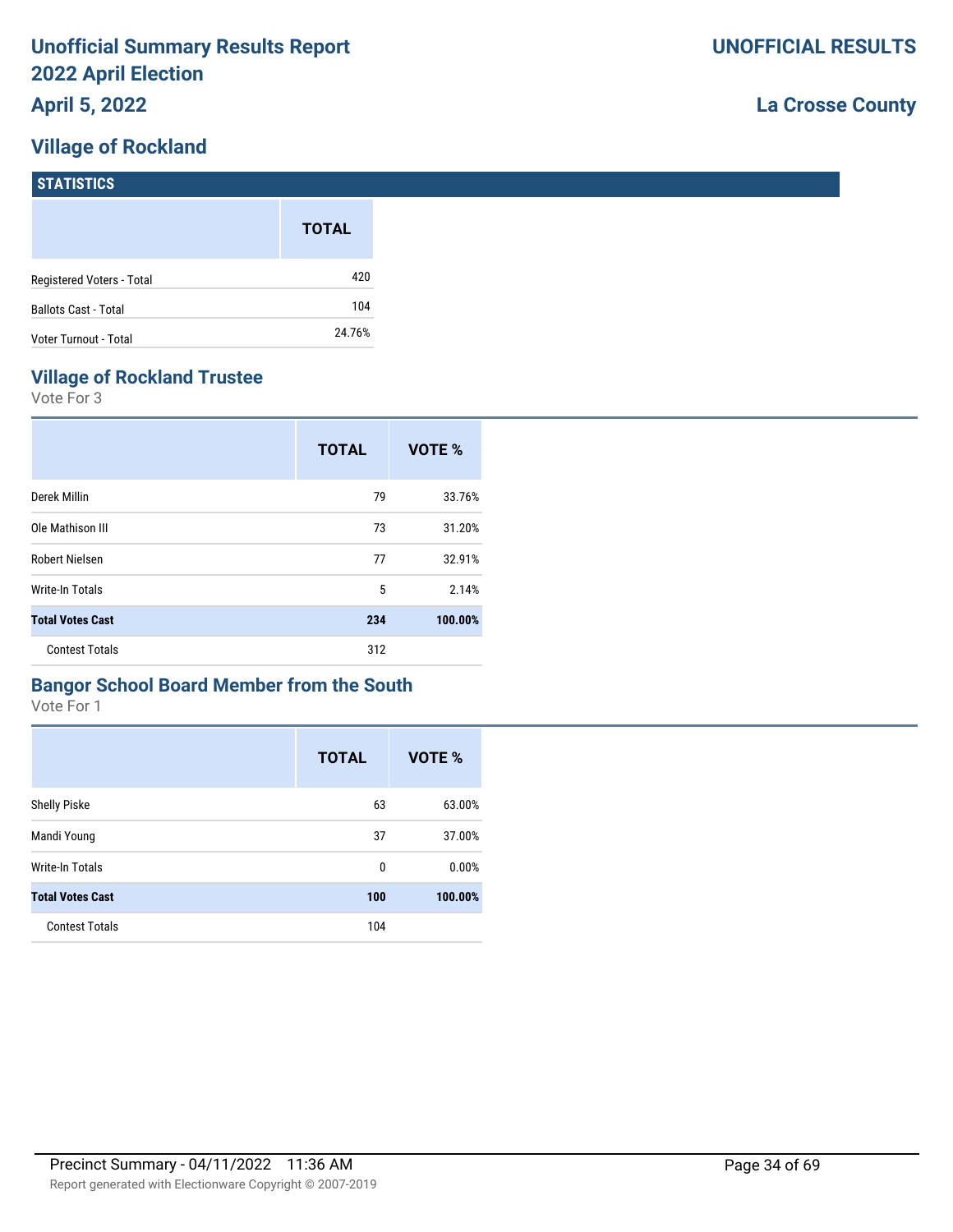### **Village of Rockland**

#### **Bangor School Board Member at Large**

Vote For 1

|                         | <b>TOTAL</b> | VOTE %  |
|-------------------------|--------------|---------|
| Stephen Huffman         | 35           | 35.00%  |
| Joanie Wilcox           | 65           | 65.00%  |
| Write-In Totals         | 0            | 0.00%   |
| <b>Total Votes Cast</b> | 100          | 100.00% |
| <b>Contest Totals</b>   | 104          |         |

# **La Crosse County**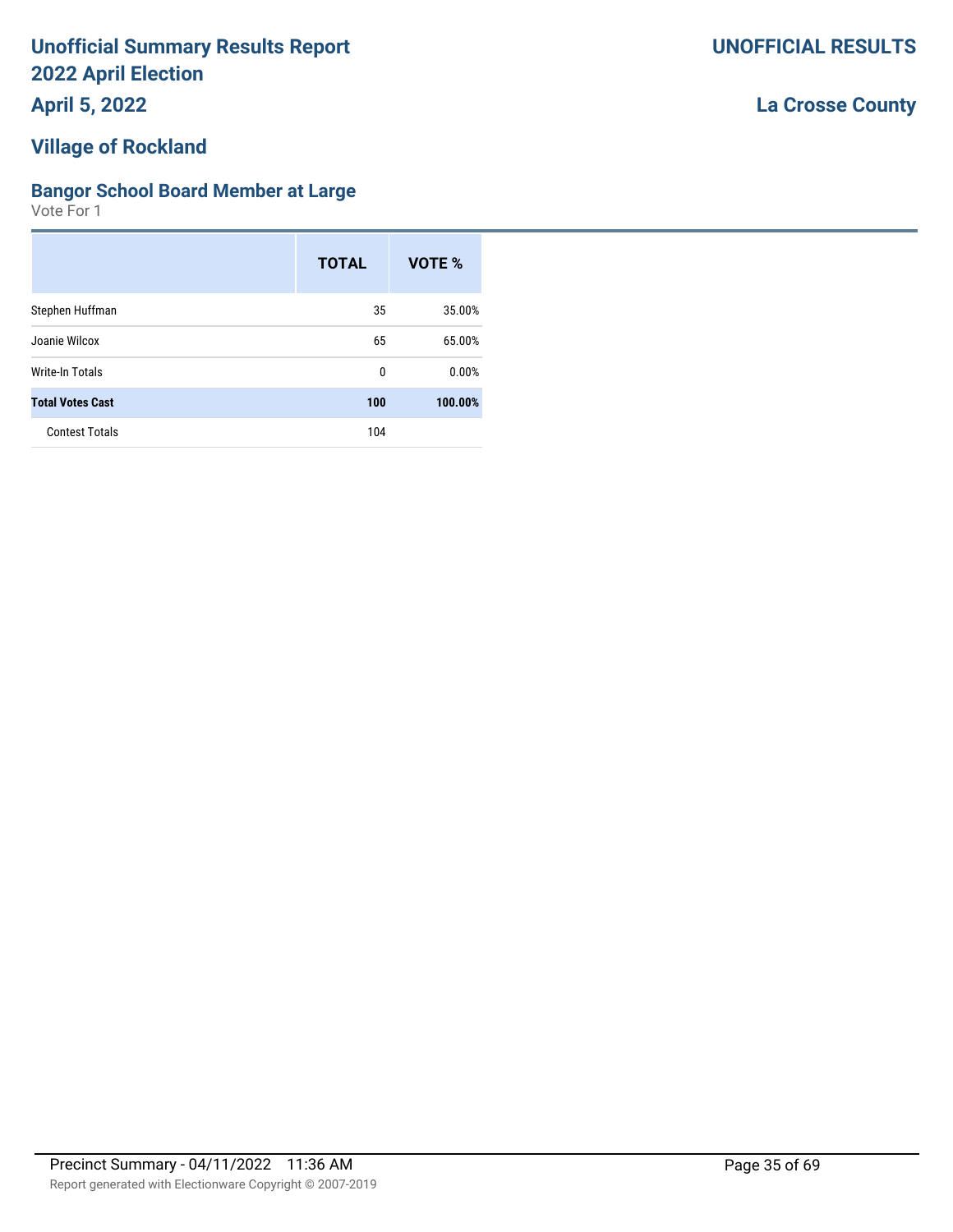# **Village of West Salem**

| <b>STATISTICS</b>           |              |
|-----------------------------|--------------|
|                             | <b>TOTAL</b> |
| Registered Voters - Total   | 3,090        |
| <b>Ballots Cast - Total</b> | 1,025        |
| Voter Turnout - Total       | 33.17%       |

#### **Village of West Salem Trustee**

Vote For 3

|                         | <b>TOTAL</b> | VOTE %  |
|-------------------------|--------------|---------|
| Lillian A. Twining      | 727          | 35.17%  |
| John Lautz              | 660          | 31.93%  |
| James Leicht            | 672          | 32.51%  |
| Write-In Totals         | 8            | 0.39%   |
| <b>Total Votes Cast</b> | 2,067        | 100.00% |
| <b>Contest Totals</b>   | 3,075        |         |

#### **West Salem School Board Member**

|                         | <b>TOTAL</b> | VOTE %  |
|-------------------------|--------------|---------|
| Tom Grosskopf           | 678          | 34.91%  |
| <b>Bob Minard</b>       | 583          | 30.02%  |
| Sean Gavaghan           | 670          | 34.50%  |
| Write-In Totals         | 11           | 0.57%   |
| <b>Total Votes Cast</b> | 1,942        | 100.00% |
| <b>Contest Totals</b>   | 3,075        |         |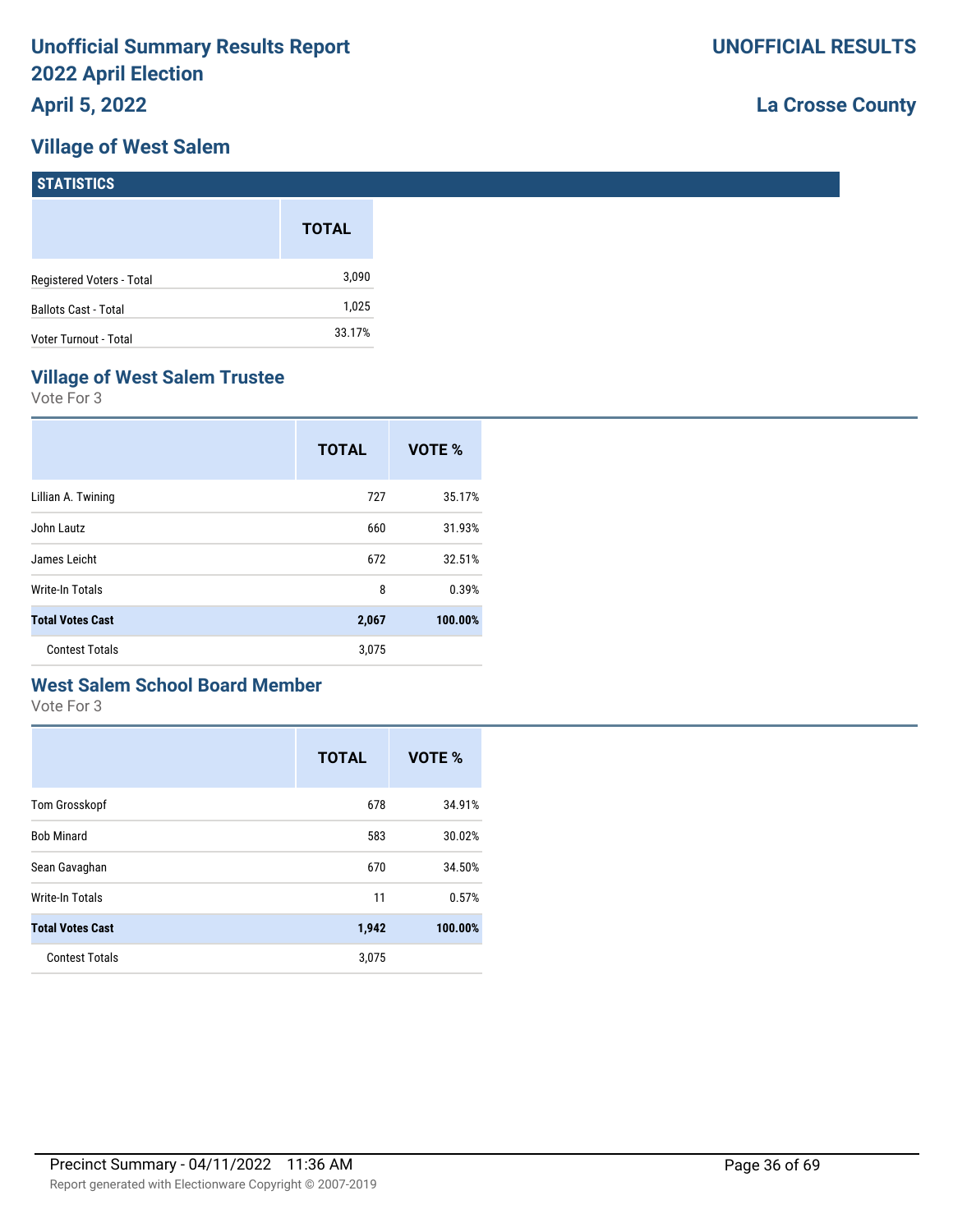# **Village of West Salem**

#### **West Salem School District Ref**

Vote For 1

|                         | <b>TOTAL</b> | VOTE %  |
|-------------------------|--------------|---------|
| Yes                     | 613          | 60.16%  |
| No                      | 406          | 39.84%  |
| <b>Total Votes Cast</b> | 1,019        | 100.00% |
| <b>Contest Totals</b>   | 1,025        |         |

# **La Crosse County**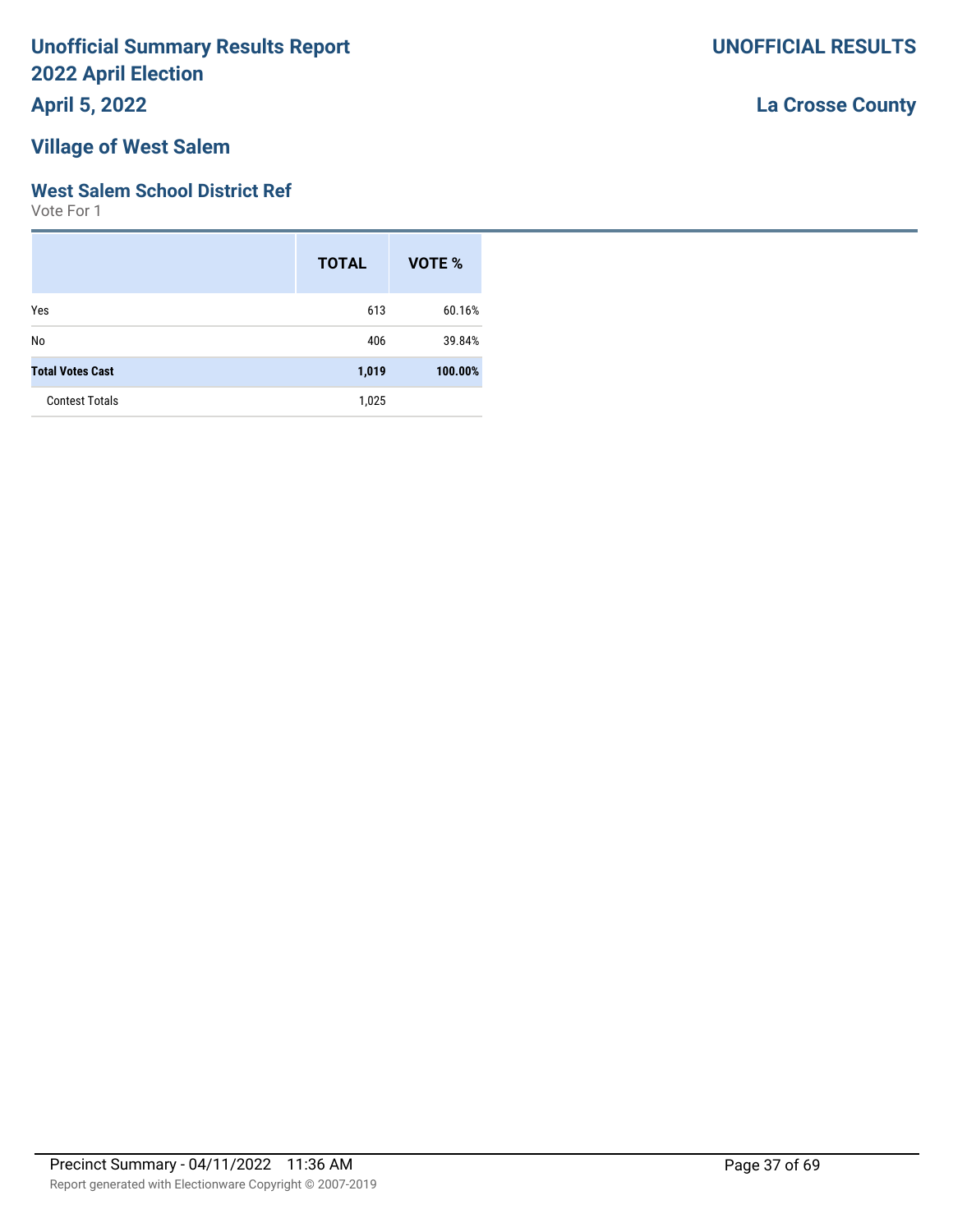# **City of La Crosse Ward 1**

| <b>STATISTICS</b>         |              |
|---------------------------|--------------|
|                           | <b>TOTAL</b> |
| Registered Voters - Total | 1,086        |
| Ballots Cast - Total      | 234          |
| Voter Turnout - Total     | 21.55%       |

#### **City of La Crosse Municipal Judge**

Vote For 1

|                         | <b>TOTAL</b> | VOTE %  |
|-------------------------|--------------|---------|
| Dennis Marcou           | 172          | 97.18%  |
| Write-In Totals         | 5            | 2.82%   |
| <b>Total Votes Cast</b> | 177          | 100.00% |
| <b>Contest Totals</b>   | 234          |         |

#### **La Crosse School Board Member**

|                         | <b>TOTAL</b> | VOTE %  |
|-------------------------|--------------|---------|
| Kimberly Krejchik       | 107          | 16.14%  |
| Kent Stein              | 104          | 15.69%  |
| Juan F. Jimenez         | 117          | 17.65%  |
| Merideth Garcia         | 112          | 16.89%  |
| Katie Berkedal          | 126          | 19.00%  |
| Mary LaMothe            | 97           | 14.63%  |
| Write-In Totals         | 0            | 0.00%   |
| <b>Total Votes Cast</b> | 663          | 100.00% |
| <b>Contest Totals</b>   | 702          |         |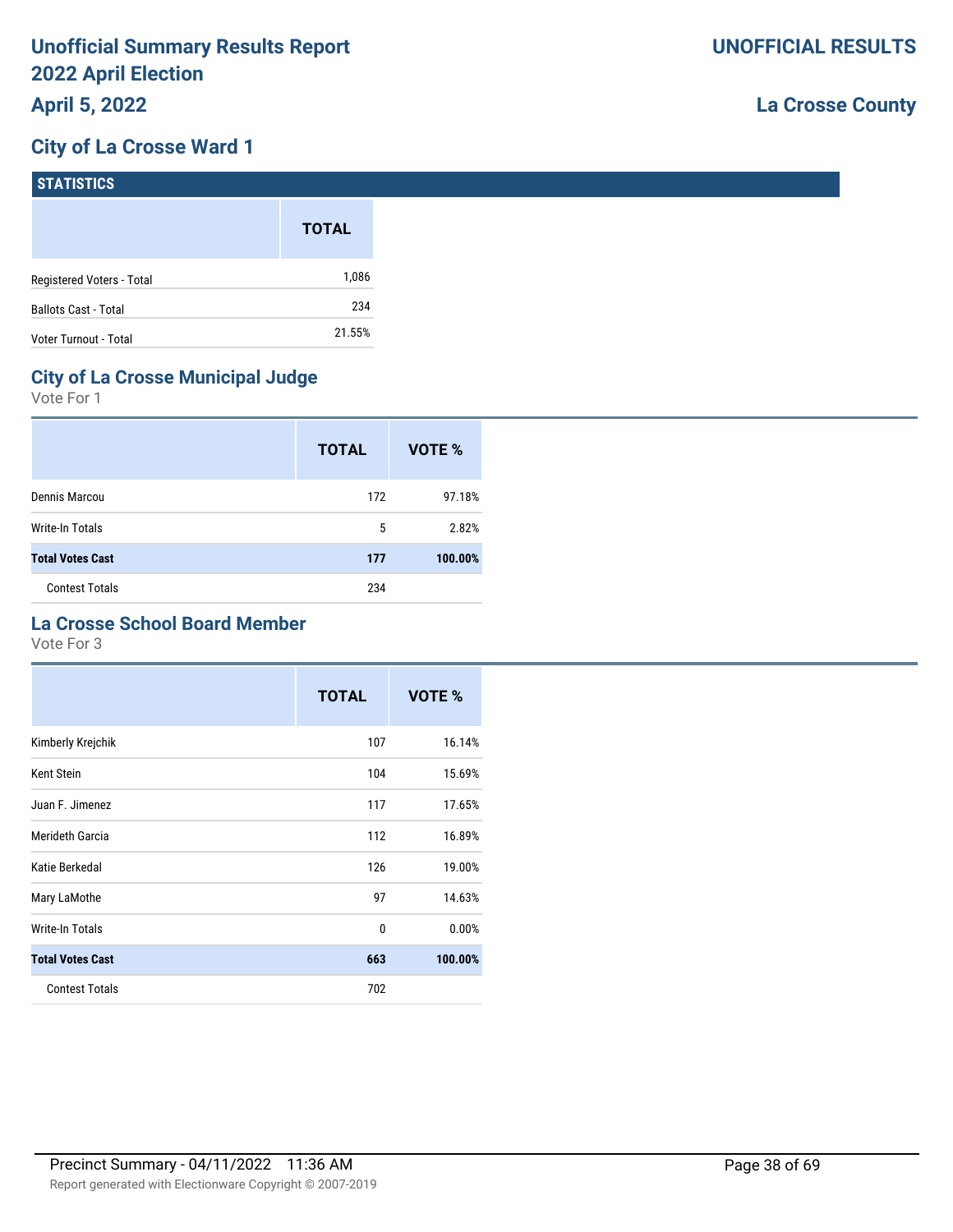# **City of La Crosse Ward 2**

| <b>STATISTICS</b>         |              |
|---------------------------|--------------|
|                           | <b>TOTAL</b> |
| Registered Voters - Total | 1,109        |
| Ballots Cast - Total      | 223          |
| Voter Turnout - Total     | 20.11%       |

#### **City of La Crosse Municipal Judge**

Vote For 1

|                         | <b>TOTAL</b> | VOTE %  |
|-------------------------|--------------|---------|
| Dennis Marcou           | 170          | 99.42%  |
| Write-In Totals         | 1            | 0.58%   |
| <b>Total Votes Cast</b> | 171          | 100.00% |
| <b>Contest Totals</b>   | 223          |         |

#### **La Crosse School Board Member**

|                         | <b>TOTAL</b> | VOTE %  |
|-------------------------|--------------|---------|
| Kimberly Krejchik       | 91           | 14.87%  |
| Kent Stein              | 80           | 13.07%  |
| Juan F. Jimenez         | 107          | 17.48%  |
| <b>Merideth Garcia</b>  | 114          | 18.63%  |
| Katie Berkedal          | 136          | 22.22%  |
| Mary LaMothe            | 84           | 13.73%  |
| Write-In Totals         | 0            | 0.00%   |
| <b>Total Votes Cast</b> | 612          | 100.00% |
| <b>Contest Totals</b>   | 669          |         |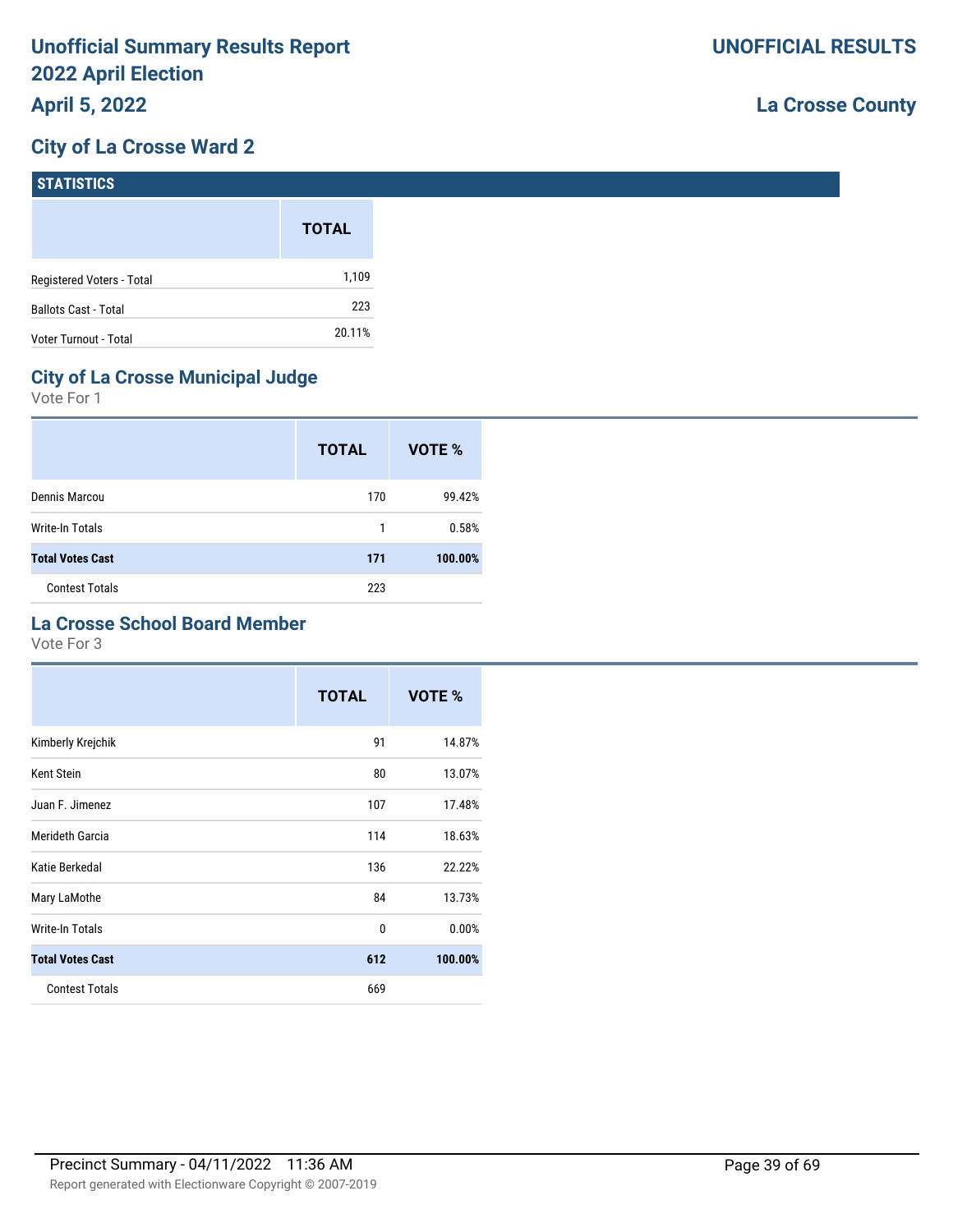# **City of La Crosse Ward 3**

| <b>STATISTICS</b>         |               |
|---------------------------|---------------|
|                           | <b>TOTAL</b>  |
| Registered Voters - Total | 847           |
| Ballots Cast - Total      | 155           |
| Voter Turnout - Total     | 18.30%<br>___ |

#### **City of La Crosse Municipal Judge**

Vote For 1

|                         | <b>TOTAL</b> | VOTE %  |
|-------------------------|--------------|---------|
| Dennis Marcou           | 131          | 100.00% |
| Write-In Totals         | 0            | 0.00%   |
| <b>Total Votes Cast</b> | 131          | 100.00% |
| <b>Contest Totals</b>   | 155          |         |

#### **La Crosse School Board Member**

|                         | <b>TOTAL</b> | VOTE %  |
|-------------------------|--------------|---------|
| Kimberly Krejchik       | 50           | 11.60%  |
| <b>Kent Stein</b>       | 41           | 9.51%   |
| Juan F. Jimenez         | 96           | 22.27%  |
| <b>Merideth Garcia</b>  | 101          | 23.43%  |
| Katie Berkedal          | 100          | 23.20%  |
| Mary LaMothe            | 42           | 9.74%   |
| Write-In Totals         | 1            | 0.23%   |
| <b>Total Votes Cast</b> | 431          | 100.00% |
| <b>Contest Totals</b>   | 465          |         |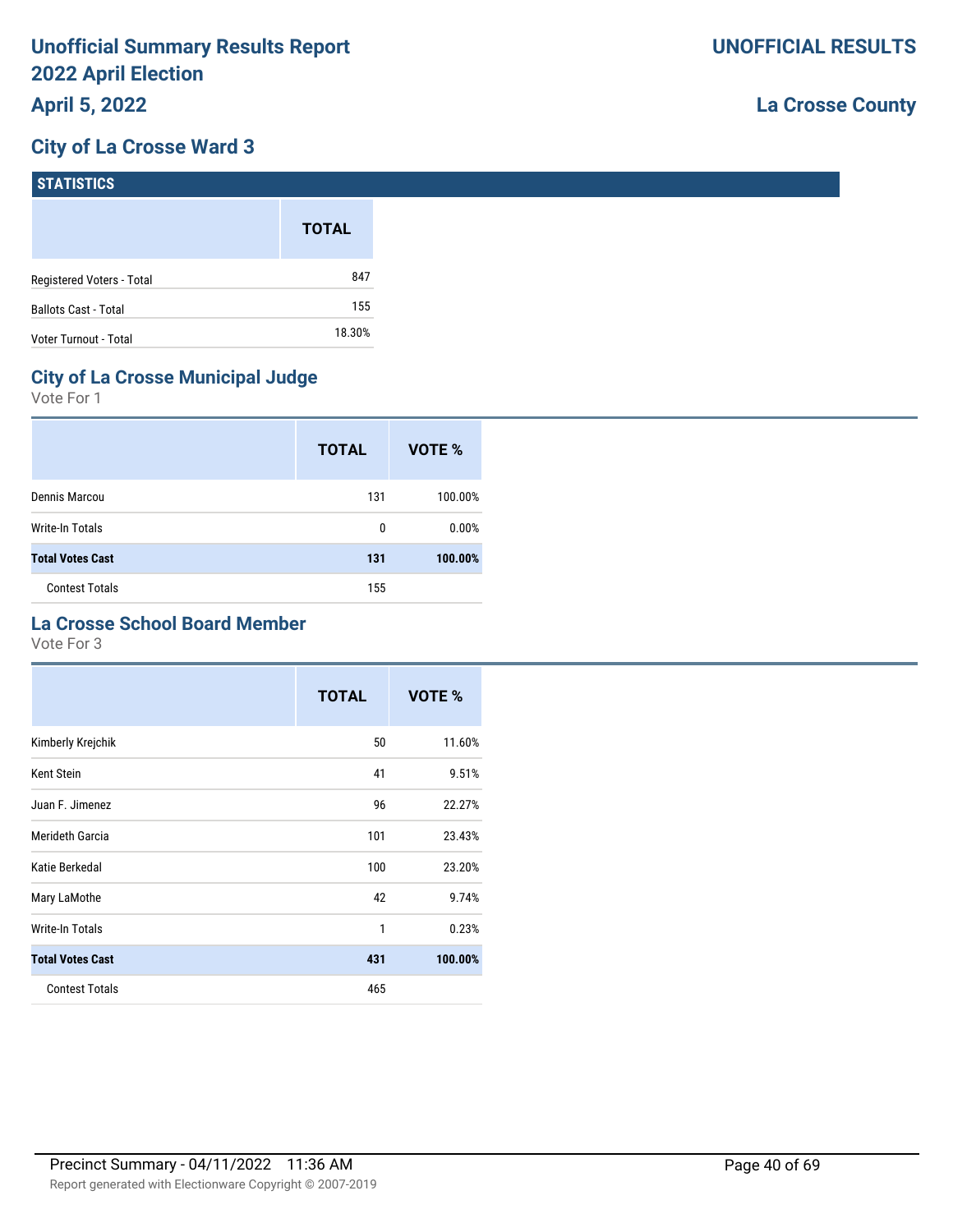# **City of La Crosse Ward 4**

| STATISTICS                |              |
|---------------------------|--------------|
|                           | <b>TOTAL</b> |
| Registered Voters - Total | 1,057        |
| Ballots Cast - Total      | 293          |
| Voter Turnout - Total     | 27.72%       |

#### **City of La Crosse Municipal Judge**

Vote For 1

|                         | <b>TOTAL</b> | VOTE %  |
|-------------------------|--------------|---------|
| Dennis Marcou           | 222          | 98.67%  |
| Write-In Totals         | 3            | 1.33%   |
| <b>Total Votes Cast</b> | 225          | 100.00% |
| <b>Contest Totals</b>   | 293          |         |

#### **La Crosse School Board Member**

|                         | <b>TOTAL</b>   | VOTE %  |
|-------------------------|----------------|---------|
| Kimberly Krejchik       | 118            | 14.34%  |
| Kent Stein              | 110            | 13.37%  |
| Juan F. Jimenez         | 162            | 19.68%  |
| Merideth Garcia         | 155            | 18.83%  |
| Katie Berkedal          | 167            | 20.29%  |
| Mary LaMothe            | 109            | 13.24%  |
| Write-In Totals         | $\overline{2}$ | 0.24%   |
| <b>Total Votes Cast</b> | 823            | 100.00% |
| <b>Contest Totals</b>   | 879            |         |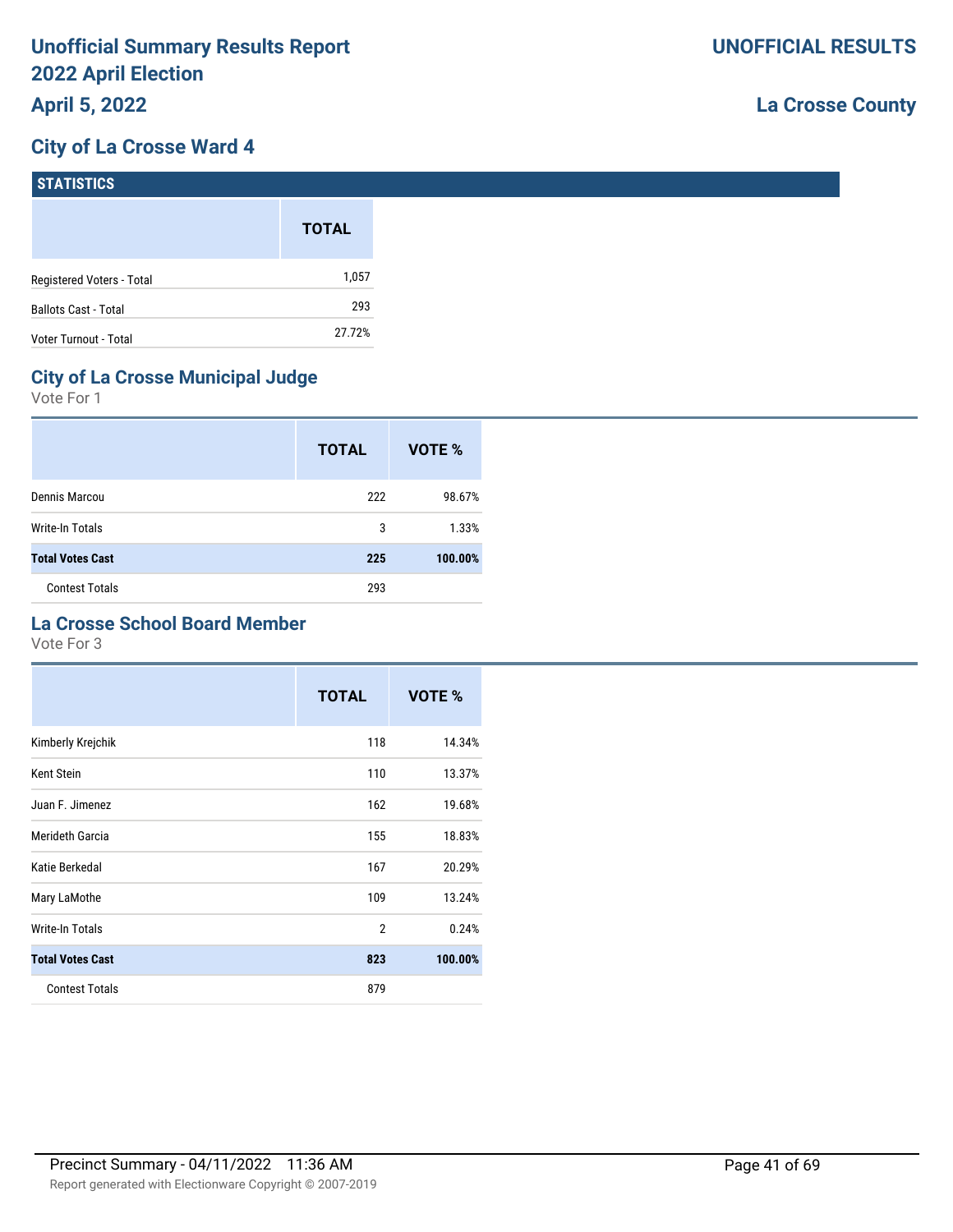# **La Crosse County**

# **City of La Crosse Ward 4**

# **Onalaska School Board Member**

|                         | <b>TOTAL</b> | <b>VOTE %</b> |
|-------------------------|--------------|---------------|
| <b>Brian Haefs</b>      | 0            |               |
| <b>Shawn McAlister</b>  | 0            |               |
| Ann Garrity             | 0            |               |
| Erik Archer             | 0            |               |
| <b>Write-In Totals</b>  | $\Omega$     |               |
| <b>Total Votes Cast</b> | $\bf{0}$     |               |
| <b>Contest Totals</b>   | 0            |               |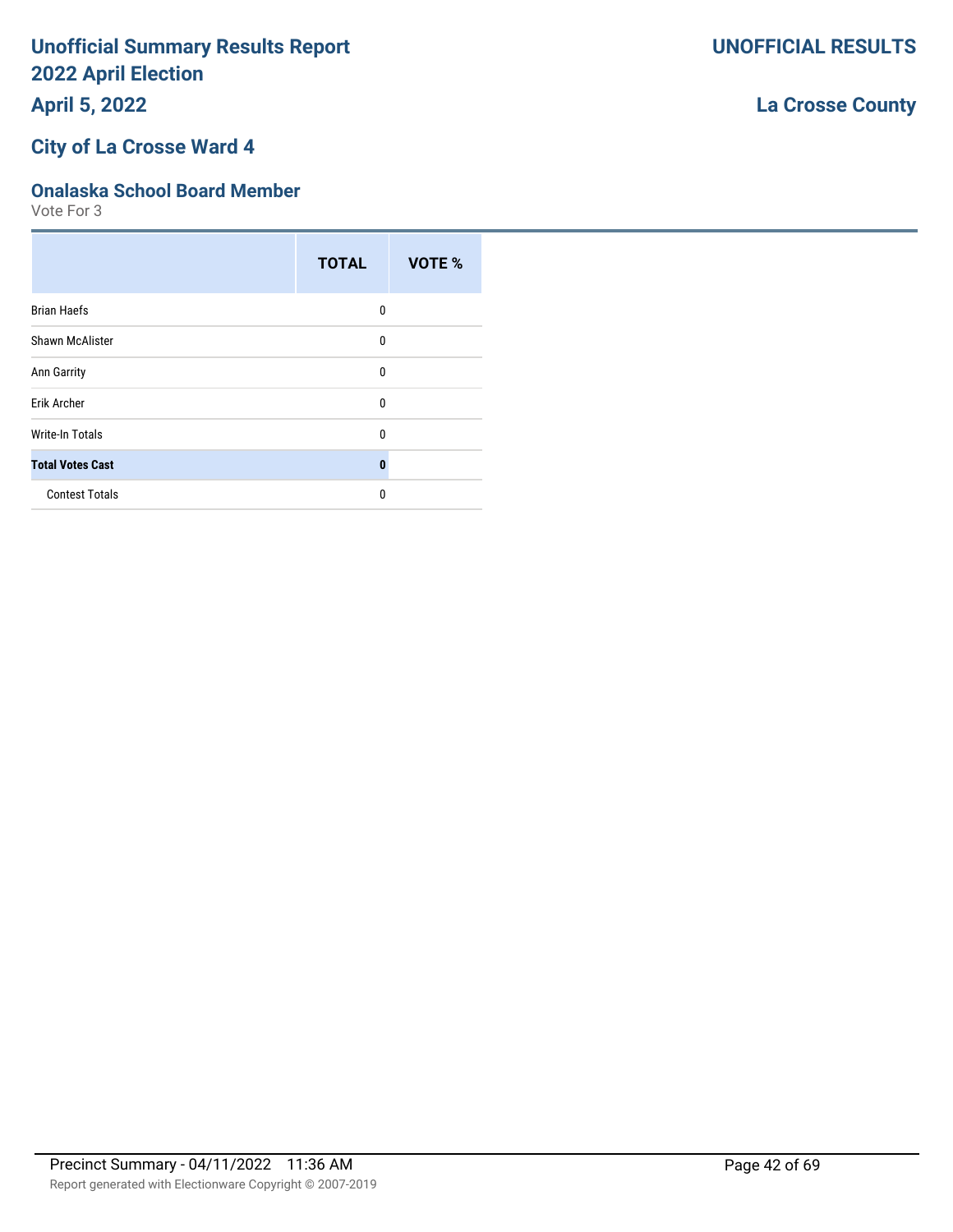# **City of La Crosse Ward 5**

| STATISTICS                  |              |
|-----------------------------|--------------|
|                             | <b>TOTAL</b> |
| Registered Voters - Total   | 811          |
| <b>Ballots Cast - Total</b> | 93           |
| Voter Turnout - Total       | 11.47%       |

#### **City of La Crosse Municipal Judge**

Vote For 1

|                         | <b>TOTAL</b> | VOTE %  |
|-------------------------|--------------|---------|
| Dennis Marcou           | 71           | 97.26%  |
| Write-In Totals         | 2            | 2.74%   |
| <b>Total Votes Cast</b> | 73           | 100.00% |
| <b>Contest Totals</b>   | 93           |         |

#### **La Crosse School Board Member**

|                         | <b>TOTAL</b>   | VOTE %  |
|-------------------------|----------------|---------|
| Kimberly Krejchik       | 16             | 6.20%   |
| Kent Stein              | 22             | 8.53%   |
| Juan F. Jimenez         | 62             | 24.03%  |
| Merideth Garcia         | 67             | 25.97%  |
| Katie Berkedal          | 69             | 26.74%  |
| Mary LaMothe            | 20             | 7.75%   |
| Write-In Totals         | $\overline{2}$ | 0.78%   |
| <b>Total Votes Cast</b> | 258            | 100.00% |
| <b>Contest Totals</b>   | 279            |         |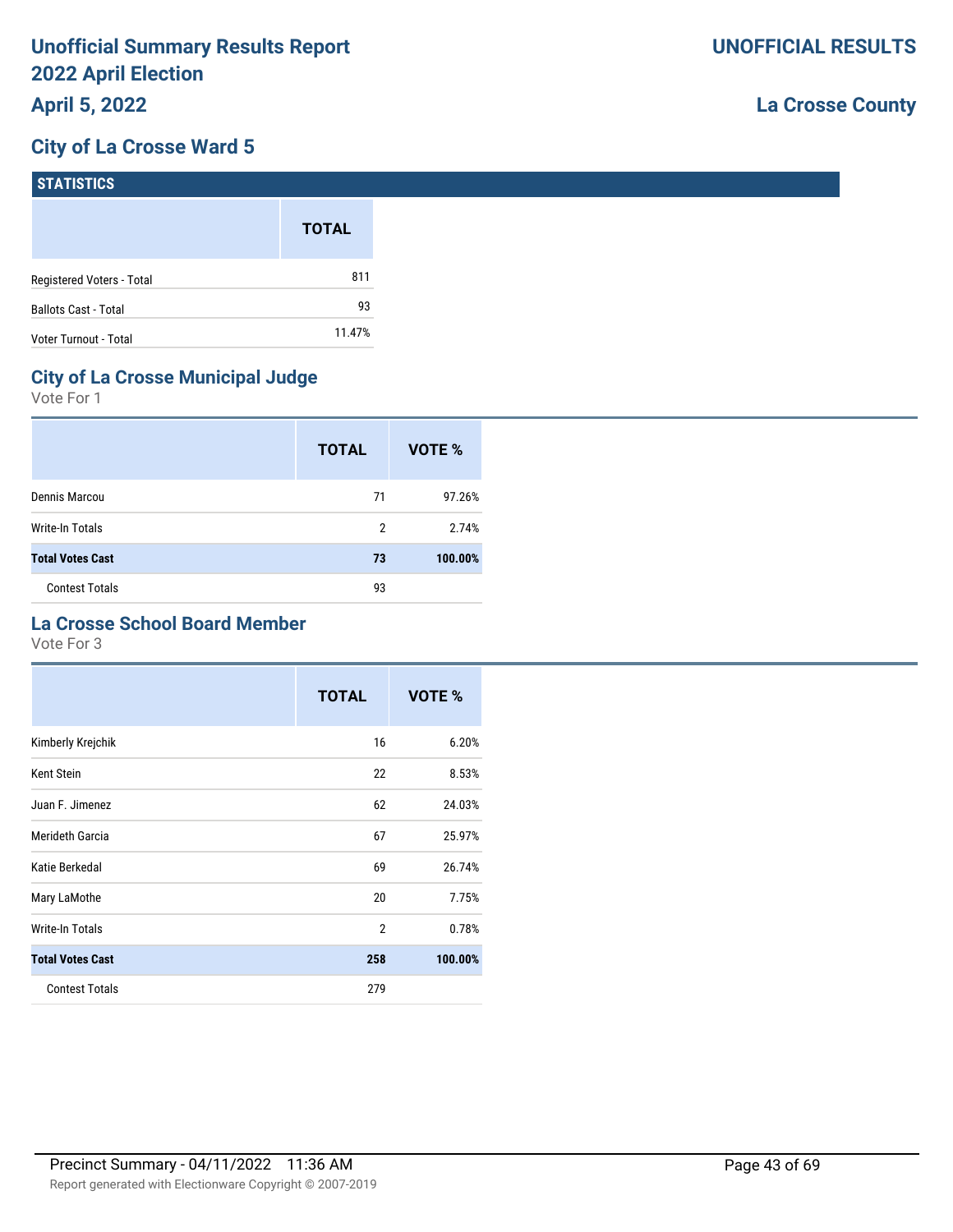# **City of La Crosse Ward 6**

| STATISTICS                |              |
|---------------------------|--------------|
|                           | <b>TOTAL</b> |
| Registered Voters - Total | 822          |
| Ballots Cast - Total      | 172          |
| Voter Turnout - Total     | 20.92%       |

#### **City of La Crosse Municipal Judge**

Vote For 1

|                         | <b>TOTAL</b> | VOTE %  |
|-------------------------|--------------|---------|
| Dennis Marcou           | 123          | 99.19%  |
| Write-In Totals         | 1            | 0.81%   |
| <b>Total Votes Cast</b> | 124          | 100.00% |
| <b>Contest Totals</b>   | 172          |         |

#### **La Crosse School Board Member**

|                         | <b>TOTAL</b> | VOTE %  |
|-------------------------|--------------|---------|
| Kimberly Krejchik       | 56           | 11.57%  |
| Kent Stein              | 46           | 9.50%   |
| Juan F. Jimenez         | 118          | 24.38%  |
| Merideth Garcia         | 108          | 22.31%  |
| Katie Berkedal          | 108          | 22.31%  |
| Mary LaMothe            | 45           | 9.30%   |
| Write-In Totals         | 3            | 0.62%   |
| <b>Total Votes Cast</b> | 484          | 100.00% |
| <b>Contest Totals</b>   | 516          |         |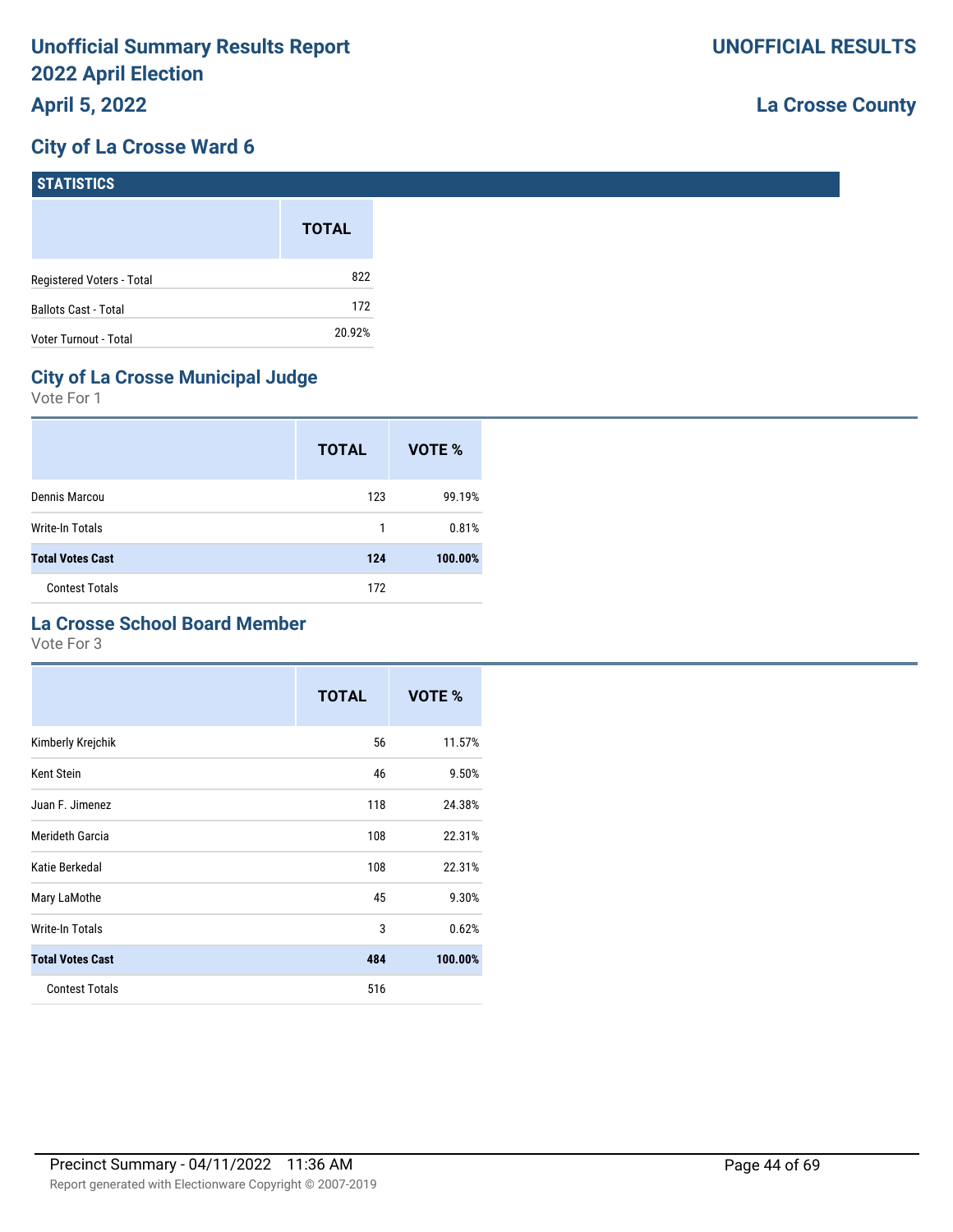# **City of La Crosse Ward 7**

| <b>STATISTICS</b>         |              |
|---------------------------|--------------|
|                           | <b>TOTAL</b> |
| Registered Voters - Total | 1,445        |
| Ballots Cast - Total      | 547          |
| Voter Turnout - Total     | 37.85%       |

#### **City of La Crosse Municipal Judge**

Vote For 1

|                         | <b>TOTAL</b> | VOTE %  |
|-------------------------|--------------|---------|
| Dennis Marcou           | 412          | 99.28%  |
| Write-In Totals         | 3            | 0.72%   |
| <b>Total Votes Cast</b> | 415          | 100.00% |
| <b>Contest Totals</b>   | 547          |         |

#### **La Crosse School Board Member**

|                         | <b>TOTAL</b> | VOTE %  |
|-------------------------|--------------|---------|
| Kimberly Krejchik       | 102          | 6.34%   |
| Kent Stein              | 91           | 5.65%   |
| Juan F. Jimenez         | 442          | 27.45%  |
| Merideth Garcia         | 429          | 26.65%  |
| Katie Berkedal          | 451          | 28.01%  |
| Mary LaMothe            | 95           | 5.90%   |
| Write-In Totals         | 0            | 0.00%   |
| <b>Total Votes Cast</b> | 1,610        | 100.00% |
| <b>Contest Totals</b>   | 1,641        |         |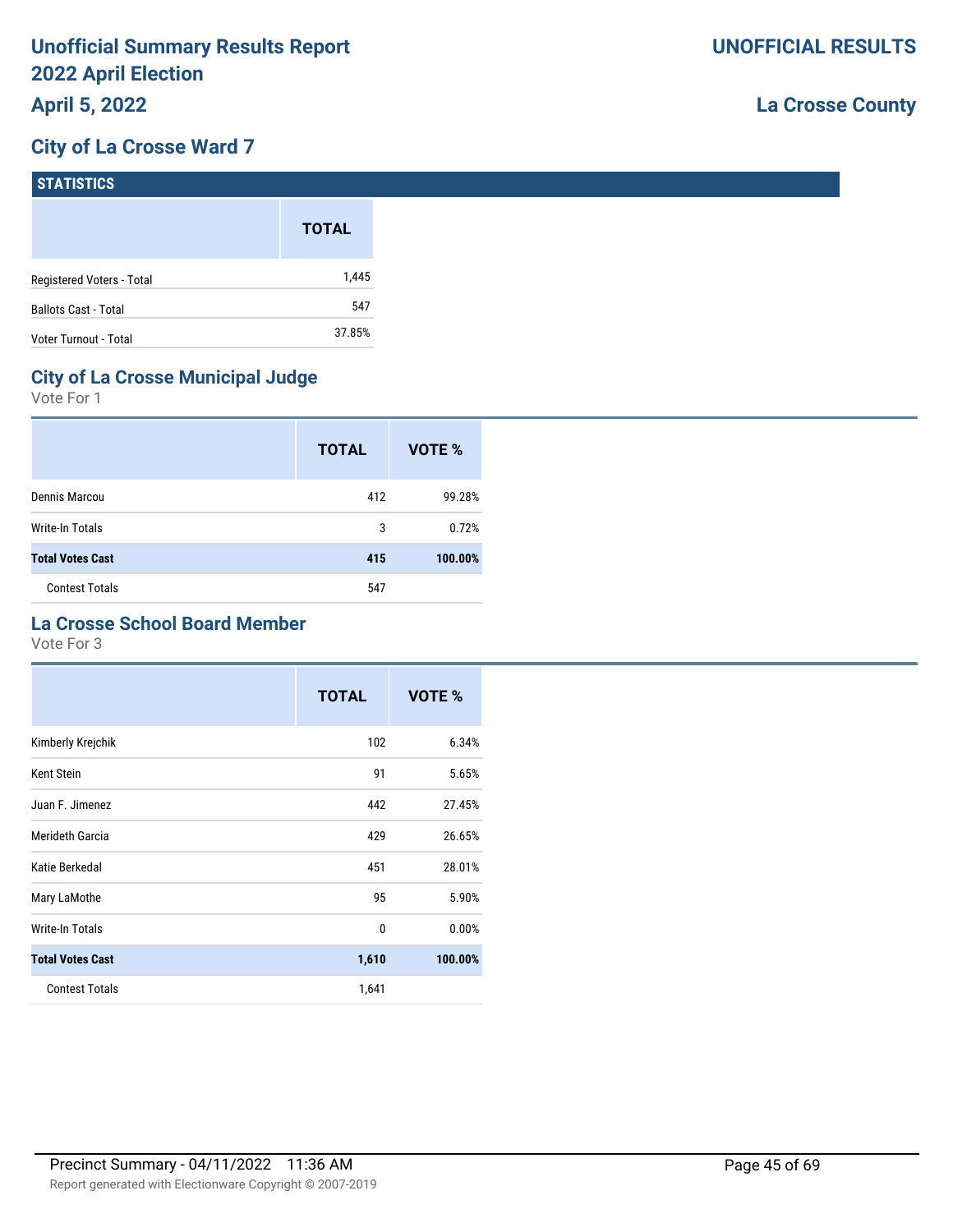# **City of La Crosse Ward 8**

| <b>STATISTICS</b>         |              |
|---------------------------|--------------|
|                           | <b>TOTAL</b> |
| Registered Voters - Total | 985          |
| Ballots Cast - Total      | 249          |
| Voter Turnout - Total     | 25.28%       |

#### **City of La Crosse Municipal Judge**

Vote For 1

|                         | <b>TOTAL</b> | VOTE %  |
|-------------------------|--------------|---------|
| Dennis Marcou           | 184          | 98.92%  |
| Write-In Totals         | 2            | 1.08%   |
| <b>Total Votes Cast</b> | 186          | 100.00% |
| <b>Contest Totals</b>   | 249          |         |

#### **La Crosse School Board Member**

|                         | <b>TOTAL</b> | VOTE %  |
|-------------------------|--------------|---------|
| Kimberly Krejchik       | 55           | 7.49%   |
| Kent Stein              | 54           | 7.36%   |
| Juan F. Jimenez         | 188          | 25.61%  |
| Merideth Garcia         | 192          | 26.16%  |
| Katie Berkedal          | 187          | 25.48%  |
| Mary LaMothe            | 58           | 7.90%   |
| Write-In Totals         | 0            | 0.00%   |
| <b>Total Votes Cast</b> | 734          | 100.00% |
| <b>Contest Totals</b>   | 747          |         |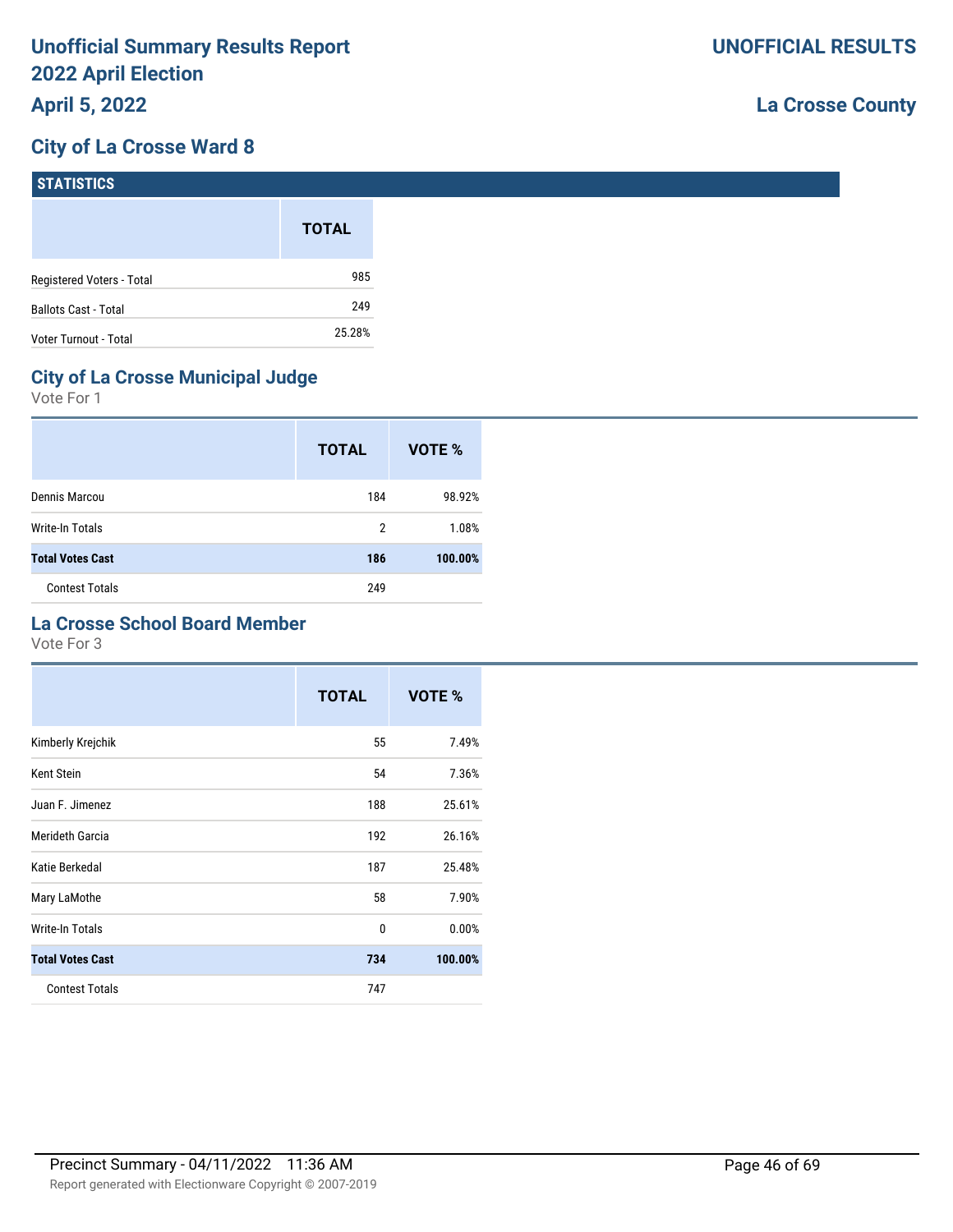# **City of La Crosse Ward 9**

| <b>STATISTICS</b>         |              |
|---------------------------|--------------|
|                           | <b>TOTAL</b> |
| Registered Voters - Total | 615          |
| Ballots Cast - Total      | 78           |
| Voter Turnout - Total     | 12.68%       |

#### **City of La Crosse Municipal Judge**

Vote For 1

|                         | <b>TOTAL</b> | VOTE %  |
|-------------------------|--------------|---------|
| Dennis Marcou           | 64           | 96.97%  |
| Write-In Totals         | 2            | 3.03%   |
| <b>Total Votes Cast</b> | 66           | 100.00% |
| <b>Contest Totals</b>   | 78           |         |

#### **La Crosse School Board Member**

|                         | <b>TOTAL</b> | VOTE %  |
|-------------------------|--------------|---------|
| Kimberly Krejchik       | 30           | 16.67%  |
| Kent Stein              | 20           | 11.11%  |
| Juan F. Jimenez         | 35           | 19.44%  |
| Merideth Garcia         | 31           | 17.22%  |
| Katie Berkedal          | 40           | 22.22%  |
| Mary LaMothe            | 23           | 12.78%  |
| Write-In Totals         | 1            | 0.56%   |
| <b>Total Votes Cast</b> | 180          | 100.00% |
| <b>Contest Totals</b>   | 234          |         |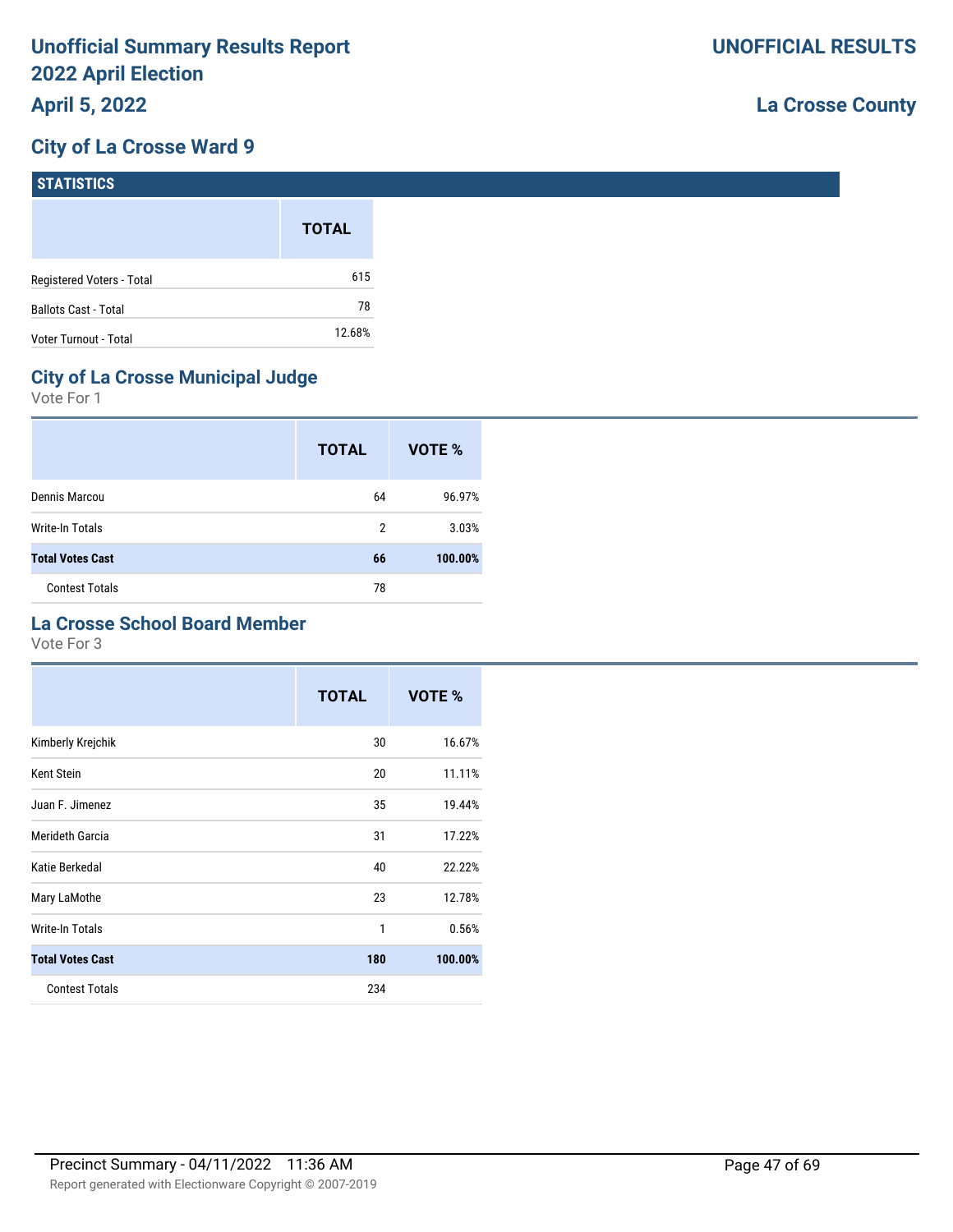# **City of La Crosse Ward 10**

| <b>STATISTICS</b>         |              |
|---------------------------|--------------|
|                           | <b>TOTAL</b> |
| Registered Voters - Total | 572          |
| Ballots Cast - Total      | 104          |
| Voter Turnout - Total     | 18.18%       |

#### **City of La Crosse Municipal Judge**

Vote For 1

|                         | <b>TOTAL</b> | VOTE %  |
|-------------------------|--------------|---------|
| Dennis Marcou           | 88           | 97.78%  |
| Write-In Totals         | 2            | 2.22%   |
| <b>Total Votes Cast</b> | 90           | 100.00% |
| <b>Contest Totals</b>   | 104          |         |

#### **La Crosse School Board Member**

|                         | <b>TOTAL</b> | VOTE %  |
|-------------------------|--------------|---------|
| Kimberly Krejchik       | 32           | 13.17%  |
| <b>Kent Stein</b>       | 24           | 9.88%   |
| Juan F. Jimenez         | 56           | 23.05%  |
| <b>Merideth Garcia</b>  | 52           | 21.40%  |
| Katie Berkedal          | 50           | 20.58%  |
| Mary LaMothe            | 26           | 10.70%  |
| <b>Write-In Totals</b>  | 3            | 1.23%   |
| <b>Total Votes Cast</b> | 243          | 100.00% |
| <b>Contest Totals</b>   | 312          |         |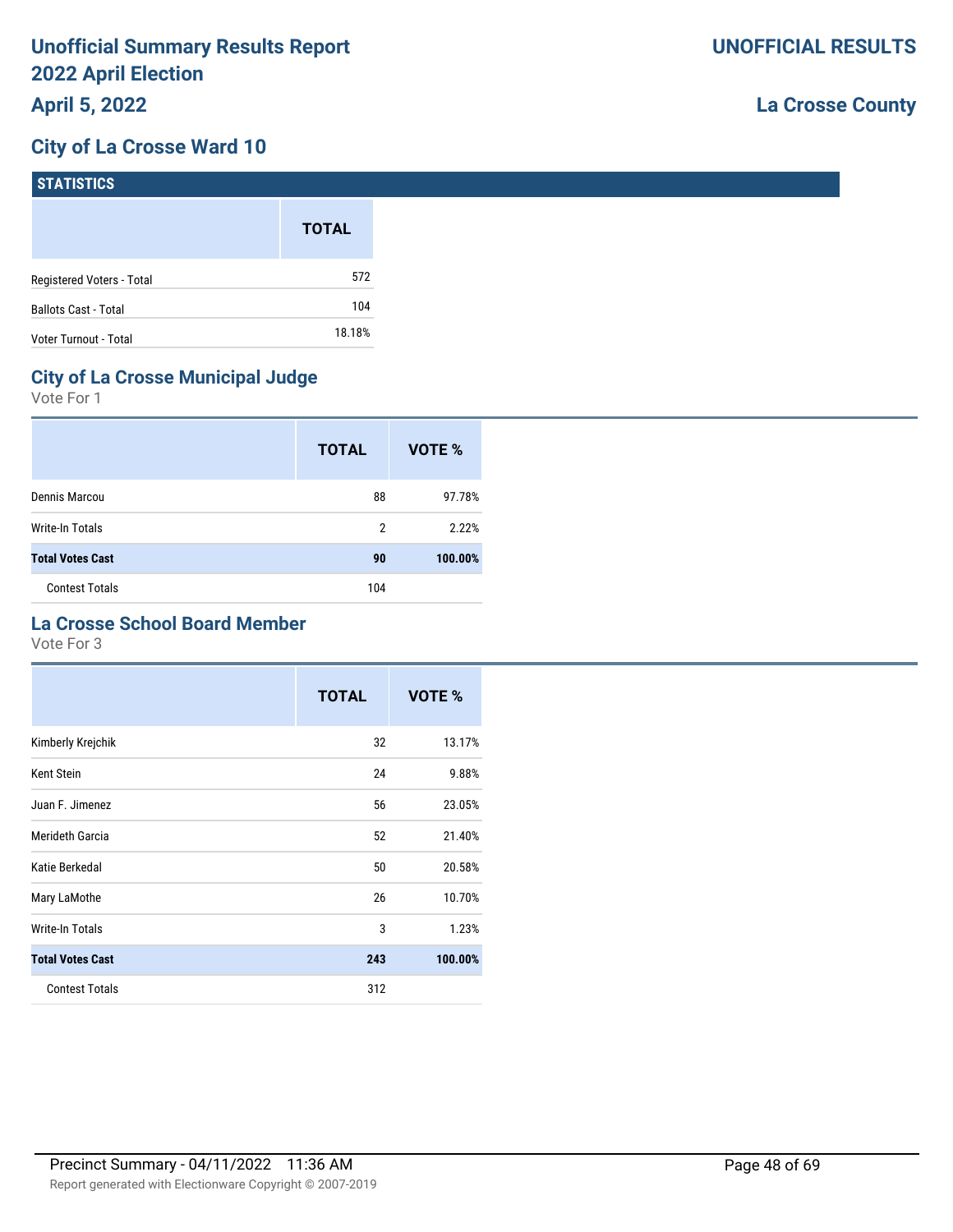# **City of La Crosse Ward 11**

| STATISTICS                  |              |
|-----------------------------|--------------|
|                             | <b>TOTAL</b> |
| Registered Voters - Total   | 821          |
| <b>Ballots Cast - Total</b> | 27           |
| Voter Turnout - Total       | 3.29%        |

#### **City of La Crosse Municipal Judge**

Vote For 1

|                         | <b>TOTAL</b> | VOTE %  |
|-------------------------|--------------|---------|
| Dennis Marcou           | 21           | 95.45%  |
| Write-In Totals         | 1            | 4.55%   |
| <b>Total Votes Cast</b> | 22           | 100.00% |
| <b>Contest Totals</b>   | 27           |         |

#### **La Crosse School Board Member**

|                         | <b>TOTAL</b> | VOTE %  |
|-------------------------|--------------|---------|
| Kimberly Krejchik       | 4            | 5.06%   |
| Kent Stein              | 5            | 6.33%   |
| Juan F. Jimenez         | 23           | 29.11%  |
| <b>Merideth Garcia</b>  | 22           | 27.85%  |
| Katie Berkedal          | 23           | 29.11%  |
| Mary LaMothe            | 1            | 1.27%   |
| Write-In Totals         | 1            | 1.27%   |
| <b>Total Votes Cast</b> | 79           | 100.00% |
| <b>Contest Totals</b>   | 81           |         |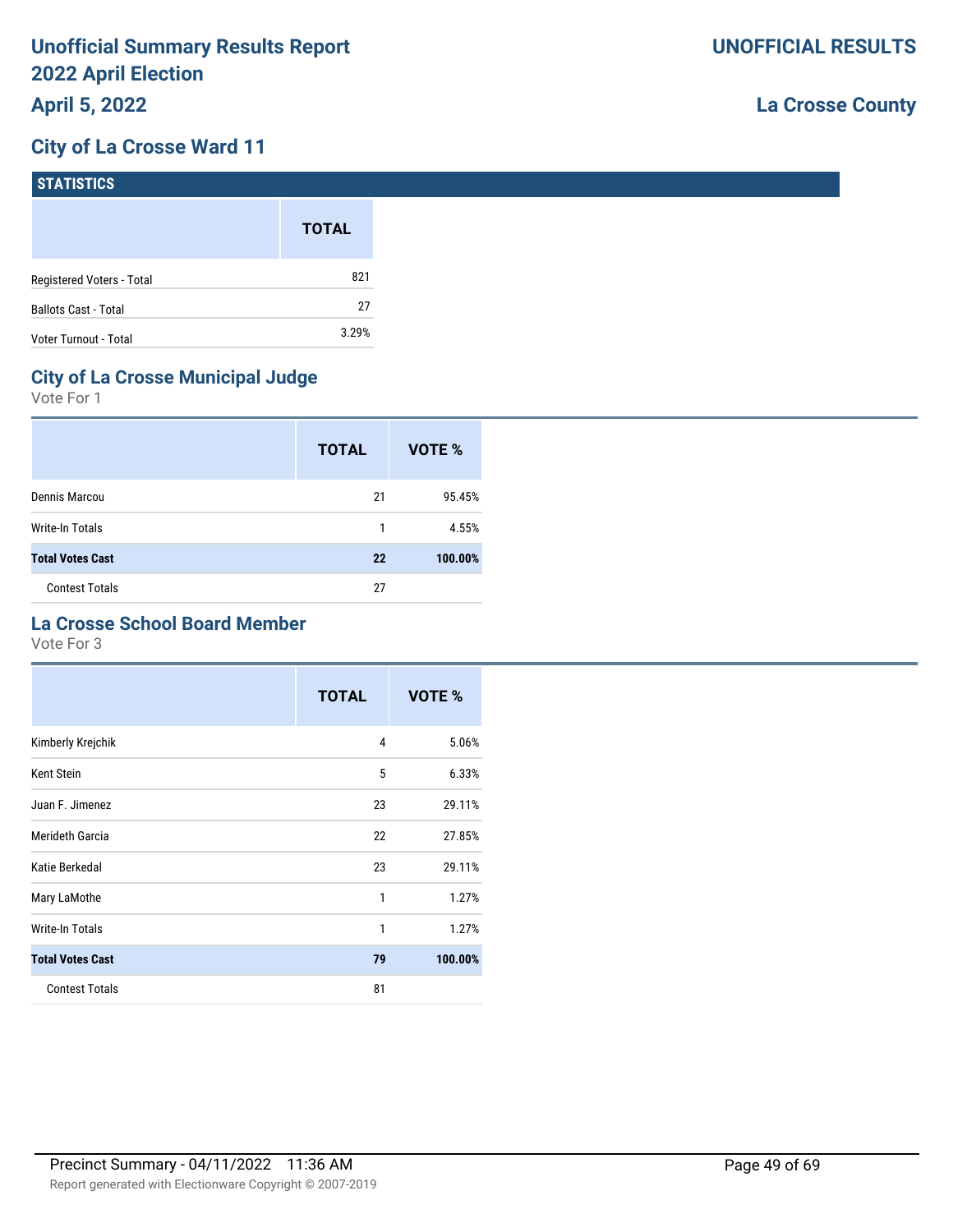# **City of La Crosse Ward 12**

| <b>STATISTICS</b>           |              |
|-----------------------------|--------------|
|                             | <b>TOTAL</b> |
| Registered Voters - Total   | 848          |
| <b>Ballots Cast - Total</b> | 183          |
| Voter Turnout - Total       | 21.58%       |

#### **City of La Crosse Municipal Judge**

Vote For 1

|                         | <b>TOTAL</b> | VOTE %  |
|-------------------------|--------------|---------|
| Dennis Marcou           | 153          | 99.35%  |
| Write-In Totals         | 1            | 0.65%   |
| <b>Total Votes Cast</b> | 154          | 100.00% |
| <b>Contest Totals</b>   | 183          |         |

#### **La Crosse School Board Member**

|                         | <b>TOTAL</b> | VOTE %  |
|-------------------------|--------------|---------|
| Kimberly Krejchik       | 44           | 8.29%   |
| Kent Stein              | 36           | 6.78%   |
| Juan F. Jimenez         | 141          | 26.55%  |
| <b>Merideth Garcia</b>  | 142          | 26.74%  |
| Katie Berkedal          | 136          | 25.61%  |
| Mary LaMothe            | 32           | 6.03%   |
| Write-In Totals         | 0            | 0.00%   |
| <b>Total Votes Cast</b> | 531          | 100.00% |
| <b>Contest Totals</b>   | 549          |         |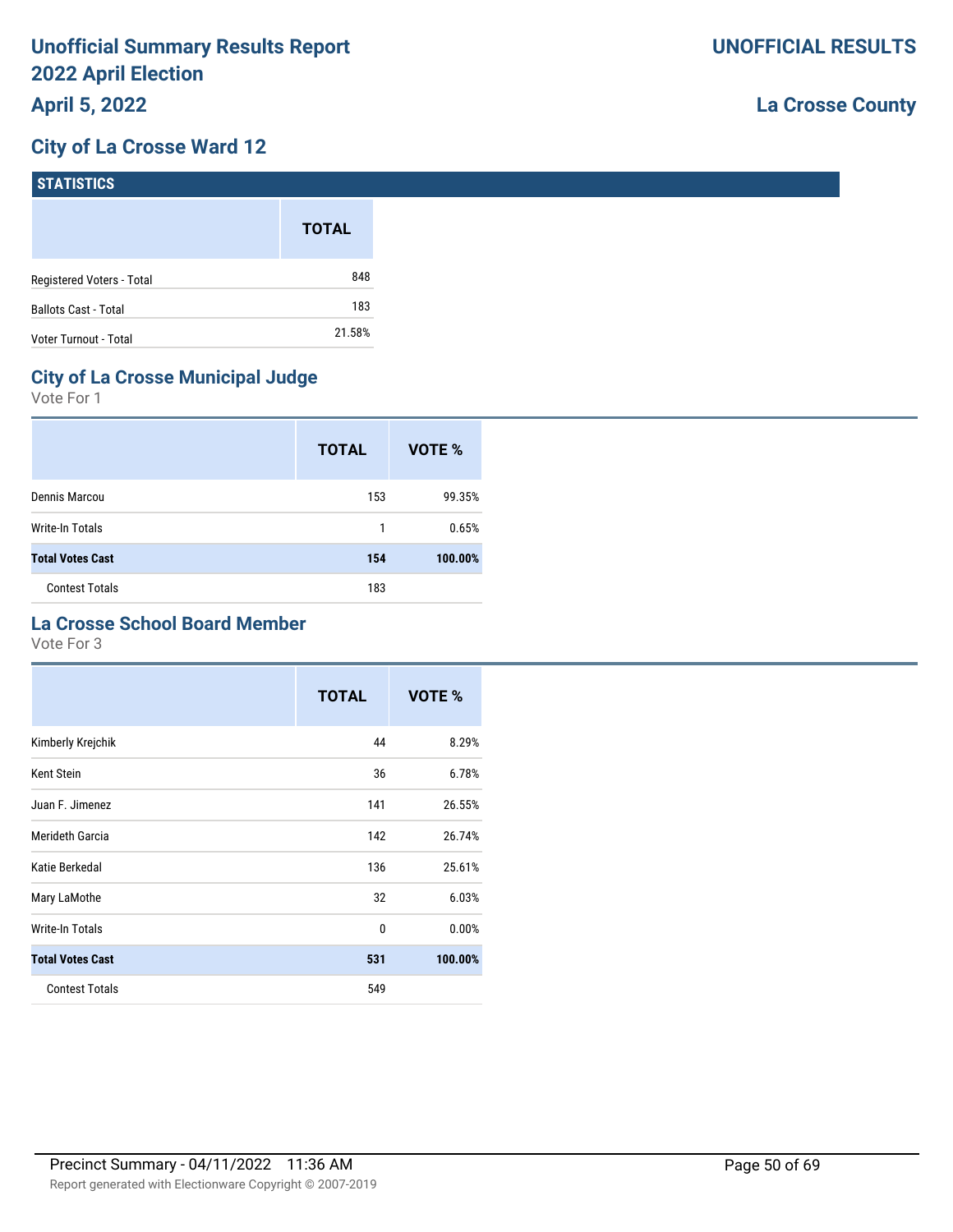# **City of La Crosse Ward 13**

| <b>STATISTICS</b>         |              |
|---------------------------|--------------|
|                           | <b>TOTAL</b> |
| Registered Voters - Total | 815          |
| Ballots Cast - Total      | 234          |
| Voter Turnout - Total     | 28.71%       |

#### **City of La Crosse Municipal Judge**

Vote For 1

|                         | <b>TOTAL</b> | VOTE %  |
|-------------------------|--------------|---------|
| Dennis Marcou           | 188          | 100.00% |
| Write-In Totals         | 0            | 0.00%   |
| <b>Total Votes Cast</b> | 188          | 100.00% |
| <b>Contest Totals</b>   | 234          |         |

#### **La Crosse School Board Member**

|                         | <b>TOTAL</b> | VOTE %  |
|-------------------------|--------------|---------|
| Kimberly Krejchik       | 90           | 13.91%  |
| <b>Kent Stein</b>       | 64           | 9.89%   |
| Juan F. Jimenez         | 133          | 20.56%  |
| <b>Merideth Garcia</b>  | 126          | 19.47%  |
| Katie Berkedal          | 150          | 23.18%  |
| Mary LaMothe            | 84           | 12.98%  |
| <b>Write-In Totals</b>  | 0            | 0.00%   |
| <b>Total Votes Cast</b> | 647          | 100.00% |
| <b>Contest Totals</b>   | 702          |         |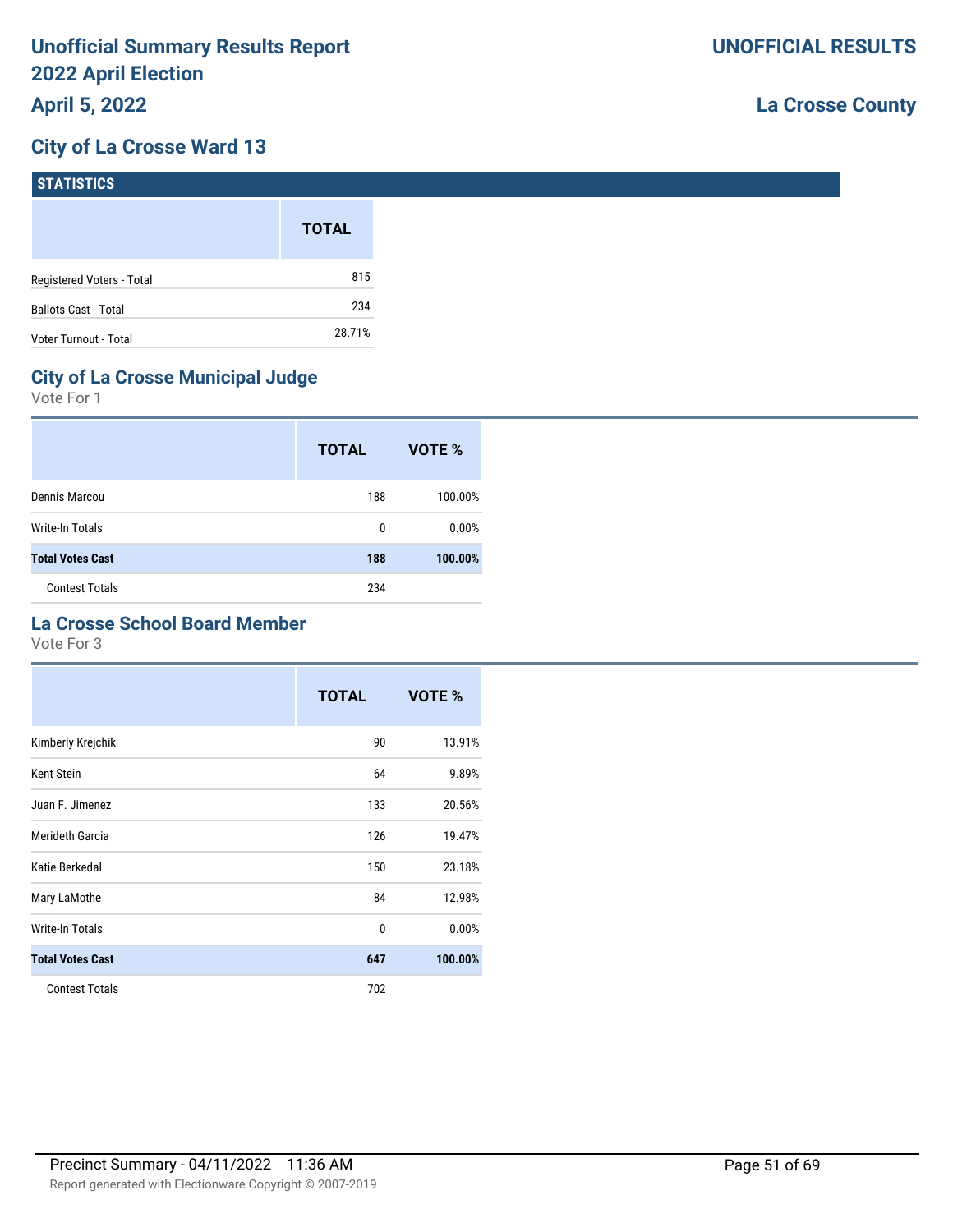# **City of La Crosse Ward 14**

| <b>STATISTICS</b>         |              |
|---------------------------|--------------|
|                           | <b>TOTAL</b> |
| Registered Voters - Total | 808          |
| Ballots Cast - Total      | 156          |
| Voter Turnout - Total     | 19.31%       |

#### **City of La Crosse Municipal Judge**

Vote For 1

|                         | <b>TOTAL</b> | VOTE %  |
|-------------------------|--------------|---------|
| Dennis Marcou           | 127          | 100.00% |
| Write-In Totals         | 0            | 0.00%   |
| <b>Total Votes Cast</b> | 127          | 100.00% |
| <b>Contest Totals</b>   | 156          |         |

#### **La Crosse School Board Member**

|                         | <b>TOTAL</b> | VOTE %  |
|-------------------------|--------------|---------|
| Kimberly Krejchik       | 52           | 11.79%  |
| <b>Kent Stein</b>       | 36           | 8.16%   |
| Juan F. Jimenez         | 114          | 25.85%  |
| <b>Merideth Garcia</b>  | 102          | 23.13%  |
| Katie Berkedal          | 106          | 24.04%  |
| Mary LaMothe            | 31           | 7.03%   |
| Write-In Totals         | 0            | 0.00%   |
| <b>Total Votes Cast</b> | 441          | 100.00% |
| <b>Contest Totals</b>   | 468          |         |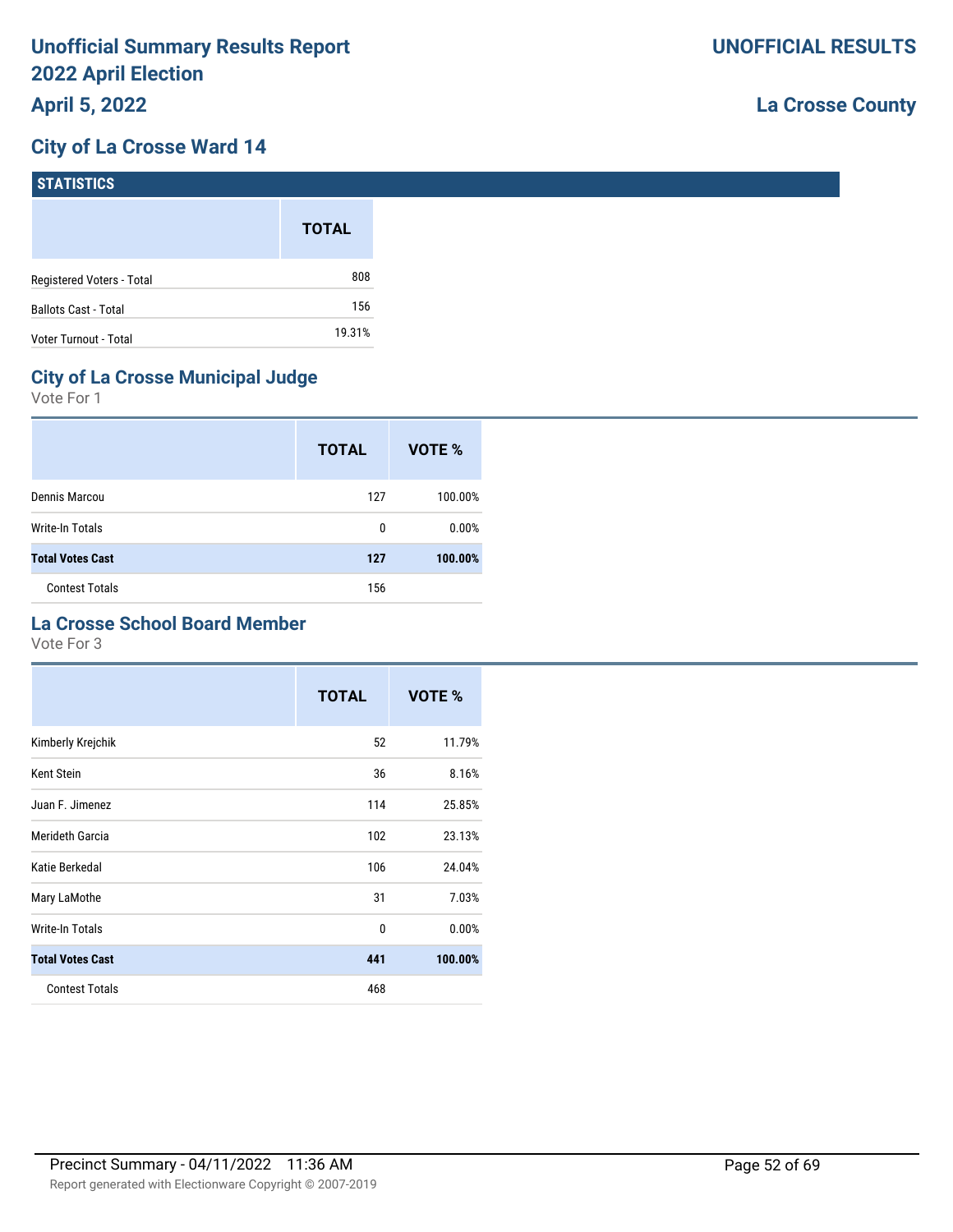# **City of La Crosse Ward 15**

| <b>STATISTICS</b>         |              |
|---------------------------|--------------|
|                           | <b>TOTAL</b> |
| Registered Voters - Total | 857          |
| Ballots Cast - Total      | 181          |
| Voter Turnout - Total     | 21.12%       |

#### **City of La Crosse Municipal Judge**

Vote For 1

|                         | <b>TOTAL</b> | VOTE %  |
|-------------------------|--------------|---------|
| Dennis Marcou           | 127          | 99.22%  |
| Write-In Totals         | 1            | 0.78%   |
| <b>Total Votes Cast</b> | 128          | 100.00% |
| <b>Contest Totals</b>   | 181          |         |

#### **La Crosse School Board Member**

|                         | <b>TOTAL</b> | VOTE %  |
|-------------------------|--------------|---------|
| Kimberly Krejchik       | 33           | 6.33%   |
| Kent Stein              | 35           | 6.72%   |
| Juan F. Jimenez         | 147          | 28.22%  |
| Merideth Garcia         | 137          | 26.30%  |
| Katie Berkedal          | 134          | 25.72%  |
| Mary LaMothe            | 35           | 6.72%   |
| Write-In Totals         | 0            | 0.00%   |
| <b>Total Votes Cast</b> | 521          | 100.00% |
| <b>Contest Totals</b>   | 543          |         |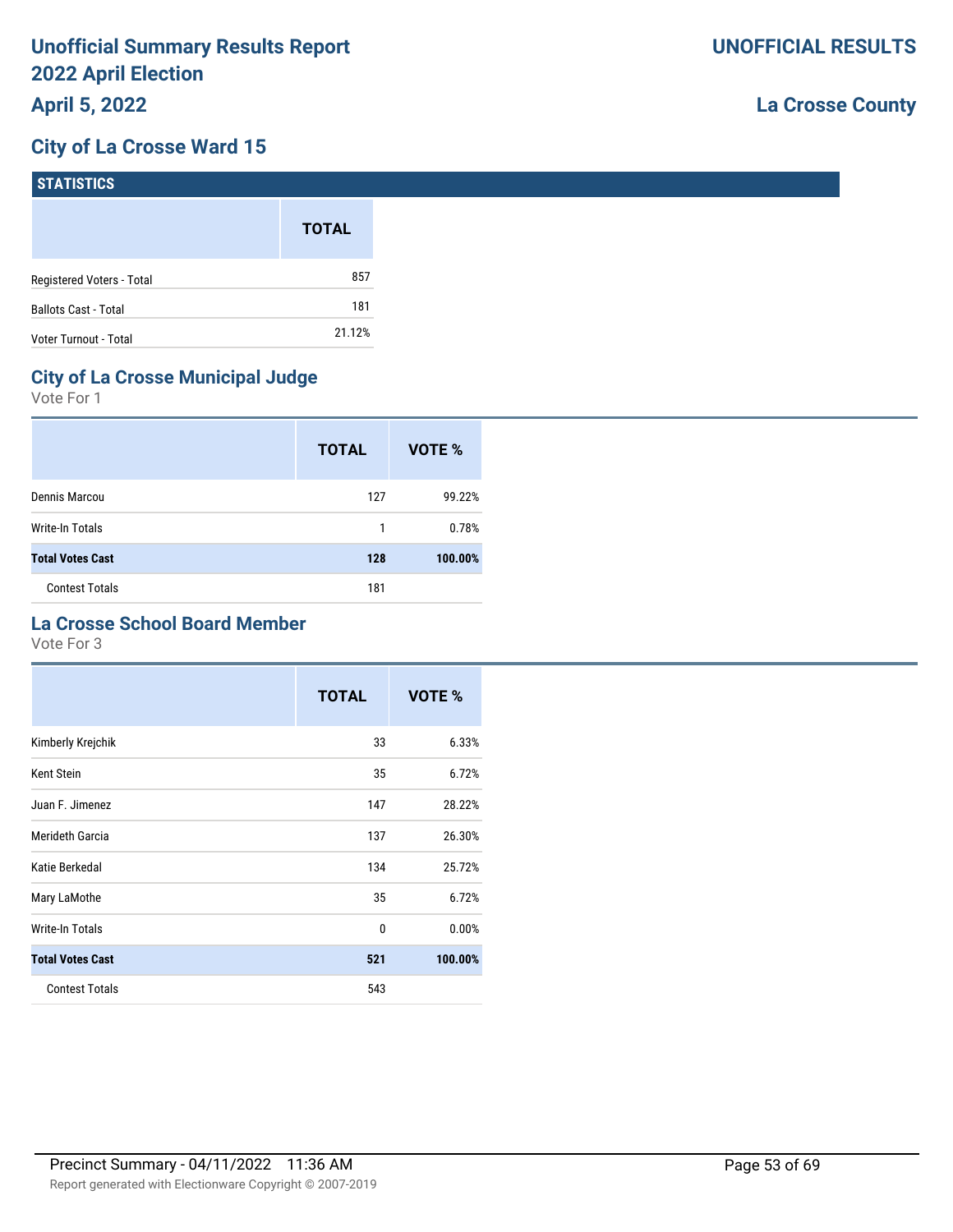# **City of La Crosse Ward 16**

| <b>STATISTICS</b>         |              |
|---------------------------|--------------|
|                           | <b>TOTAL</b> |
| Registered Voters - Total | 1,036        |
| Ballots Cast - Total      | 243          |
| Voter Turnout - Total     | 23.46%       |

#### **City of La Crosse Municipal Judge**

Vote For 1

|                         | <b>TOTAL</b> | VOTE %  |
|-------------------------|--------------|---------|
| Dennis Marcou           | 170          | 98.84%  |
| Write-In Totals         | 2            | 1.16%   |
| <b>Total Votes Cast</b> | 172          | 100.00% |
| <b>Contest Totals</b>   | 243          |         |

#### **La Crosse School Board Member**

|                         | <b>TOTAL</b> | VOTE %  |
|-------------------------|--------------|---------|
| Kimberly Krejchik       | 47           | 6.62%   |
| Kent Stein              | 47           | 6.62%   |
| Juan F. Jimenez         | 193          | 27.18%  |
| Merideth Garcia         | 196          | 27.61%  |
| Katie Berkedal          | 187          | 26.34%  |
| Mary LaMothe            | 37           | 5.21%   |
| Write-In Totals         | 3            | 0.42%   |
| <b>Total Votes Cast</b> | 710          | 100.00% |
| <b>Contest Totals</b>   | 729          |         |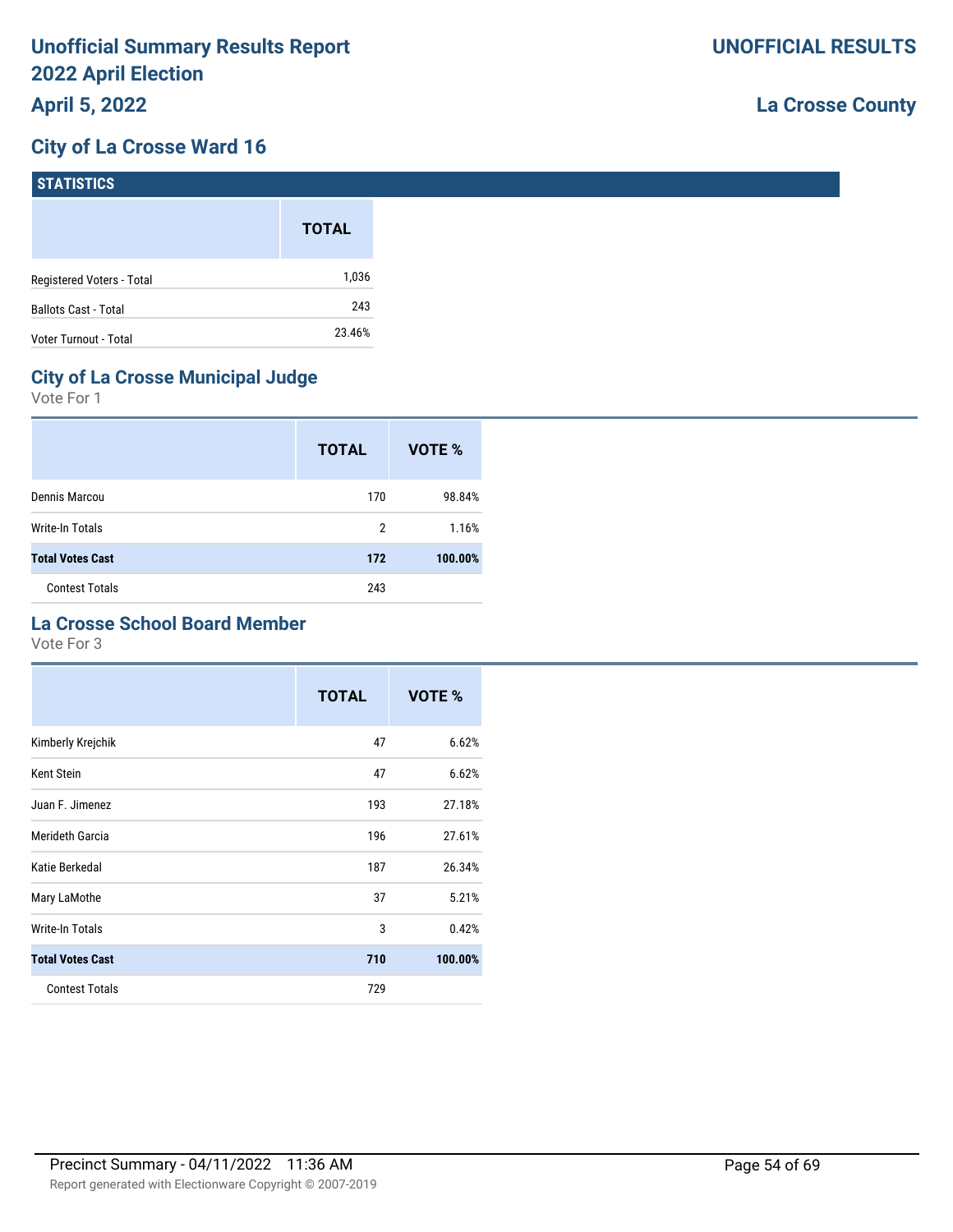# **City of La Crosse Ward 17**

| <b>STATISTICS</b>         |              |
|---------------------------|--------------|
|                           | <b>TOTAL</b> |
| Registered Voters - Total | 1,343        |
| Ballots Cast - Total      | 576          |
| Voter Turnout - Total     | 42.89%       |

#### **City of La Crosse Municipal Judge**

Vote For 1

|                         | <b>TOTAL</b> | VOTE %  |
|-------------------------|--------------|---------|
| Dennis Marcou           | 425          | 98.61%  |
| Write-In Totals         | 6            | 1.39%   |
| <b>Total Votes Cast</b> | 431          | 100.00% |
| <b>Contest Totals</b>   | 576          |         |

#### **La Crosse School Board Member**

|                         | <b>TOTAL</b> | VOTE %  |
|-------------------------|--------------|---------|
| Kimberly Krejchik       | 148          | 9.01%   |
| <b>Kent Stein</b>       | 129          | 7.85%   |
| Juan F. Jimenez         | 414          | 25.20%  |
| <b>Merideth Garcia</b>  | 400          | 24.35%  |
| Katie Berkedal          | 421          | 25.62%  |
| Mary LaMothe            | 130          | 7.91%   |
| Write-In Totals         | 1            | 0.06%   |
| <b>Total Votes Cast</b> | 1,643        | 100.00% |
| <b>Contest Totals</b>   | 1,728        |         |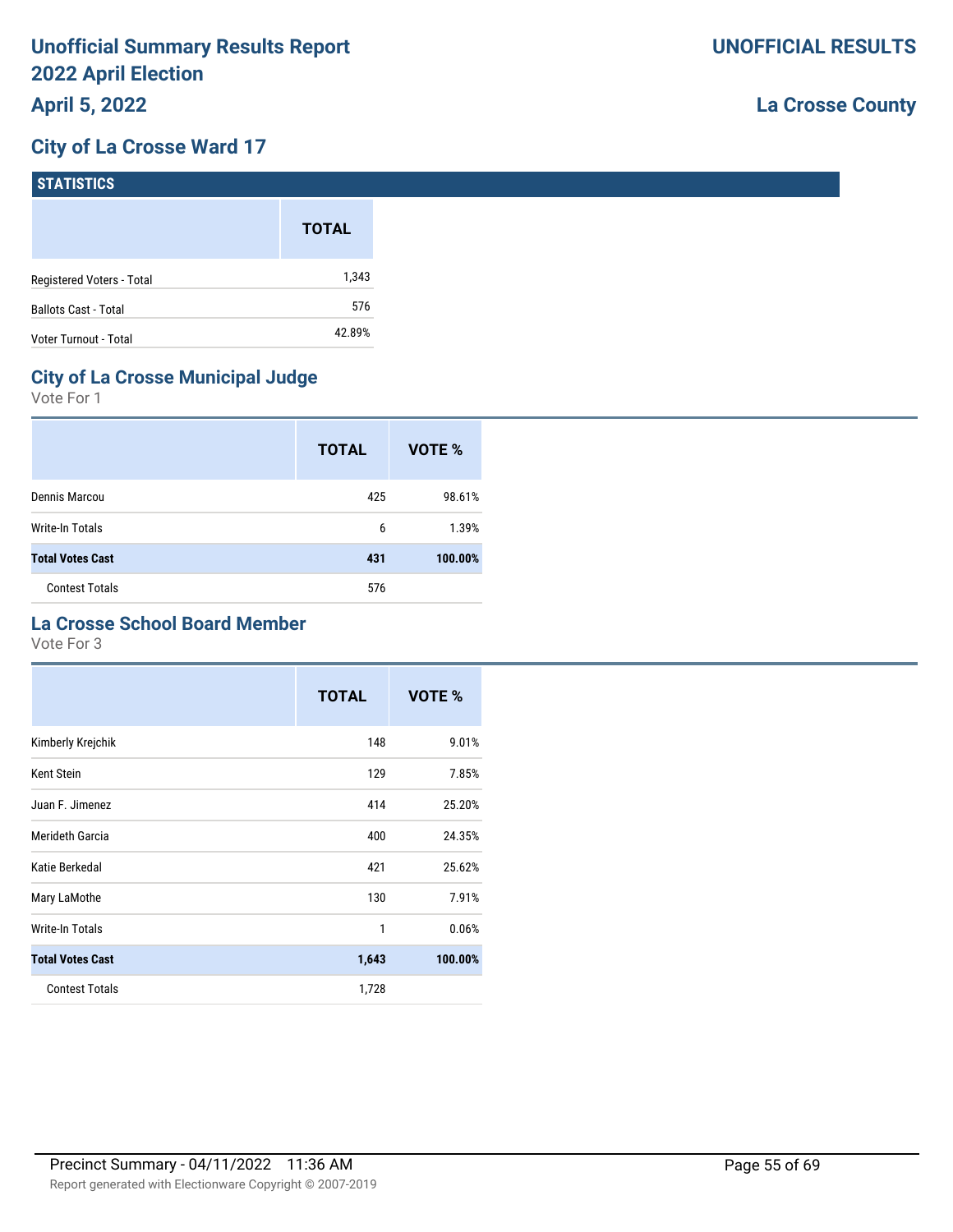# **City of La Crosse Ward 18**

| <b>STATISTICS</b>         |              |
|---------------------------|--------------|
|                           | <b>TOTAL</b> |
| Registered Voters - Total | 1,316        |
| Ballots Cast - Total      | 514          |
| Voter Turnout - Total     | 39.06%       |

#### **City of La Crosse Municipal Judge**

Vote For 1

|                         | <b>TOTAL</b> | VOTE %  |
|-------------------------|--------------|---------|
| Dennis Marcou           | 382          | 98.45%  |
| Write-In Totals         | 6            | 1.55%   |
| <b>Total Votes Cast</b> | 388          | 100.00% |
| <b>Contest Totals</b>   | 514          |         |

#### **La Crosse School Board Member**

|                         | <b>TOTAL</b> | VOTE %  |
|-------------------------|--------------|---------|
| Kimberly Krejchik       | 147          | 10.11%  |
| Kent Stein              | 123          | 8.46%   |
| Juan F. Jimenez         | 349          | 24.00%  |
| Merideth Garcia         | 342          | 23.52%  |
| Katie Berkedal          | 375          | 25.79%  |
| Mary LaMothe            | 117          | 8.05%   |
| Write-In Totals         | 1            | 0.07%   |
| <b>Total Votes Cast</b> | 1,454        | 100.00% |
| <b>Contest Totals</b>   | 1,542        |         |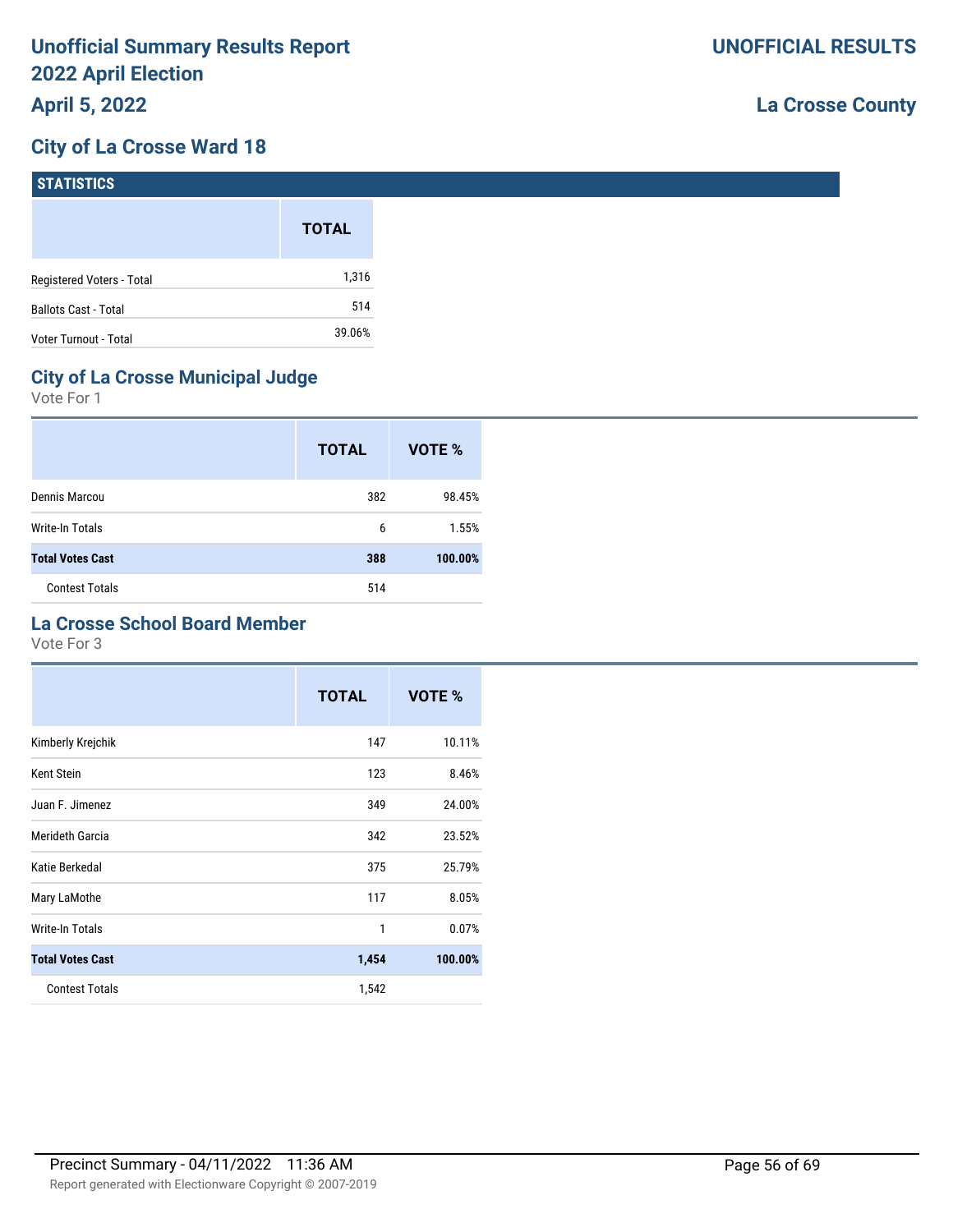# **City of La Crosse Ward 19**

| <b>STATISTICS</b>         |              |
|---------------------------|--------------|
|                           | <b>TOTAL</b> |
| Registered Voters - Total | 1,365        |
| Ballots Cast - Total      | 421          |
| Voter Turnout - Total     | 30.84%       |

#### **City of La Crosse Municipal Judge**

Vote For 1

|                         | <b>TOTAL</b> | VOTE %  |
|-------------------------|--------------|---------|
| Dennis Marcou           | 295          | 99.33%  |
| Write-In Totals         | 2            | 0.67%   |
| <b>Total Votes Cast</b> | 297          | 100.00% |
| <b>Contest Totals</b>   | 421          |         |

#### **La Crosse School Board Member**

|                         | <b>TOTAL</b>   | VOTE %  |
|-------------------------|----------------|---------|
| Kimberly Krejchik       | 119            | 9.97%   |
| <b>Kent Stein</b>       | 117            | 9.81%   |
| Juan F. Jimenez         | 285            | 23.89%  |
| Merideth Garcia         | 279            | 23.39%  |
| Katie Berkedal          | 276            | 23.14%  |
| Mary LaMothe            | 115            | 9.64%   |
| Write-In Totals         | $\overline{2}$ | 0.17%   |
| <b>Total Votes Cast</b> | 1,193          | 100.00% |
| <b>Contest Totals</b>   | 1,263          |         |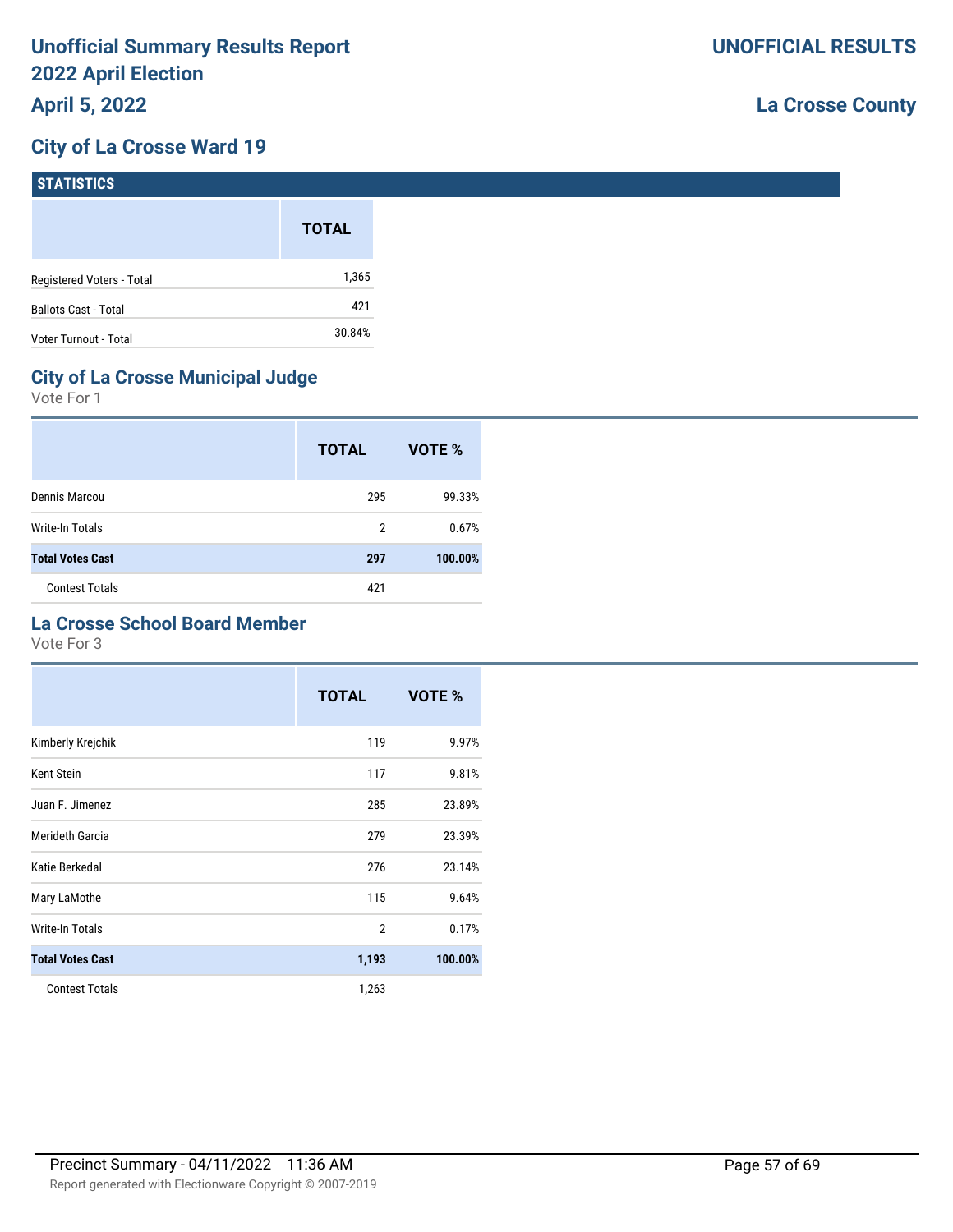# **City of La Crosse Ward 20**

| <b>STATISTICS</b>         |              |
|---------------------------|--------------|
|                           | <b>TOTAL</b> |
| Registered Voters - Total | 975          |
| Ballots Cast - Total      | 223          |
| Voter Turnout - Total     | 22.87%       |

#### **City of La Crosse Municipal Judge**

Vote For 1

|                         | <b>TOTAL</b> | VOTE %  |
|-------------------------|--------------|---------|
| Dennis Marcou           | 168          | 98.82%  |
| Write-In Totals         | 2            | 1.18%   |
| <b>Total Votes Cast</b> | 170          | 100.00% |
| <b>Contest Totals</b>   | 223          |         |

#### **La Crosse School Board Member**

|                         | <b>TOTAL</b> | VOTE %  |
|-------------------------|--------------|---------|
| Kimberly Krejchik       | 80           | 12.40%  |
| Kent Stein              | 56           | 8.68%   |
| Juan F. Jimenez         | 144          | 22.33%  |
| <b>Merideth Garcia</b>  | 141          | 21.86%  |
| Katie Berkedal          | 159          | 24.65%  |
| Mary LaMothe            | 65           | 10.08%  |
| Write-In Totals         | 0            | 0.00%   |
| <b>Total Votes Cast</b> | 645          | 100.00% |
| <b>Contest Totals</b>   | 669          |         |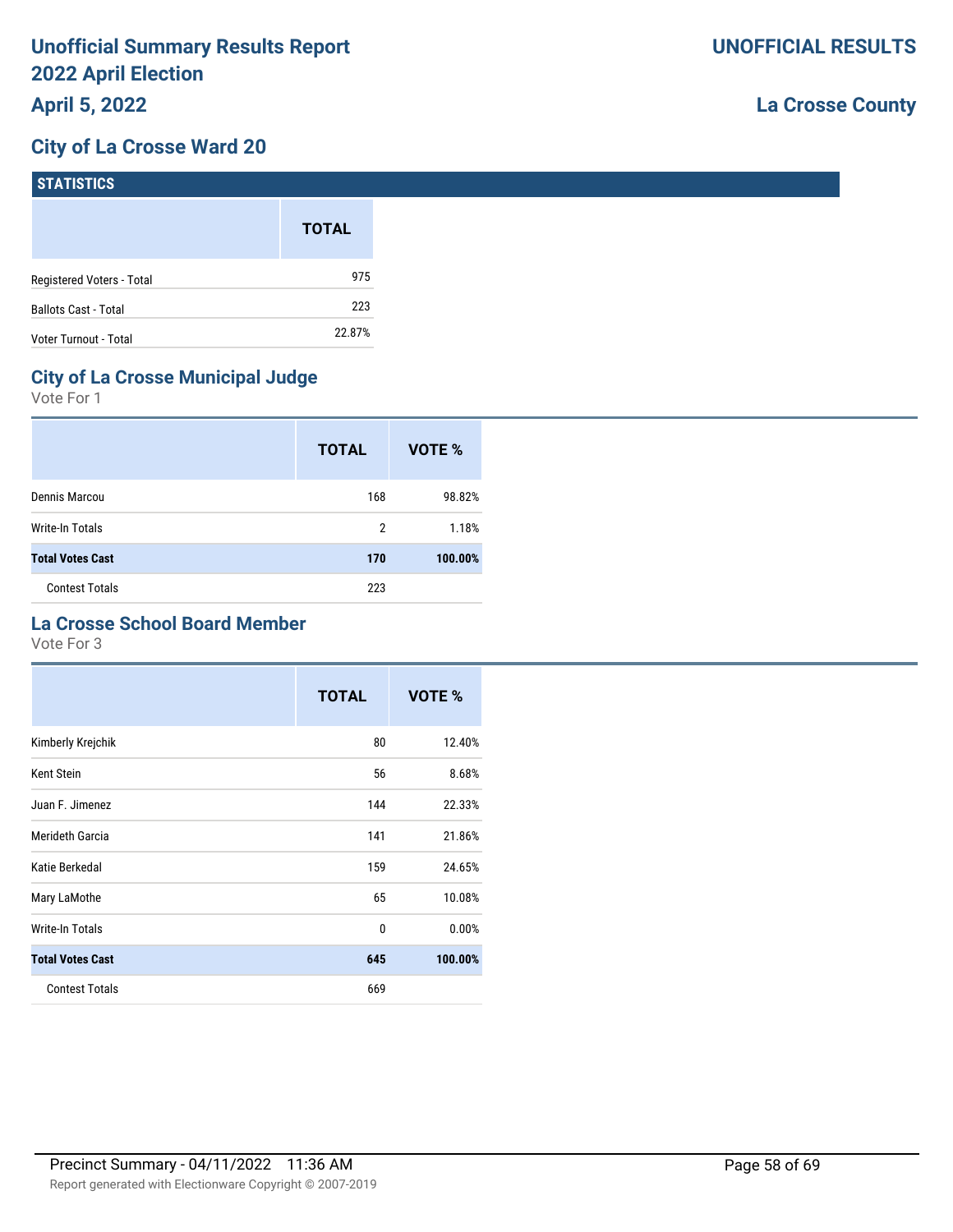# **City of La Crosse Ward 21**

| <b>STATISTICS</b>         |              |
|---------------------------|--------------|
|                           | <b>TOTAL</b> |
| Registered Voters - Total | 1,031        |
| Ballots Cast - Total      | 325          |
| Voter Turnout - Total     | 31.52%       |

#### **City of La Crosse Municipal Judge**

Vote For 1

|                         | <b>TOTAL</b> | VOTE %  |
|-------------------------|--------------|---------|
| Dennis Marcou           | 255          | 98.46%  |
| Write-In Totals         | 4            | 1.54%   |
| <b>Total Votes Cast</b> | 259          | 100.00% |
| <b>Contest Totals</b>   | 325          |         |

#### **La Crosse School Board Member**

|                         | <b>TOTAL</b> | VOTE %  |
|-------------------------|--------------|---------|
| Kimberly Krejchik       | 114          | 12.74%  |
| <b>Kent Stein</b>       | 103          | 11.51%  |
| Juan F. Jimenez         | 183          | 20.45%  |
| Merideth Garcia         | 191          | 21.34%  |
| Katie Berkedal          | 199          | 22.23%  |
| Mary LaMothe            | 105          | 11.73%  |
| Write-In Totals         | $\Omega$     | 0.00%   |
| <b>Total Votes Cast</b> | 895          | 100.00% |
| <b>Contest Totals</b>   | 975          |         |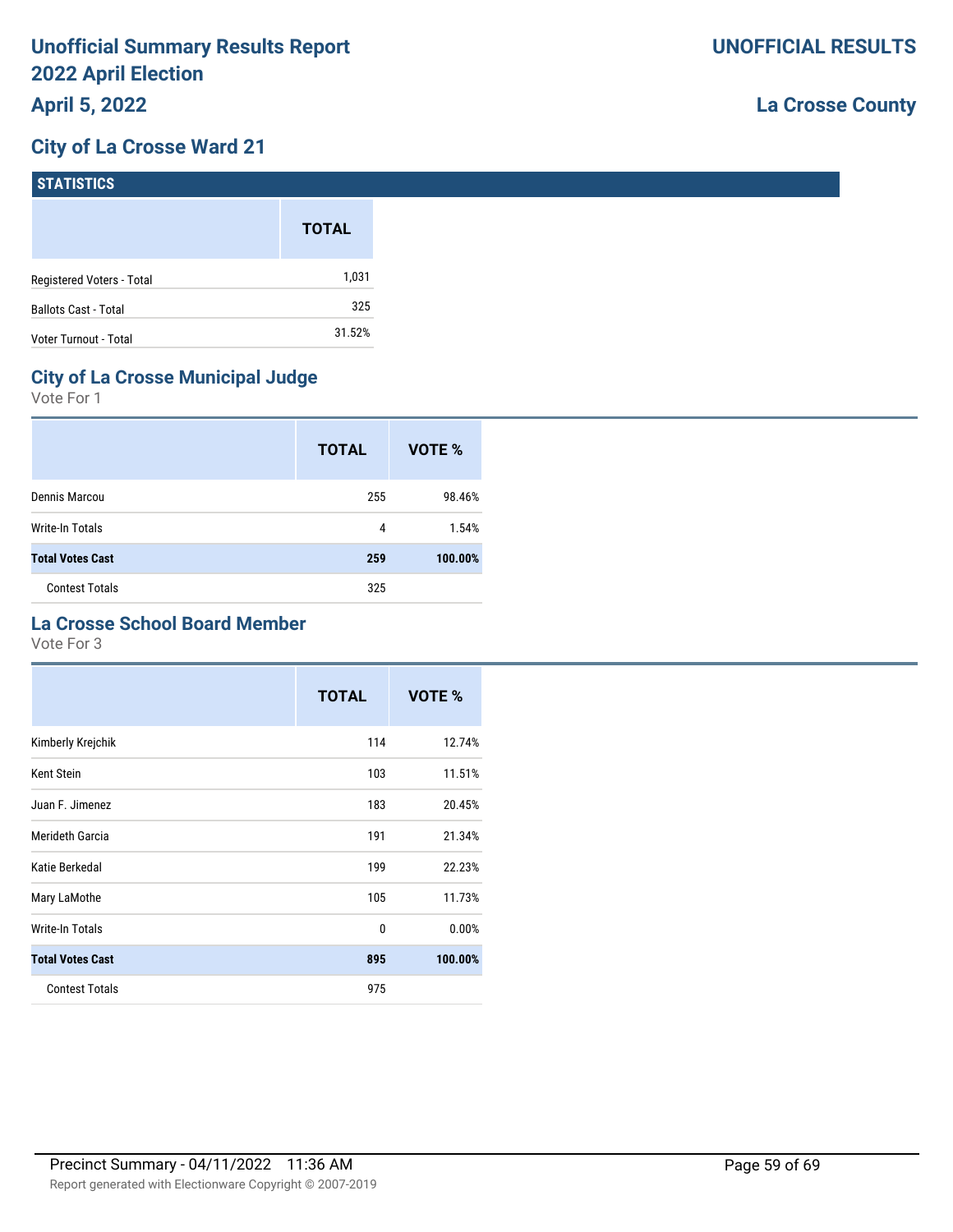# **City of La Crosse Ward 22**

| <b>STATISTICS</b>         |              |
|---------------------------|--------------|
|                           | <b>TOTAL</b> |
| Registered Voters - Total | 1,114        |
| Ballots Cast - Total      | 227          |
| Voter Turnout - Total     | 20.38%       |

#### **City of La Crosse Municipal Judge**

Vote For 1

|                         | <b>TOTAL</b> | VOTE %  |
|-------------------------|--------------|---------|
| Dennis Marcou           | 171          | 100.00% |
| Write-In Totals         | 0            | 0.00%   |
| <b>Total Votes Cast</b> | 171          | 100.00% |
| <b>Contest Totals</b>   | 227          |         |

#### **La Crosse School Board Member**

|                         | <b>TOTAL</b> | VOTE %  |
|-------------------------|--------------|---------|
| Kimberly Krejchik       | 78           | 12.00%  |
| Kent Stein              | 72           | 11.08%  |
| Juan F. Jimenez         | 143          | 22.00%  |
| Merideth Garcia         | 143          | 22.00%  |
| Katie Berkedal          | 143          | 22.00%  |
| Mary LaMothe            | 67           | 10.31%  |
| Write-In Totals         | 4            | 0.62%   |
| <b>Total Votes Cast</b> | 650          | 100.00% |
| <b>Contest Totals</b>   | 681          |         |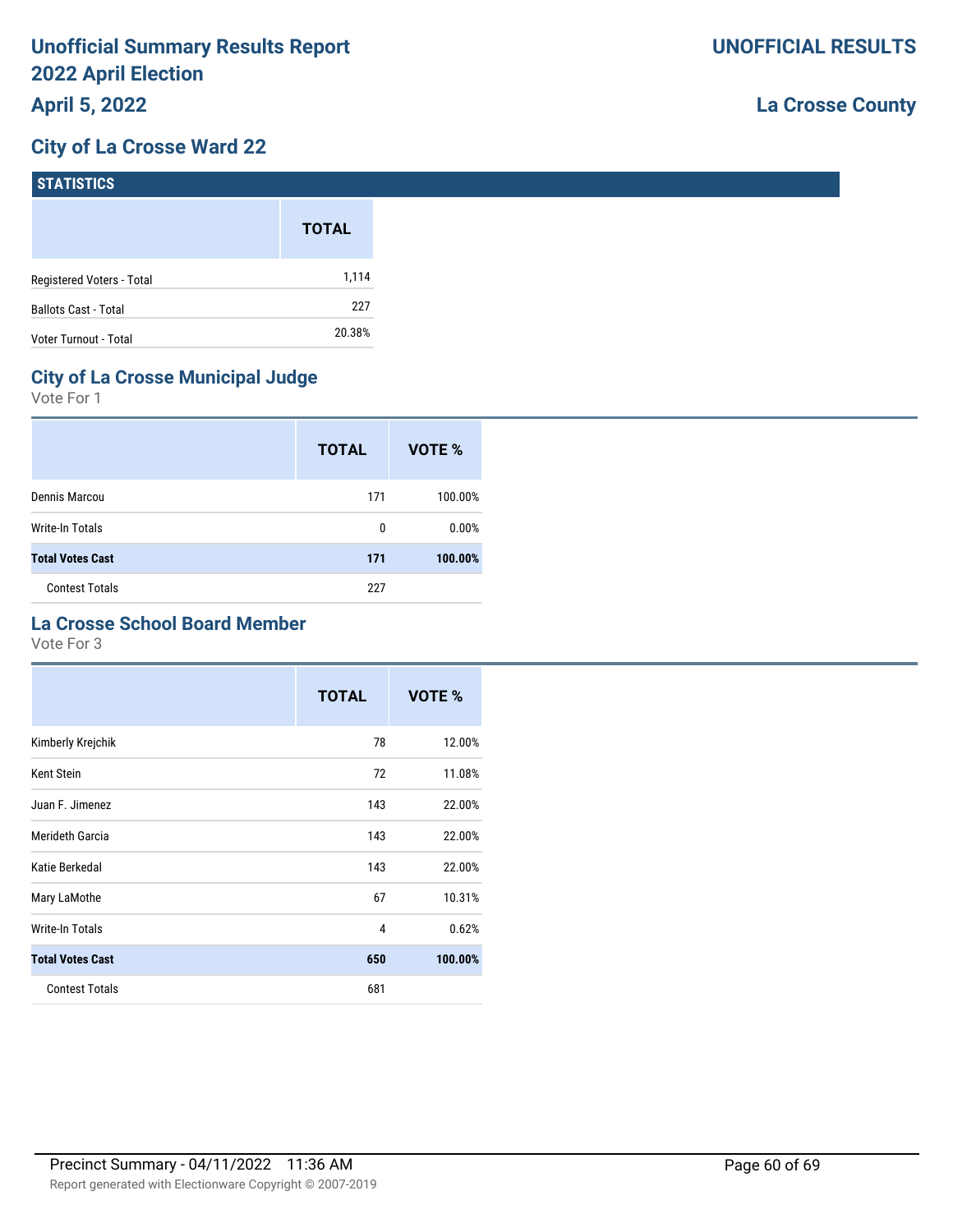# **City of La Crosse Ward 23**

| <b>STATISTICS</b>           |              |
|-----------------------------|--------------|
|                             | <b>TOTAL</b> |
| Registered Voters - Total   | 1,263        |
| <b>Ballots Cast - Total</b> | 394          |
| Voter Turnout - Total       | 31.20%       |

#### **City of La Crosse Municipal Judge**

Vote For 1

|                         | <b>TOTAL</b> | VOTE %  |
|-------------------------|--------------|---------|
| Dennis Marcou           | 291          | 99.66%  |
| Write-In Totals         | 1            | 0.34%   |
| <b>Total Votes Cast</b> | 292          | 100.00% |
| <b>Contest Totals</b>   | 394          |         |

#### **La Crosse School Board Member**

|                         | <b>TOTAL</b> | VOTE %  |
|-------------------------|--------------|---------|
| Kimberly Krejchik       | 151          | 13.28%  |
| <b>Kent Stein</b>       | 143          | 12.58%  |
| Juan F. Jimenez         | 240          | 21.11%  |
| Merideth Garcia         | 228          | 20.05%  |
| Katie Berkedal          | 243          | 21.37%  |
| Mary LaMothe            | 132          | 11.61%  |
| Write-In Totals         | $\Omega$     | 0.00%   |
| <b>Total Votes Cast</b> | 1,137        | 100.00% |
| <b>Contest Totals</b>   | 1,182        |         |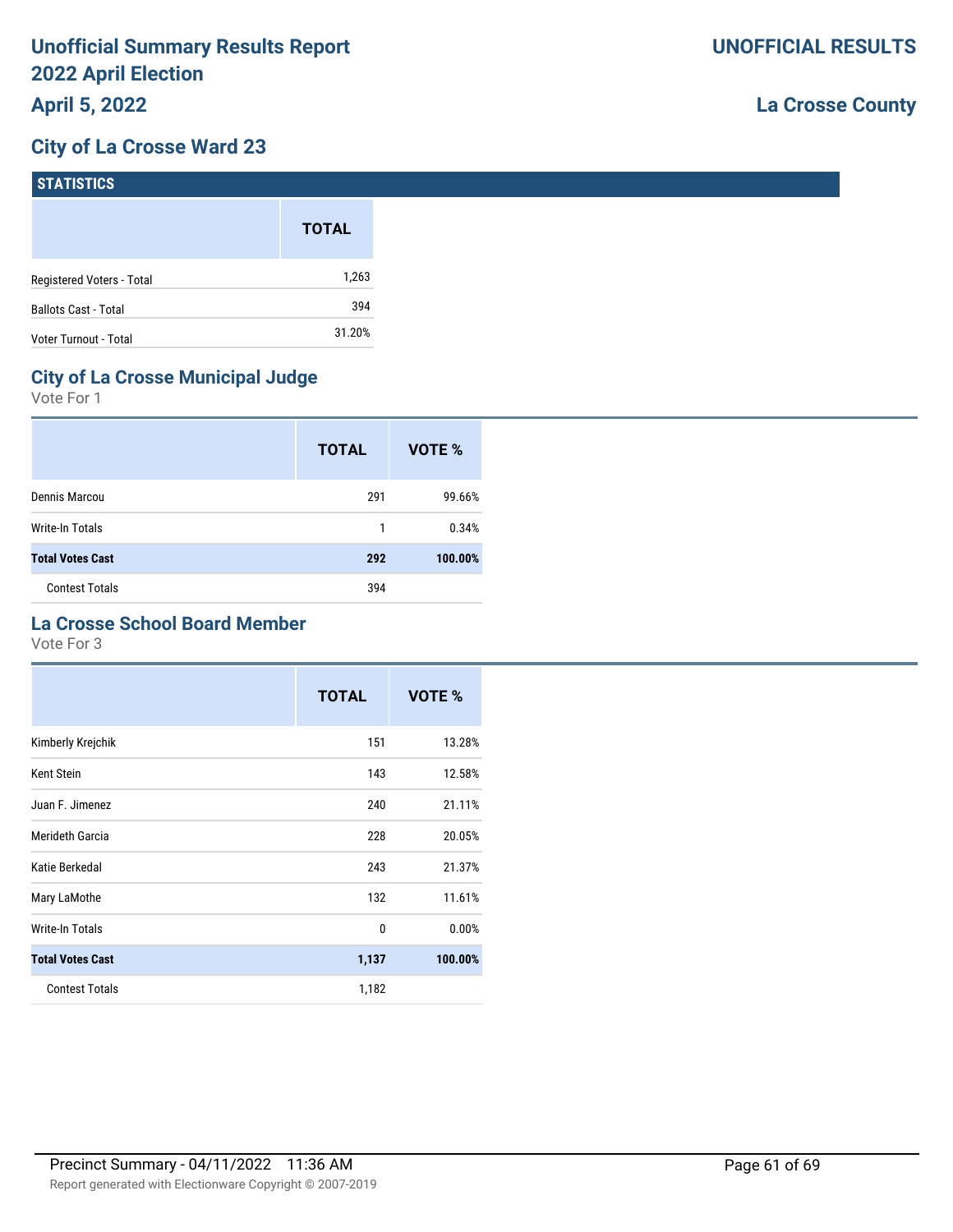# **City of La Crosse Ward 24**

| <b>STATISTICS</b>         |              |
|---------------------------|--------------|
|                           | <b>TOTAL</b> |
| Registered Voters - Total | 1,165        |
| Ballots Cast - Total      | 296          |
| Voter Turnout - Total     | 25.41%       |

#### **City of La Crosse Municipal Judge**

Vote For 1

|                         | <b>TOTAL</b> | VOTE %  |
|-------------------------|--------------|---------|
| Dennis Marcou           | 235          | 99.58%  |
| Write-In Totals         | 1            | 0.42%   |
| <b>Total Votes Cast</b> | 236          | 100.00% |
| <b>Contest Totals</b>   | 296          |         |

#### **La Crosse School Board Member**

|                         | <b>TOTAL</b> | VOTE %  |
|-------------------------|--------------|---------|
| Kimberly Krejchik       | 114          | 13.36%  |
| <b>Kent Stein</b>       | 88           | 10.32%  |
| Juan F. Jimenez         | 180          | 21.10%  |
| Merideth Garcia         | 175          | 20.52%  |
| Katie Berkedal          | 193          | 22.63%  |
| Mary LaMothe            | 102          | 11.96%  |
| Write-In Totals         | 1            | 0.12%   |
| <b>Total Votes Cast</b> | 853          | 100.00% |
| <b>Contest Totals</b>   | 888          |         |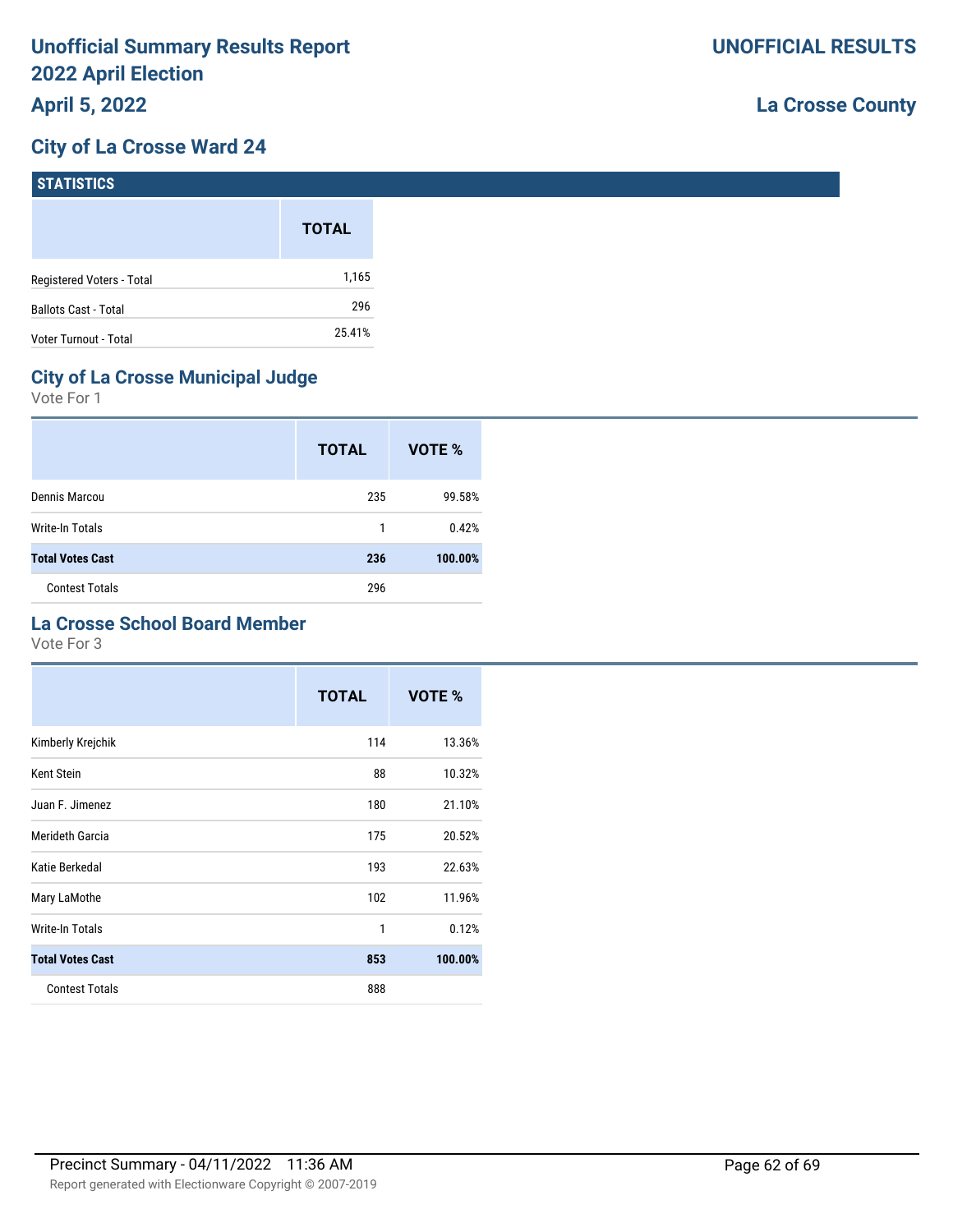# **City of La Crosse Ward 25**

| <b>STATISTICS</b>         |              |
|---------------------------|--------------|
|                           | <b>TOTAL</b> |
| Registered Voters - Total | 1,086        |
| Ballots Cast - Total      | 345          |
| Voter Turnout - Total     | 31.77%       |

#### **City of La Crosse Municipal Judge**

Vote For 1

|                         | <b>TOTAL</b> | VOTE %  |
|-------------------------|--------------|---------|
| Dennis Marcou           | 268          | 98.89%  |
| Write-In Totals         | 3            | 1.11%   |
| <b>Total Votes Cast</b> | 271          | 100.00% |
| <b>Contest Totals</b>   | 345          |         |

#### **La Crosse School Board Member**

|                         | <b>TOTAL</b> | VOTE %  |
|-------------------------|--------------|---------|
| Kimberly Krejchik       | 119          | 12.06%  |
| <b>Kent Stein</b>       | 110          | 11.14%  |
| Juan F. Jimenez         | 219          | 22.19%  |
| Merideth Garcia         | 212          | 21.48%  |
| Katie Berkedal          | 210          | 21.28%  |
| Mary LaMothe            | 113          | 11.45%  |
| Write-In Totals         | 4            | 0.41%   |
| <b>Total Votes Cast</b> | 987          | 100.00% |
| <b>Contest Totals</b>   | 1,035        |         |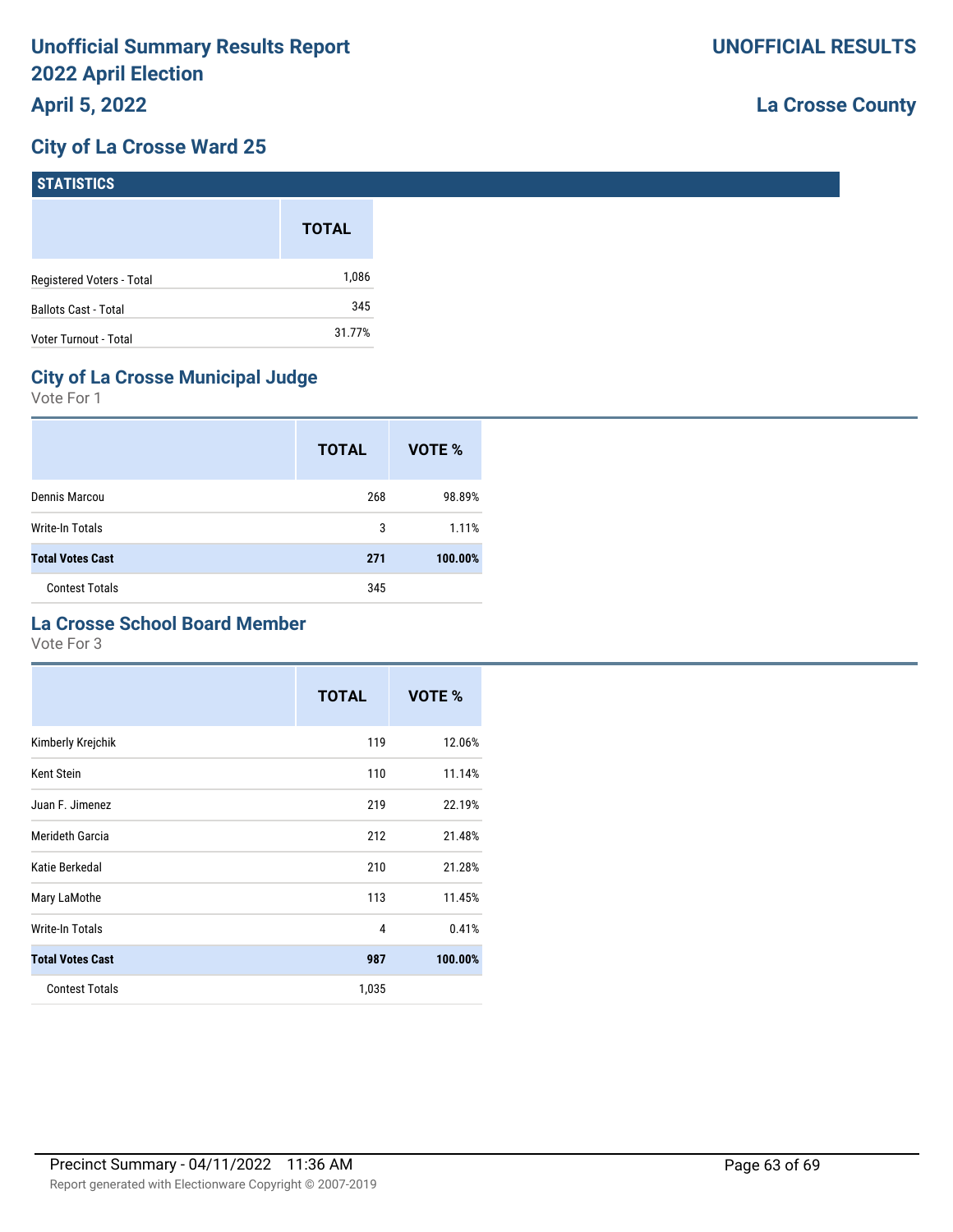# **City of La Crosse Ward 26**

| <b>STATISTICS</b>           |              |
|-----------------------------|--------------|
|                             | <b>TOTAL</b> |
| Registered Voters - Total   | 1,374        |
| <b>Ballots Cast - Total</b> | 424          |
| Voter Turnout - Total       | 30.86%       |

#### **City of La Crosse Municipal Judge**

Vote For 1

|                         | <b>TOTAL</b> | VOTE %  |
|-------------------------|--------------|---------|
| Dennis Marcou           | 316          | 99.37%  |
| Write-In Totals         | 2            | 0.63%   |
| <b>Total Votes Cast</b> | 318          | 100.00% |
| <b>Contest Totals</b>   | 424          |         |

#### **La Crosse School Board Member**

|                         | <b>TOTAL</b> | VOTE %  |
|-------------------------|--------------|---------|
| Kimberly Krejchik       | 160          | 13.09%  |
| Kent Stein              | 154          | 12.60%  |
| Juan F. Jimenez         | 251          | 20.54%  |
| Merideth Garcia         | 248          | 20.29%  |
| Katie Berkedal          | 257          | 21.03%  |
| Mary LaMothe            | 152          | 12.44%  |
| Write-In Totals         | 0            | 0.00%   |
| <b>Total Votes Cast</b> | 1,222        | 100.00% |
| <b>Contest Totals</b>   | 1,272        |         |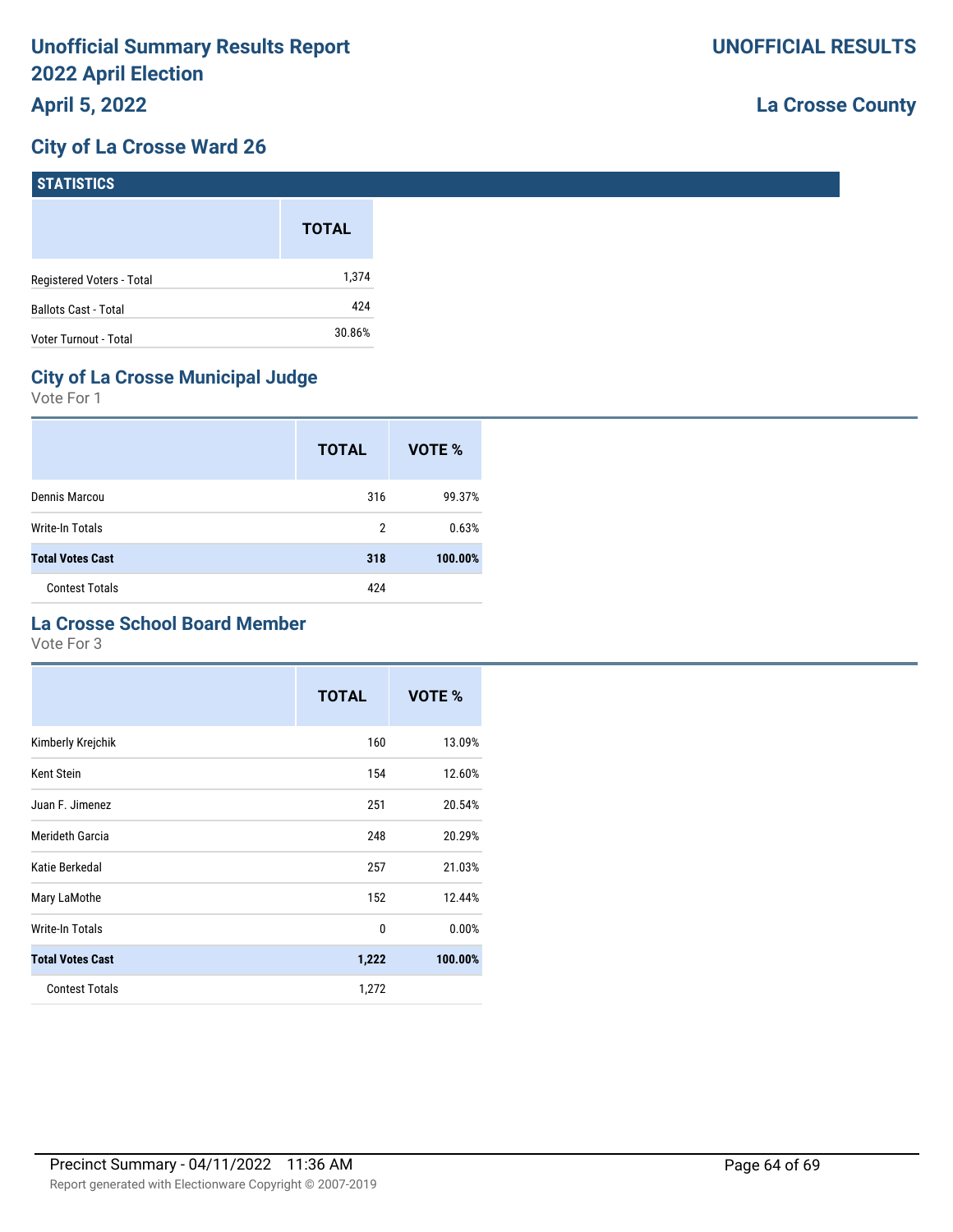# **City of Onalaska District 1**

| <b>STATISTICS</b>           |              |
|-----------------------------|--------------|
|                             | <b>TOTAL</b> |
| Registered Voters - Total   | 3,717        |
| <b>Ballots Cast - Total</b> | 1,007        |
| Voter Turnout - Total       | 27.09%       |

#### **City of Onalaka Alderperson District 1**

Vote For 1

|                         | <b>TOTAL</b> | VOTE %  |
|-------------------------|--------------|---------|
| Jim Olson               | 364          | 37.76%  |
| Leanne Stokes           | 597          | 61.93%  |
| Write-In Totals         | 3            | 0.31%   |
| <b>Total Votes Cast</b> | 964          | 100.00% |
| <b>Contest Totals</b>   | 1,007        |         |

#### **Holmen School Board Member**

|                         | <b>TOTAL</b> | VOTE %  |
|-------------------------|--------------|---------|
| Josh Neumann            | 155          | 22.40%  |
| Rebecca Rieber          | 202          | 29.19%  |
| Barbara Wuensch         | 205          | 29.62%  |
| Chad Updike             | 130          | 18.79%  |
| <b>Write-In Totals</b>  | 0            | 0.00%   |
| <b>Total Votes Cast</b> | 692          | 100.00% |
| <b>Contest Totals</b>   | 748          |         |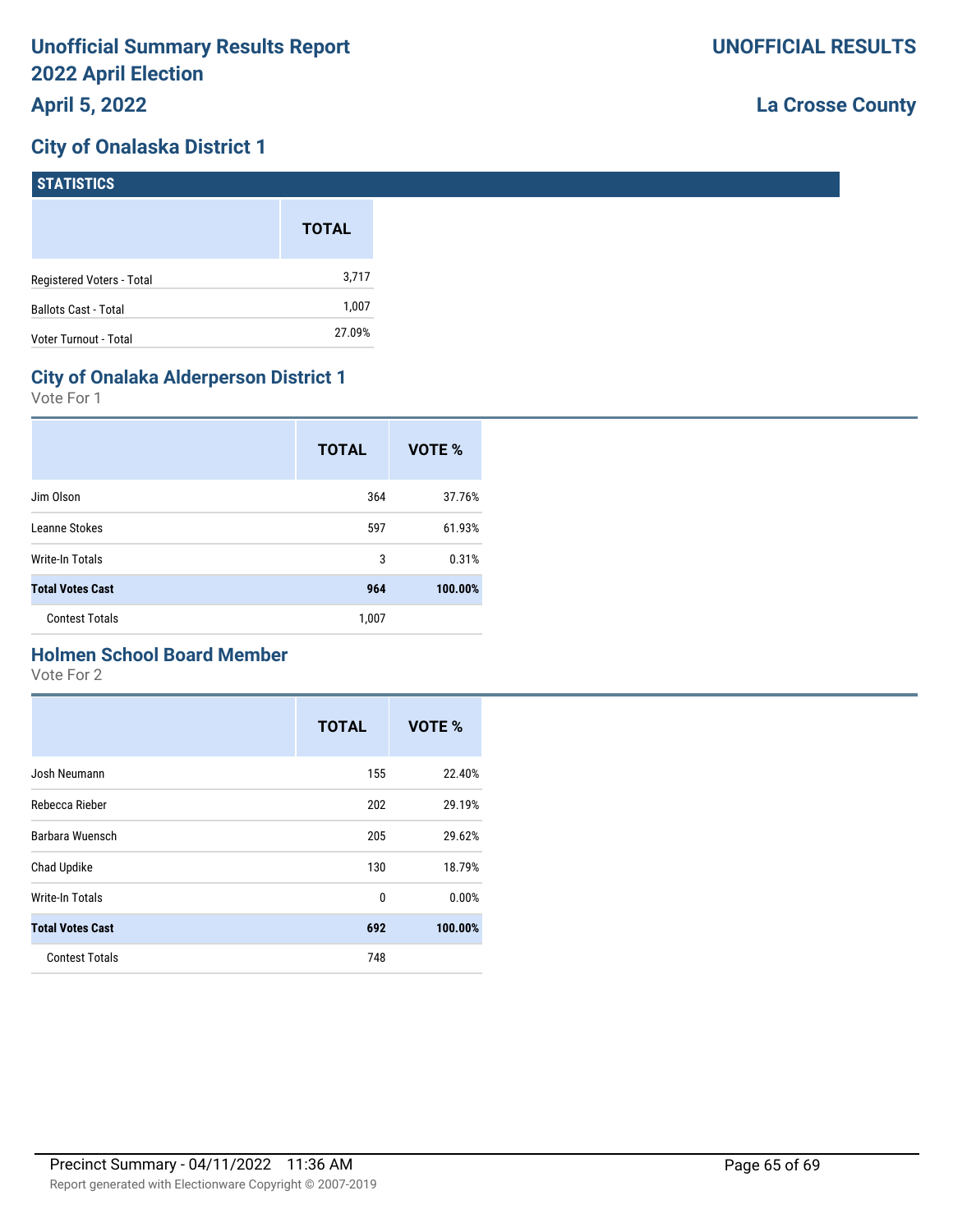# **La Crosse County**

# **City of Onalaska District 1**

### **Onalaska School Board Member**

|                         | <b>TOTAL</b> | <b>VOTE %</b> |
|-------------------------|--------------|---------------|
| <b>Brian Haefs</b>      | 357          | 26.00%        |
| <b>Shawn McAlister</b>  | 342          | 24.91%        |
| Ann Garrity             | 456          | 33.21%        |
| Erik Archer             | 210          | 15.30%        |
| Write-In Totals         | 8            | 0.58%         |
| <b>Total Votes Cast</b> | 1,373        | 100.00%       |
| <b>Contest Totals</b>   | 1,899        |               |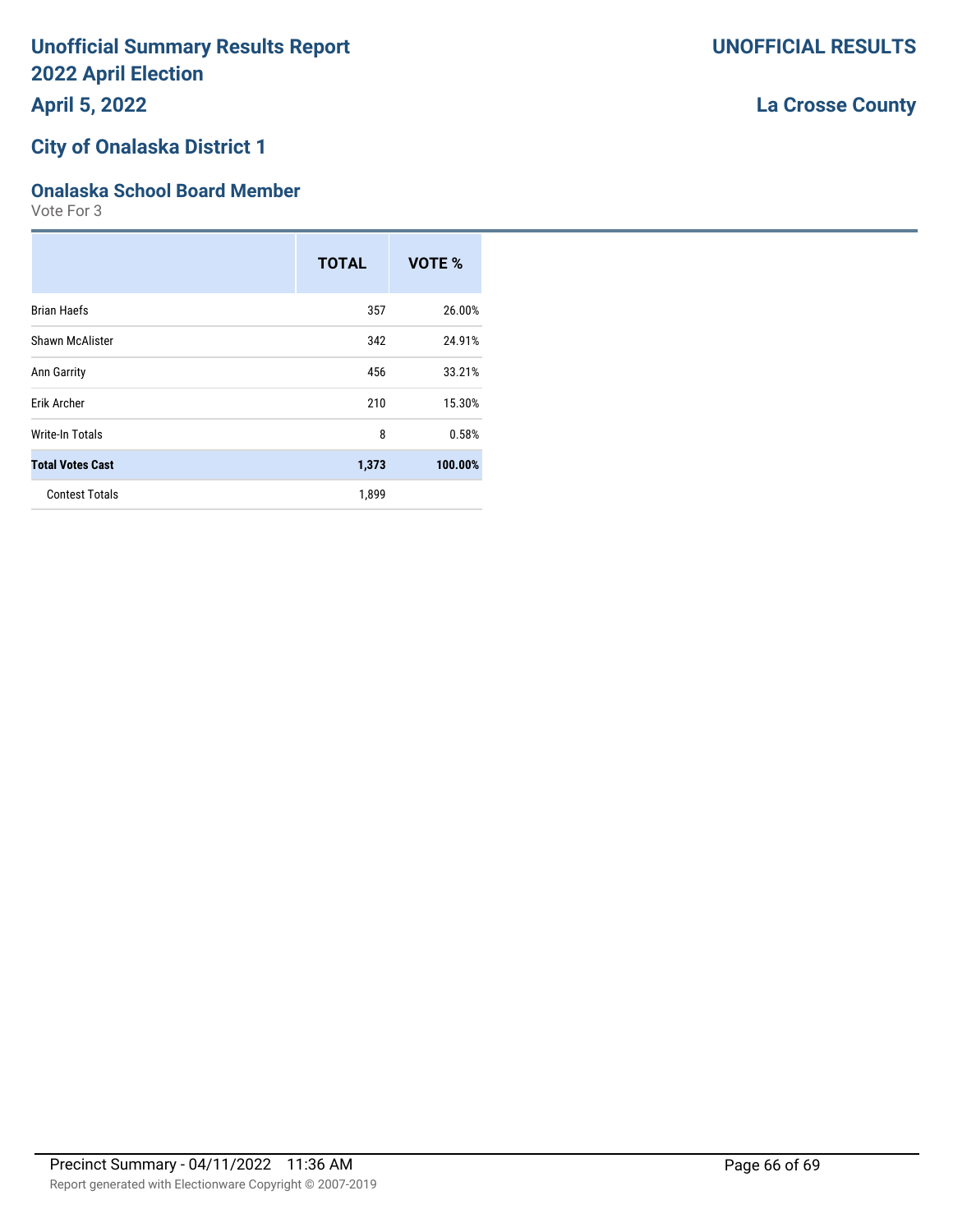# **City of Onalaska District 2**

| <b>STATISTICS</b>         |              |
|---------------------------|--------------|
|                           | <b>TOTAL</b> |
| Registered Voters - Total | 3,805        |
| Ballots Cast - Total      | 841          |
| Voter Turnout - Total     | 22.10%       |

#### **City of Onalaska Alderperson District 2**

Vote For 1

|                         | <b>TOTAL</b>   | VOTE %  |
|-------------------------|----------------|---------|
| Diane Wulf              | 564            | 69.54%  |
| <b>Bob Muth</b>         | 245            | 30.21%  |
| Write-In Totals         | $\overline{2}$ | 0.25%   |
| <b>Total Votes Cast</b> | 811            | 100.00% |
| <b>Contest Totals</b>   | 841            |         |

### **Onalaska School Board Member**

|                         | <b>TOTAL</b> | VOTE %  |
|-------------------------|--------------|---------|
| <b>Brian Haefs</b>      | 438          | 24.29%  |
| Shawn McAlister         | 465          | 25.79%  |
| <b>Ann Garrity</b>      | 573          | 31.78%  |
| Erik Archer             | 317          | 17.58%  |
| <b>Write-In Totals</b>  | 10           | 0.55%   |
| <b>Total Votes Cast</b> | 1,803        | 100.00% |
| <b>Contest Totals</b>   | 2,523        |         |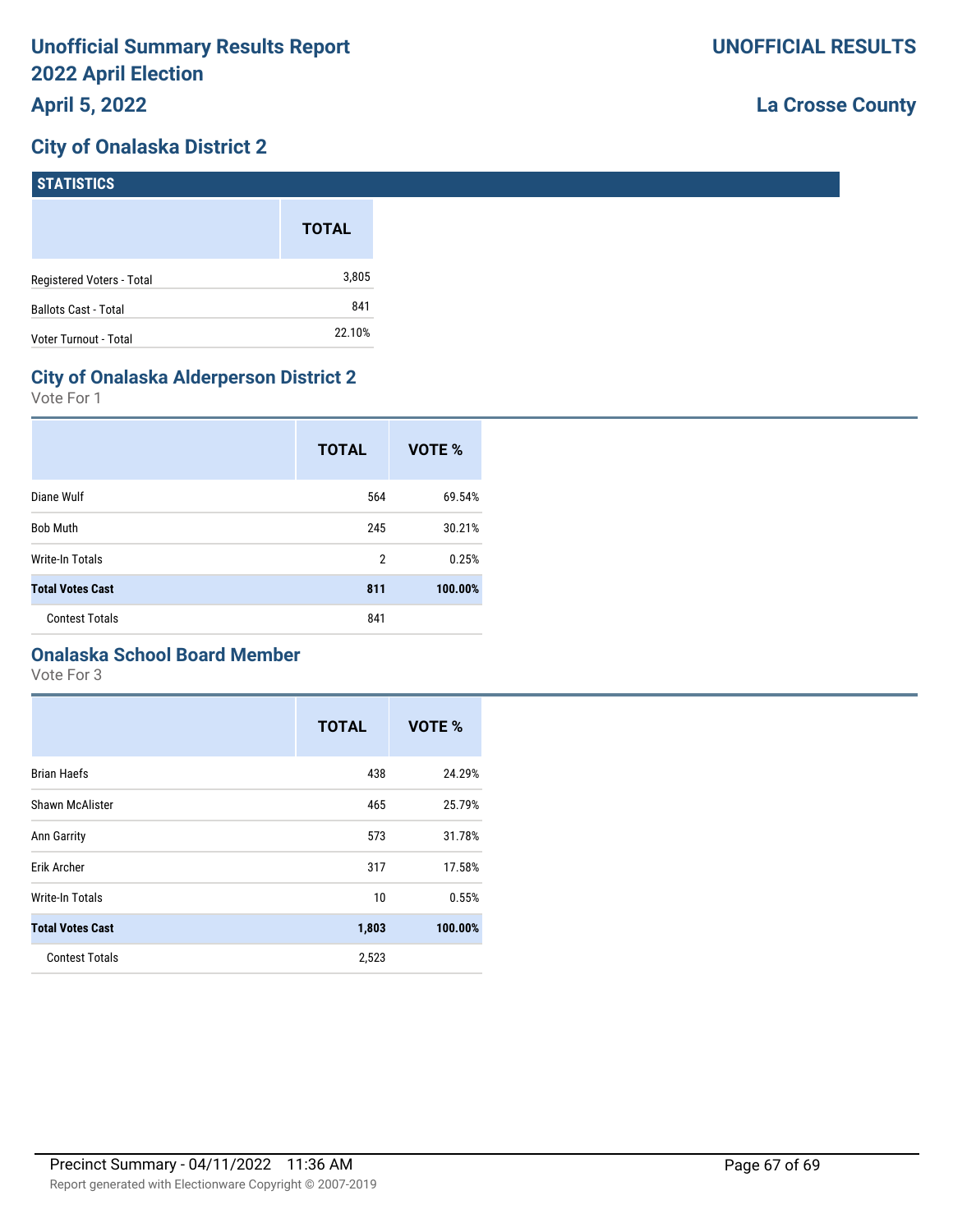# **City of Onalaska District 3**

| <b>STATISTICS</b>         |              |
|---------------------------|--------------|
|                           | <b>TOTAL</b> |
| Registered Voters - Total | 3,578        |
| Ballots Cast - Total      | 720          |
| Voter Turnout - Total     | 20.12%       |

#### **City of Onalaska Alderperson District 3**

Vote For 1

|                         | <b>TOTAL</b> | VOTE %  |
|-------------------------|--------------|---------|
| Larry Jiracek           | 563          | 98.43%  |
| Write-In Totals         | 9            | 1.57%   |
| <b>Total Votes Cast</b> | 572          | 100.00% |
| <b>Contest Totals</b>   | 720          |         |

#### **Holmen School Board Member**

|                         | <b>TOTAL</b>   | VOTE %  |
|-------------------------|----------------|---------|
| Josh Neumann            | $\overline{2}$ | 28.57%  |
| Rebecca Rieber          | 2              | 28.57%  |
| Barbara Wuensch         | $\overline{2}$ | 28.57%  |
| Chad Updike             | 1              | 14.29%  |
| <b>Write-In Totals</b>  | 0              | 0.00%   |
| <b>Total Votes Cast</b> | 7              | 100.00% |
| <b>Contest Totals</b>   | 10             |         |